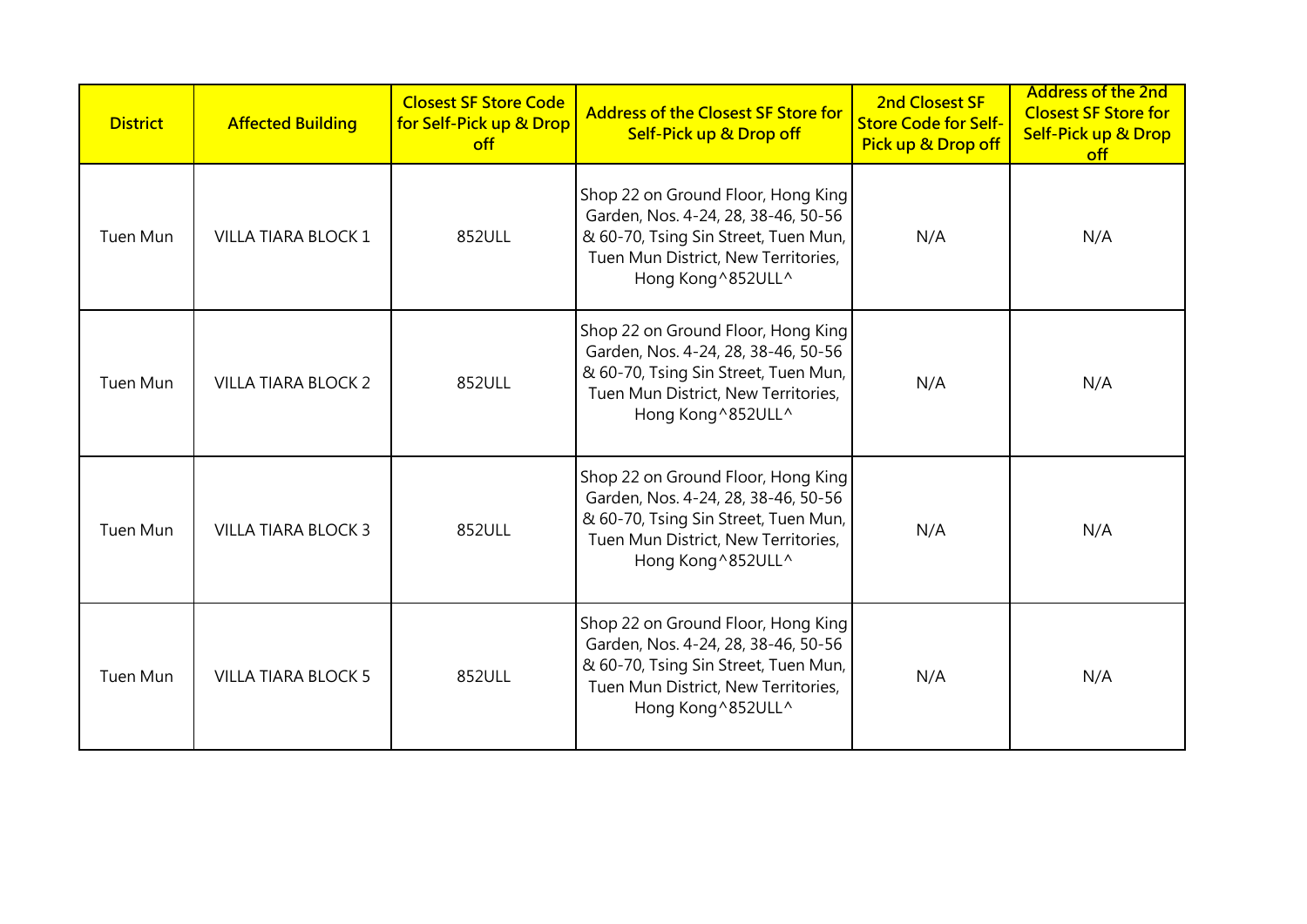| Tuen Mun        | <b>VILLA TIARA BLOCK 6</b> | 852ULL | Shop 22 on Ground Floor, Hong King<br>Garden, Nos. 4-24, 28, 38-46, 50-56<br>& 60-70, Tsing Sin Street, Tuen Mun,<br>Tuen Mun District, New Territories,<br>Hong Kong ^852ULL^ | N/A | N/A |
|-----------------|----------------------------|--------|--------------------------------------------------------------------------------------------------------------------------------------------------------------------------------|-----|-----|
| <b>Tuen Mun</b> | <b>LAI BO BUILDING</b>     | 852ULL | Shop 22 on Ground Floor, Hong King<br>Garden, Nos. 4-24, 28, 38-46, 50-56<br>& 60-70, Tsing Sin Street, Tuen Mun,<br>Tuen Mun District, New Territories,<br>Hong Kong ^852ULL^ | N/A | N/A |
| <b>Tuen Mun</b> | LA BELLE MANSION           | 852ULL | Shop 22 on Ground Floor, Hong King<br>Garden, Nos. 4-24, 28, 38-46, 50-56<br>& 60-70, Tsing Sin Street, Tuen Mun,<br>Tuen Mun District, New Territories,<br>Hong Kong ^852ULL^ | N/A | N/A |
| Tuen Mun        | WAH LOK BUILDING           | 852ULL | Shop 22 on Ground Floor, Hong King<br>Garden, Nos. 4-24, 28, 38-46, 50-56<br>& 60-70, Tsing Sin Street, Tuen Mun,<br>Tuen Mun District, New Territories,<br>Hong Kong ^852ULL^ | N/A | N/A |
| Tuen Mun        | <b>KAM ON BUILDING</b>     | 852ULL | Shop 22 on Ground Floor, Hong King<br>Garden, Nos. 4-24, 28, 38-46, 50-56<br>& 60-70, Tsing Sin Street, Tuen Mun,<br>Tuen Mun District, New Territories,<br>Hong Kong ^852ULL^ | N/A | N/A |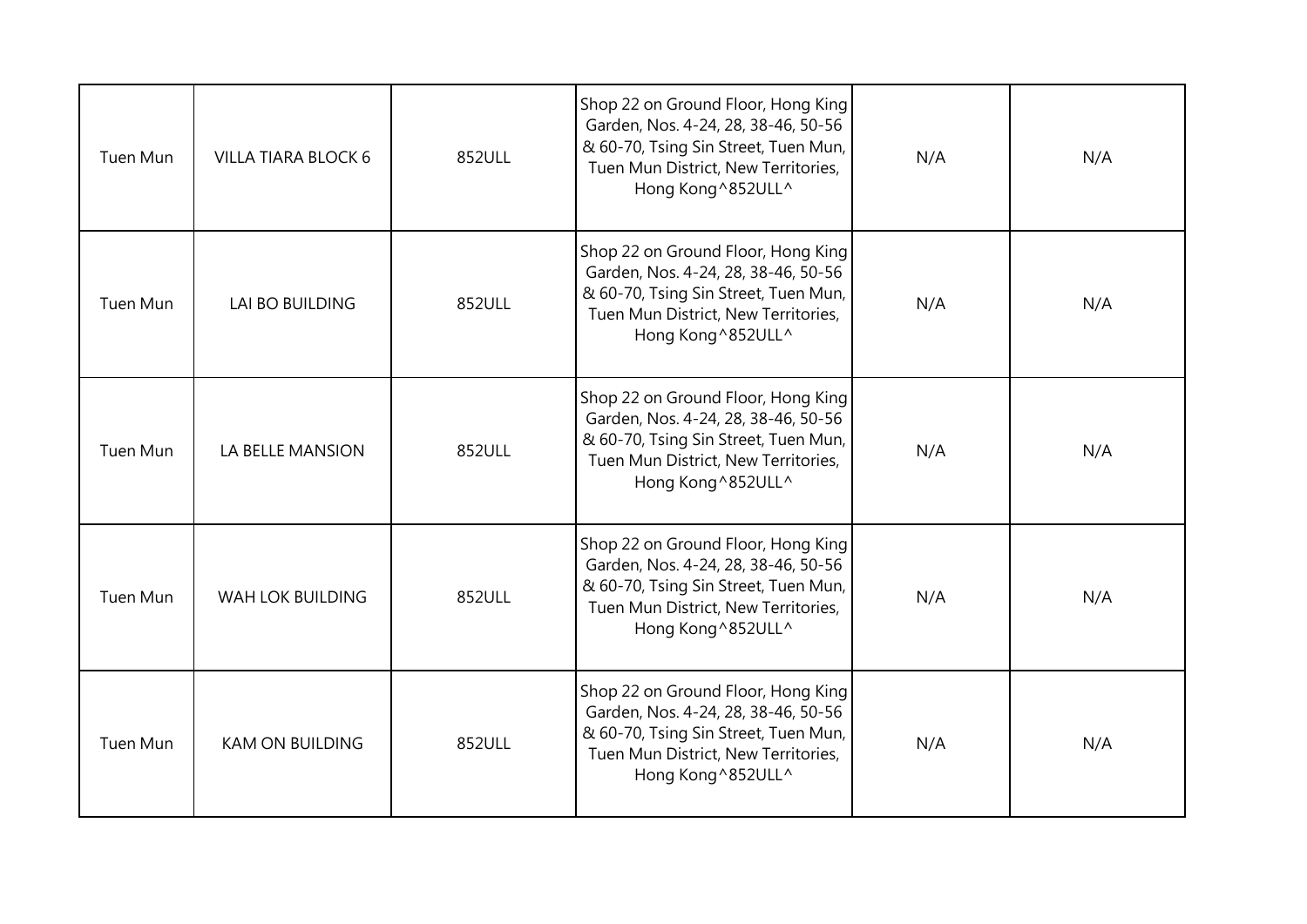| Tuen Mun        | <b>MAN BO BUILDING</b>    | 852ULL | Shop 22 on Ground Floor, Hong King<br>Garden, Nos. 4-24, 28, 38-46, 50-56<br>& 60-70, Tsing Sin Street, Tuen Mun,<br>Tuen Mun District, New Territories,<br>Hong Kong ^852ULL^ | N/A | N/A |
|-----------------|---------------------------|--------|--------------------------------------------------------------------------------------------------------------------------------------------------------------------------------|-----|-----|
| <b>Tuen Mun</b> | <b>TUEN MUN FA YUEN</b>   | 852ULL | Shop 22 on Ground Floor, Hong King<br>Garden, Nos. 4-24, 28, 38-46, 50-56<br>& 60-70, Tsing Sin Street, Tuen Mun,<br>Tuen Mun District, New Territories,<br>Hong Kong ^852ULL^ | N/A | N/A |
| <b>Tuen Mun</b> | <b>TUEN KING BUILDING</b> | 852ULL | Shop 22 on Ground Floor, Hong King<br>Garden, Nos. 4-24, 28, 38-46, 50-56<br>& 60-70, Tsing Sin Street, Tuen Mun,<br>Tuen Mun District, New Territories,<br>Hong Kong ^852ULL^ | N/A | N/A |
| Tuen Mun        | KAI HEI LAND BUILDING     | 852ULL | Shop 22 on Ground Floor, Hong King<br>Garden, Nos. 4-24, 28, 38-46, 50-56<br>& 60-70, Tsing Sin Street, Tuen Mun,<br>Tuen Mun District, New Territories,<br>Hong Kong ^852ULL^ | N/A | N/A |
| Tuen Mun        | Handsome Court Block 1    | 852ULL | Shop 22 on Ground Floor, Hong King<br>Garden, Nos. 4-24, 28, 38-46, 50-56<br>& 60-70, Tsing Sin Street, Tuen Mun,<br>Tuen Mun District, New Territories,<br>Hong Kong ^852ULL^ | N/A | N/A |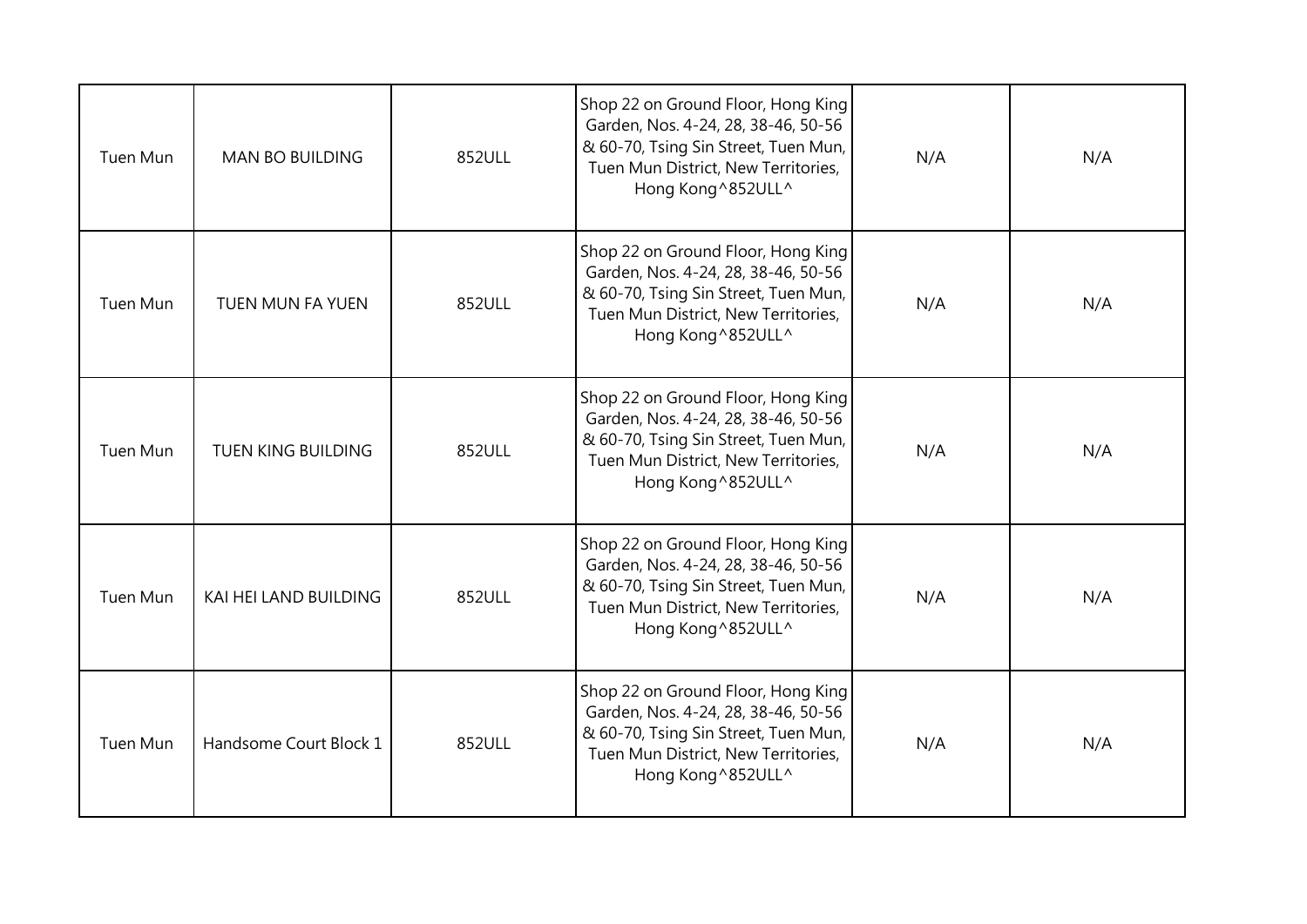| Tuen Mun        | Handsome Court Block 2 | 852ULL | Shop 22 on Ground Floor, Hong King<br>Garden, Nos. 4-24, 28, 38-46, 50-56<br>& 60-70, Tsing Sin Street, Tuen Mun,<br>Tuen Mun District, New Territories,<br>Hong Kong ^852ULL^ | N/A | N/A |
|-----------------|------------------------|--------|--------------------------------------------------------------------------------------------------------------------------------------------------------------------------------|-----|-----|
| <b>Tuen Mun</b> | Handsome Court Block 3 | 852ULL | Shop 22 on Ground Floor, Hong King<br>Garden, Nos. 4-24, 28, 38-46, 50-56<br>& 60-70, Tsing Sin Street, Tuen Mun,<br>Tuen Mun District, New Territories,<br>Hong Kong ^852ULL^ | N/A | N/A |
| <b>Tuen Mun</b> | Handsome Court Block 4 | 852ULL | Shop 22 on Ground Floor, Hong King<br>Garden, Nos. 4-24, 28, 38-46, 50-56<br>& 60-70, Tsing Sin Street, Tuen Mun,<br>Tuen Mun District, New Territories,<br>Hong Kong ^852ULL^ | N/A | N/A |
| Tuen Mun        | Handsome Court Block 5 | 852ULL | Shop 22 on Ground Floor, Hong King<br>Garden, Nos. 4-24, 28, 38-46, 50-56<br>& 60-70, Tsing Sin Street, Tuen Mun,<br>Tuen Mun District, New Territories,<br>Hong Kong ^852ULL^ | N/A | N/A |
| Tuen Mun        | Handsome Court Block 6 | 852ULL | Shop 22 on Ground Floor, Hong King<br>Garden, Nos. 4-24, 28, 38-46, 50-56<br>& 60-70, Tsing Sin Street, Tuen Mun,<br>Tuen Mun District, New Territories,<br>Hong Kong ^852ULL^ | N/A | N/A |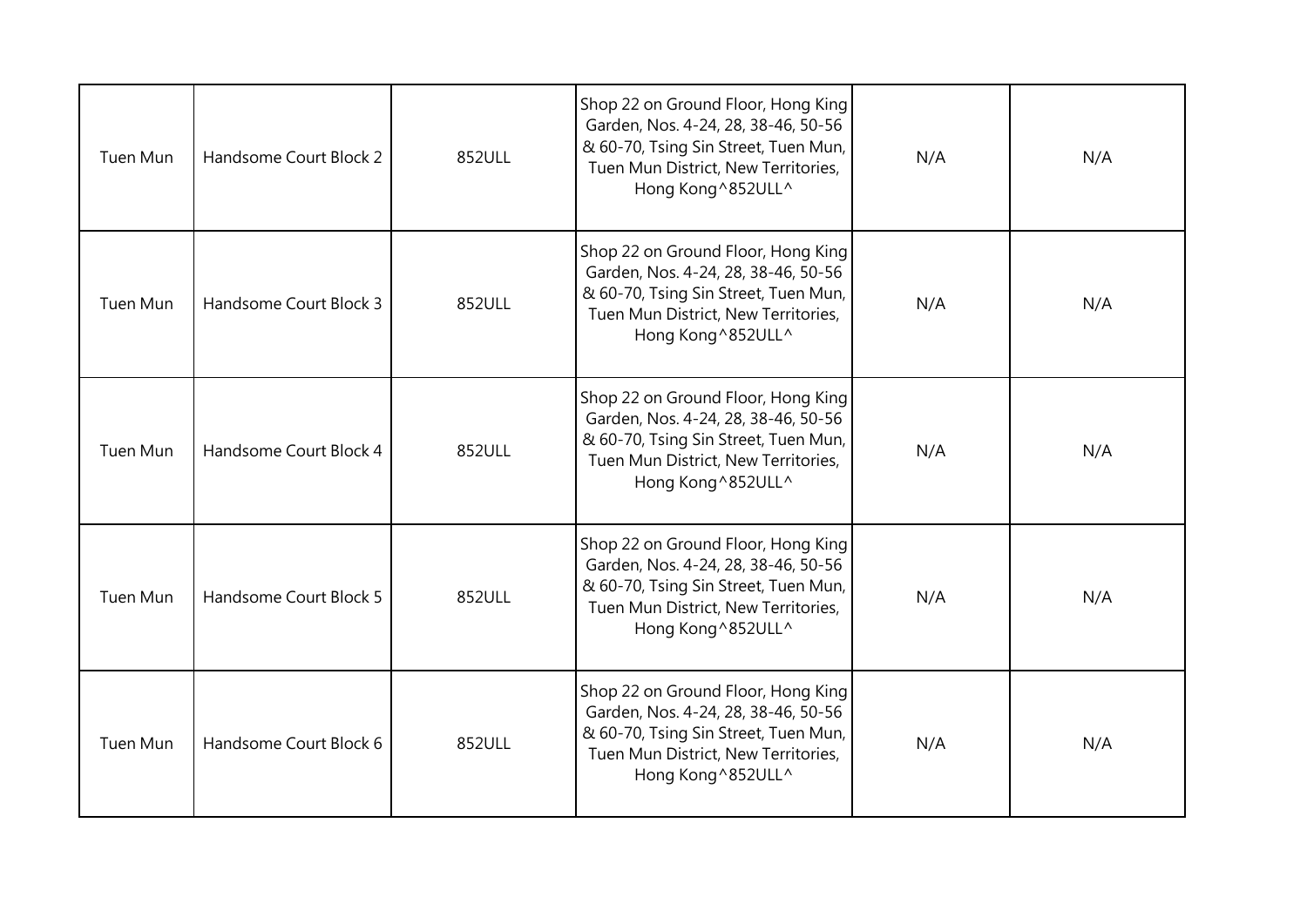| Tuen Mun        | Handsome Court Block 7 | 852ULL | Shop 22 on Ground Floor, Hong King<br>Garden, Nos. 4-24, 28, 38-46, 50-56<br>& 60-70, Tsing Sin Street, Tuen Mun,<br>Tuen Mun District, New Territories,<br>Hong Kong ^852ULL^ | N/A | N/A |
|-----------------|------------------------|--------|--------------------------------------------------------------------------------------------------------------------------------------------------------------------------------|-----|-----|
| <b>Tuen Mun</b> | Handsome Court Block 8 | 852ULL | Shop 22 on Ground Floor, Hong King<br>Garden, Nos. 4-24, 28, 38-46, 50-56<br>& 60-70, Tsing Sin Street, Tuen Mun,<br>Tuen Mun District, New Territories,<br>Hong Kong ^852ULL^ | N/A | N/A |
| <b>Tuen Mun</b> | Handsome Court Block 9 | 852ULL | Shop 22 on Ground Floor, Hong King<br>Garden, Nos. 4-24, 28, 38-46, 50-56<br>& 60-70, Tsing Sin Street, Tuen Mun,<br>Tuen Mun District, New Territories,<br>Hong Kong ^852ULL^ | N/A | N/A |
| Tuen Mun        | Alpine Garden Block 1  | 852ULL | Shop 22 on Ground Floor, Hong King<br>Garden, Nos. 4-24, 28, 38-46, 50-56<br>& 60-70, Tsing Sin Street, Tuen Mun,<br>Tuen Mun District, New Territories,<br>Hong Kong ^852ULL^ | N/A | N/A |
| Tuen Mun        | Alpine Garden Block 2  | 852ULL | Shop 22 on Ground Floor, Hong King<br>Garden, Nos. 4-24, 28, 38-46, 50-56<br>& 60-70, Tsing Sin Street, Tuen Mun,<br>Tuen Mun District, New Territories,<br>Hong Kong ^852ULL^ | N/A | N/A |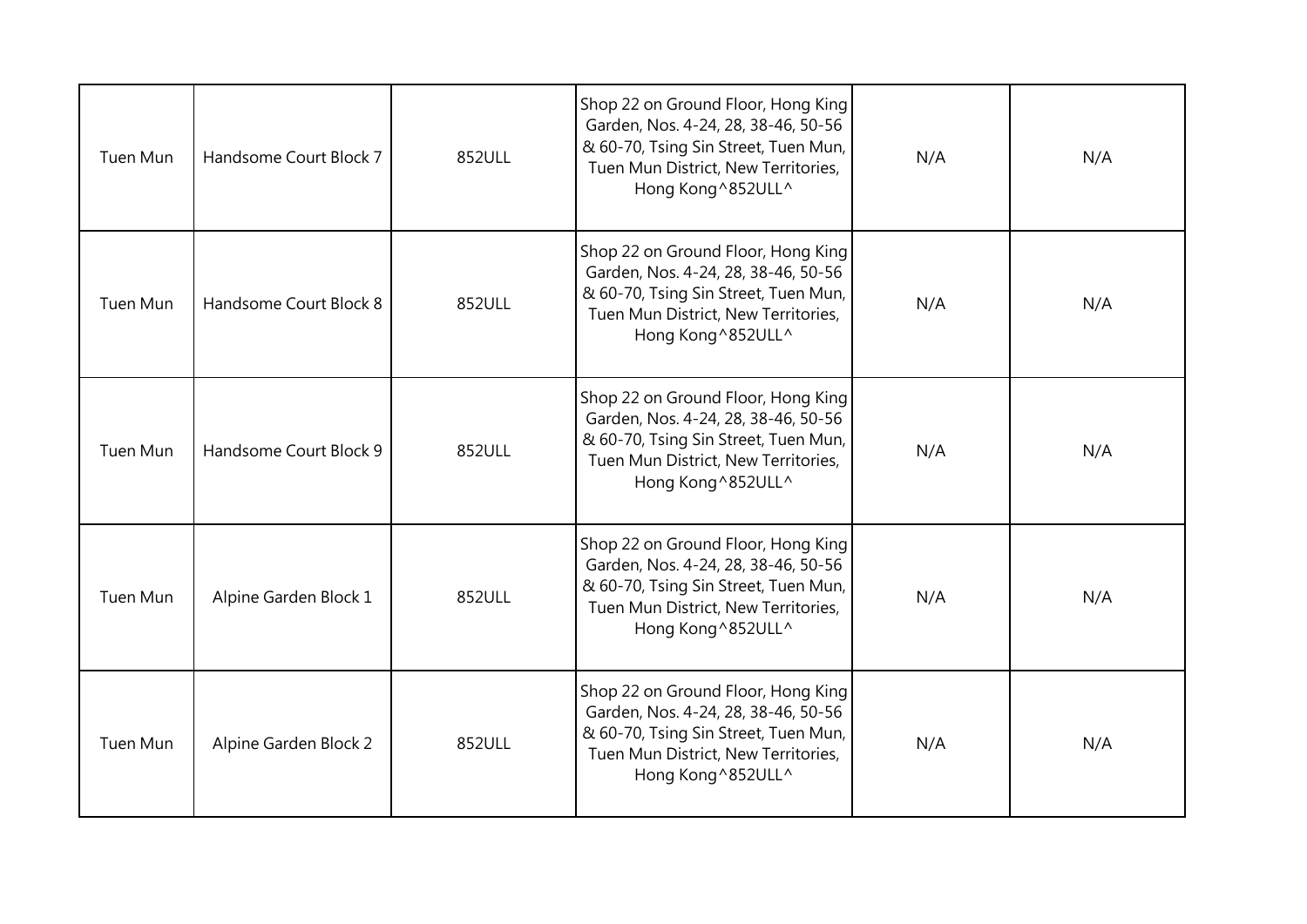| Tuen Mun        | Alpine Garden Block 3            | 852ULL | Shop 22 on Ground Floor, Hong King<br>Garden, Nos. 4-24, 28, 38-46, 50-56<br>& 60-70, Tsing Sin Street, Tuen Mun,<br>Tuen Mun District, New Territories,<br>Hong Kong ^852ULL^ | N/A | N/A |
|-----------------|----------------------------------|--------|--------------------------------------------------------------------------------------------------------------------------------------------------------------------------------|-----|-----|
| Tuen Mun        | Alpine Garden Block 4            | 852ULL | Shop 22 on Ground Floor, Hong King<br>Garden, Nos. 4-24, 28, 38-46, 50-56<br>& 60-70, Tsing Sin Street, Tuen Mun,<br>Tuen Mun District, New Territories,<br>Hong Kong ^852ULL^ | N/A | N/A |
| Tuen Mun        | Alpine Garden Block 5            | 852ULL | Shop 22 on Ground Floor, Hong King<br>Garden, Nos. 4-24, 28, 38-46, 50-56<br>& 60-70, Tsing Sin Street, Tuen Mun,<br>Tuen Mun District, New Territories,<br>Hong Kong ^852ULL^ | N/A | N/A |
| <b>Tuen Mun</b> | <b>HOI TAK GARDEN BLOCK</b><br>1 | 852ULL | Shop 22 on Ground Floor, Hong King<br>Garden, Nos. 4-24, 28, 38-46, 50-56<br>& 60-70, Tsing Sin Street, Tuen Mun,<br>Tuen Mun District, New Territories,<br>Hong Kong ^852ULL^ | N/A | N/A |
| <b>Tuen Mun</b> | <b>HOI TAK GARDEN BLOCK</b><br>2 | 852ULL | Shop 22 on Ground Floor, Hong King<br>Garden, Nos. 4-24, 28, 38-46, 50-56<br>& 60-70, Tsing Sin Street, Tuen Mun,<br>Tuen Mun District, New Territories,<br>Hong Kong ^852ULL^ | N/A | N/A |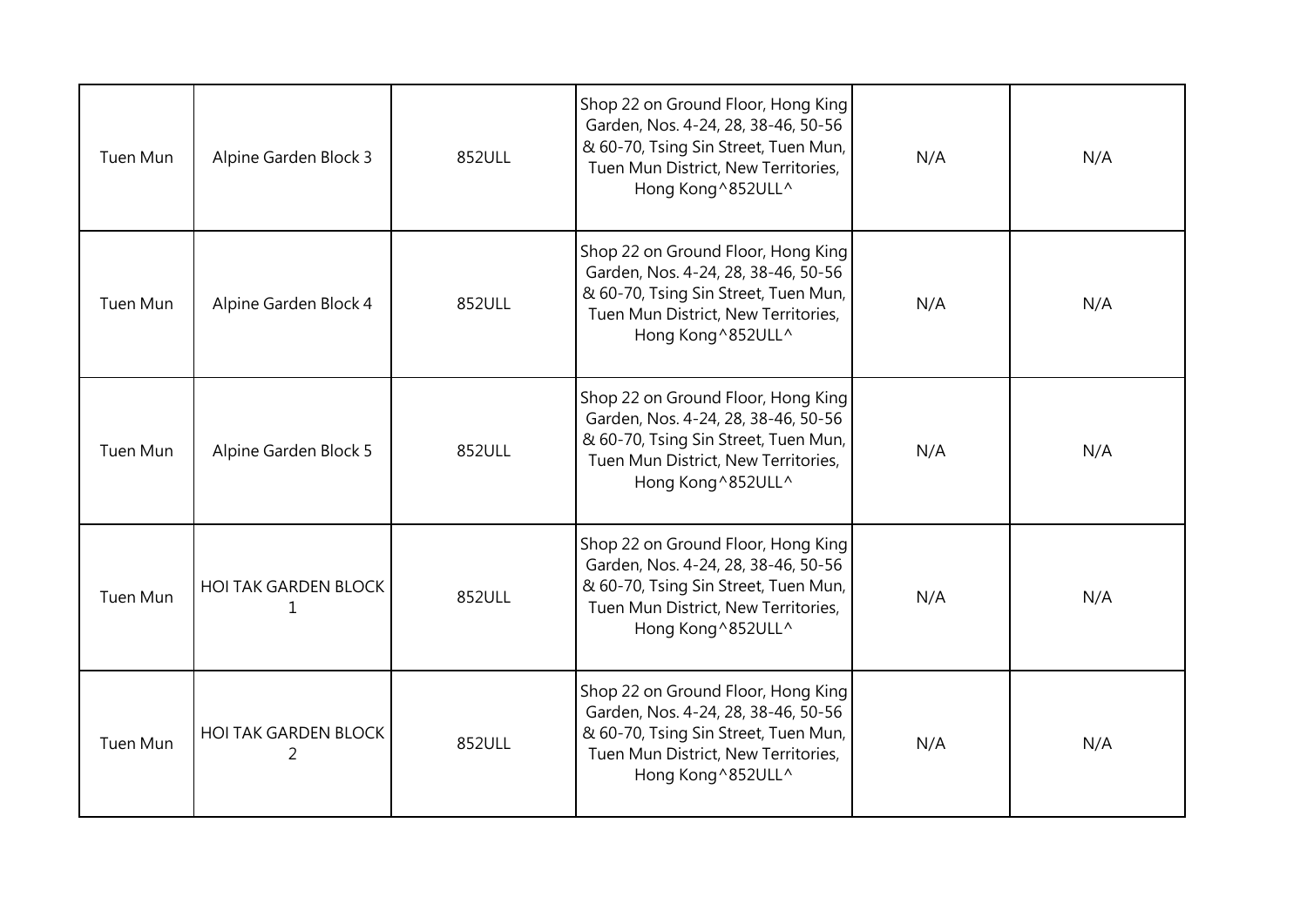| Tuen Mun        | <b>HOI TAK GARDEN BLOCK</b><br>3 | 852ULL | Shop 22 on Ground Floor, Hong King<br>Garden, Nos. 4-24, 28, 38-46, 50-56<br>& 60-70, Tsing Sin Street, Tuen Mun,<br>Tuen Mun District, New Territories,<br>Hong Kong ^852ULL^ | N/A | N/A |
|-----------------|----------------------------------|--------|--------------------------------------------------------------------------------------------------------------------------------------------------------------------------------|-----|-----|
| Tuen Mun        | Harvest Garden Block 3           | 852ULL | Shop 22 on Ground Floor, Hong King<br>Garden, Nos. 4-24, 28, 38-46, 50-56<br>& 60-70, Tsing Sin Street, Tuen Mun,<br>Tuen Mun District, New Territories,<br>Hong Kong ^852ULL^ | N/A | N/A |
| <b>Tuen Mun</b> | Harvest Garden Block 2           | 852ULL | Shop 22 on Ground Floor, Hong King<br>Garden, Nos. 4-24, 28, 38-46, 50-56<br>& 60-70, Tsing Sin Street, Tuen Mun,<br>Tuen Mun District, New Territories,<br>Hong Kong ^852ULL^ | N/A | N/A |
| Tuen Mun        | Harvest Garden Block 1           | 852ULL | Shop 22 on Ground Floor, Hong King<br>Garden, Nos. 4-24, 28, 38-46, 50-56<br>& 60-70, Tsing Sin Street, Tuen Mun,<br>Tuen Mun District, New Territories,<br>Hong Kong ^852ULL^ | N/A | N/A |
| Tuen Mun        | Kam Fai Garden Block 1           | 852ULL | Shop 22 on Ground Floor, Hong King<br>Garden, Nos. 4-24, 28, 38-46, 50-56<br>& 60-70, Tsing Sin Street, Tuen Mun,<br>Tuen Mun District, New Territories,<br>Hong Kong ^852ULL^ | N/A | N/A |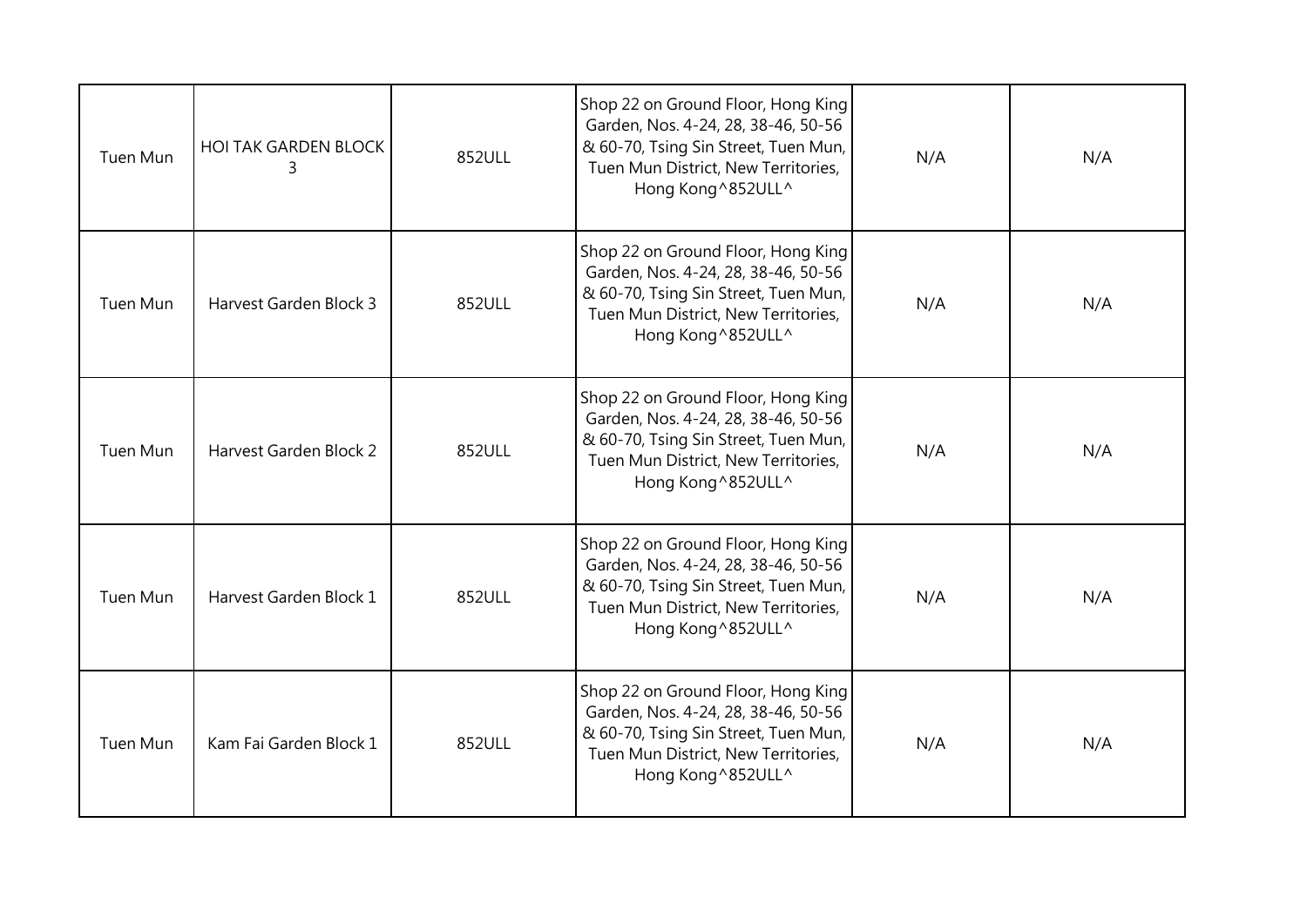| Tuen Mun        | Kam Fai Garden Block 2                                   | 852ULL | Shop 22 on Ground Floor, Hong King<br>Garden, Nos. 4-24, 28, 38-46, 50-56<br>& 60-70, Tsing Sin Street, Tuen Mun,<br>Tuen Mun District, New Territories,<br>Hong Kong ^852ULL^ | N/A | N/A |
|-----------------|----------------------------------------------------------|--------|--------------------------------------------------------------------------------------------------------------------------------------------------------------------------------|-----|-----|
| <b>Tuen Mun</b> | Kam Fai Garden Block 3                                   | 852ULL | Shop 22 on Ground Floor, Hong King<br>Garden, Nos. 4-24, 28, 38-46, 50-56<br>& 60-70, Tsing Sin Street, Tuen Mun,<br>Tuen Mun District, New Territories,<br>Hong Kong ^852ULL^ | N/A | N/A |
| Tuen Mun        | Kam Fai Garden Block 4                                   | 852ULL | Shop 22 on Ground Floor, Hong King<br>Garden, Nos. 4-24, 28, 38-46, 50-56<br>& 60-70, Tsing Sin Street, Tuen Mun,<br>Tuen Mun District, New Territories,<br>Hong Kong ^852ULL^ | N/A | N/A |
| <b>Tuen Mun</b> | CMA CHOI CHEUNG KOK<br>SECONDARY SCHOOL                  | 852ULL | Shop 22 on Ground Floor, Hong King<br>Garden, Nos. 4-24, 28, 38-46, 50-56<br>& 60-70, Tsing Sin Street, Tuen Mun,<br>Tuen Mun District, New Territories,<br>Hong Kong ^852ULL^ | N/A | N/A |
| Tuen Mun        | <b>TUEN MUN</b><br><b>GOVERNMENT</b><br>SECONDARY SCHOOL | 852ULL | Shop 22 on Ground Floor, Hong King<br>Garden, Nos. 4-24, 28, 38-46, 50-56<br>& 60-70, Tsing Sin Street, Tuen Mun,<br>Tuen Mun District, New Territories,<br>Hong Kong ^852ULL^ | N/A | N/A |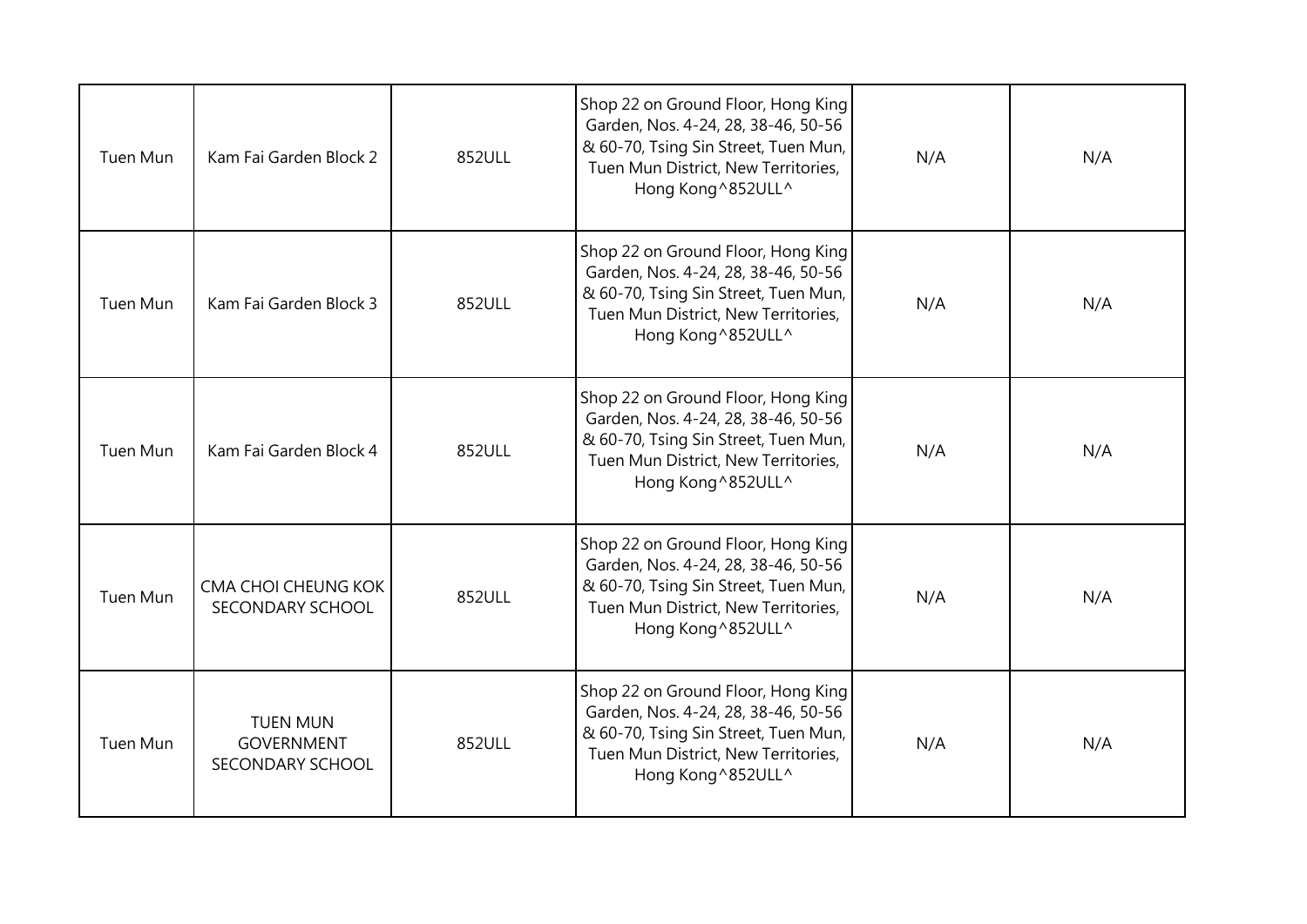| Tuen Mun        | <b>Tseng Tau Tsuen Sheung</b><br>Tsuen (Tuen Mun) | 852ULL | Shop 22 on Ground Floor, Hong King<br>Garden, Nos. 4-24, 28, 38-46, 50-56<br>& 60-70, Tsing Sin Street, Tuen Mun,<br>Tuen Mun District, New Territories,<br>Hong Kong ^852ULL^ | N/A | N/A |
|-----------------|---------------------------------------------------|--------|--------------------------------------------------------------------------------------------------------------------------------------------------------------------------------|-----|-----|
| <b>Tuen Mun</b> | YAN OI MARKET                                     | 852ULL | Shop 22 on Ground Floor, Hong King<br>Garden, Nos. 4-24, 28, 38-46, 50-56<br>& 60-70, Tsing Sin Street, Tuen Mun,<br>Tuen Mun District, New Territories,<br>Hong Kong ^852ULL^ | N/A | N/A |
| Tuen Mun        | <b>TSENG TAU TSUEN</b><br><b>SHEUNG TSUEN</b>     | 852ULL | Shop 22 on Ground Floor, Hong King<br>Garden, Nos. 4-24, 28, 38-46, 50-56<br>& 60-70, Tsing Sin Street, Tuen Mun,<br>Tuen Mun District, New Territories,<br>Hong Kong ^852ULL^ | N/A | N/A |
| Tuen Mun        | <b>JC PLACE</b>                                   | 852ULL | Shop 22 on Ground Floor, Hong King<br>Garden, Nos. 4-24, 28, 38-46, 50-56<br>& 60-70, Tsing Sin Street, Tuen Mun,<br>Tuen Mun District, New Territories,<br>Hong Kong ^852ULL^ | N/A | N/A |
| Tuen Mun        | <b>WALDORF GARDEN</b><br><b>BLOCK1</b>            | 852ULL | Shop 22 on Ground Floor, Hong King<br>Garden, Nos. 4-24, 28, 38-46, 50-56<br>& 60-70, Tsing Sin Street, Tuen Mun,<br>Tuen Mun District, New Territories,<br>Hong Kong ^852ULL^ | N/A | N/A |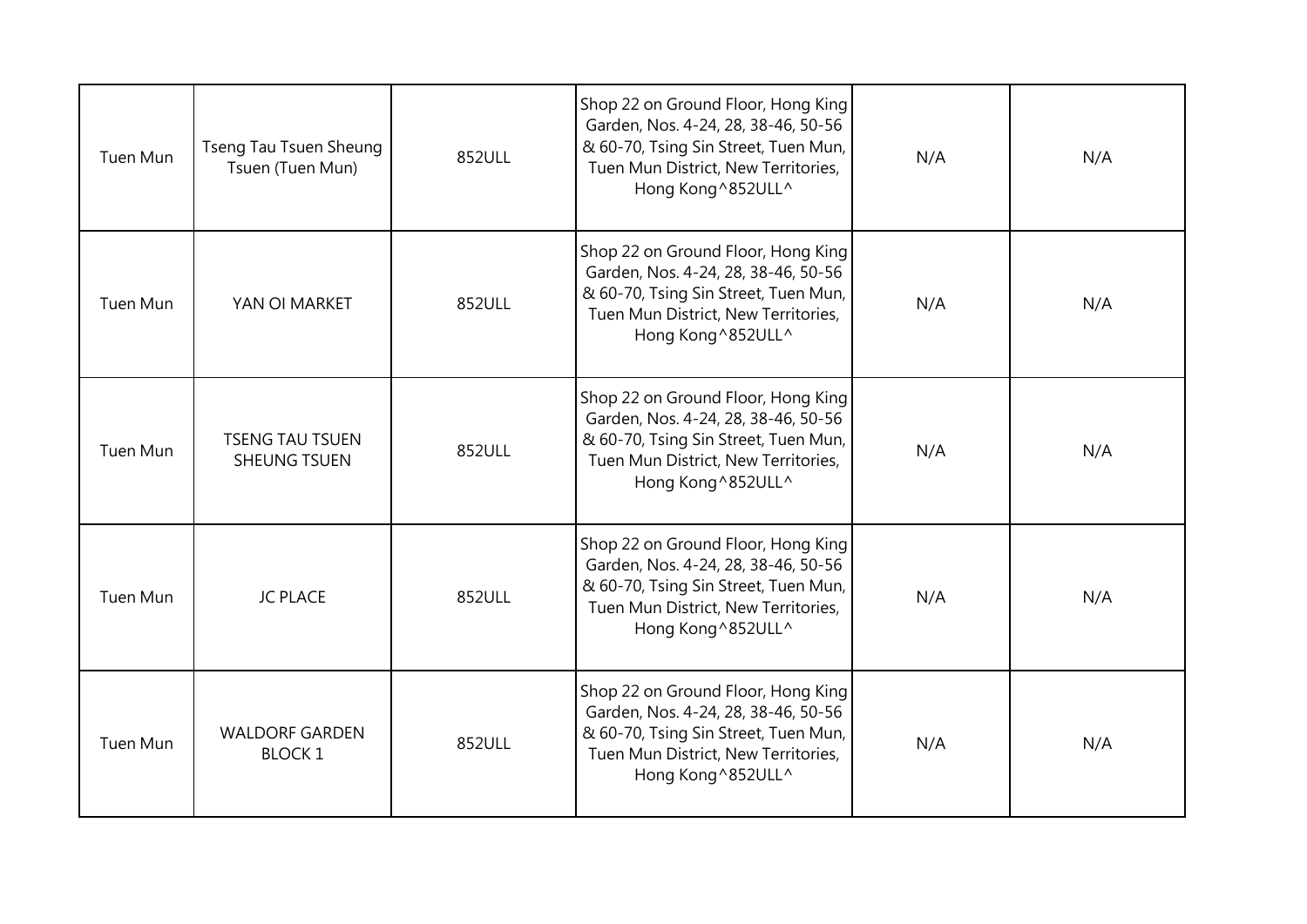| Tuen Mun        | <b>WALDORF GARDEN</b><br><b>BLOCK 2</b>   | 852ULL | Shop 22 on Ground Floor, Hong King<br>Garden, Nos. 4-24, 28, 38-46, 50-56<br>& 60-70, Tsing Sin Street, Tuen Mun,<br>Tuen Mun District, New Territories,<br>Hong Kong ^852ULL^ | N/A | N/A |
|-----------------|-------------------------------------------|--------|--------------------------------------------------------------------------------------------------------------------------------------------------------------------------------|-----|-----|
| Tuen Mun        | <b>WALDORF GARDEN</b><br><b>BLOCK3</b>    | 852ULL | Shop 22 on Ground Floor, Hong King<br>Garden, Nos. 4-24, 28, 38-46, 50-56<br>& 60-70, Tsing Sin Street, Tuen Mun,<br>Tuen Mun District, New Territories,<br>Hong Kong ^852ULL^ | N/A | N/A |
| Tuen Mun        | <b>WALDORF GARDEN</b><br><b>BLOCK4</b>    | 852ULL | Shop 22 on Ground Floor, Hong King<br>Garden, Nos. 4-24, 28, 38-46, 50-56<br>& 60-70, Tsing Sin Street, Tuen Mun,<br>Tuen Mun District, New Territories,<br>Hong Kong ^852ULL^ | N/A | N/A |
| <b>Tuen Mun</b> | <b>WALDORF GARDEN</b><br><b>BLOCK 5</b>   | 852ULL | Shop 22 on Ground Floor, Hong King<br>Garden, Nos. 4-24, 28, 38-46, 50-56<br>& 60-70, Tsing Sin Street, Tuen Mun,<br>Tuen Mun District, New Territories,<br>Hong Kong ^852ULL^ | N/A | N/A |
| Tuen Mun        | <b>NEW TOWN MANSION</b><br><b>BLOCK B</b> | 852ULL | Shop 22 on Ground Floor, Hong King<br>Garden, Nos. 4-24, 28, 38-46, 50-56<br>& 60-70, Tsing Sin Street, Tuen Mun,<br>Tuen Mun District, New Territories,<br>Hong Kong ^852ULL^ | N/A | N/A |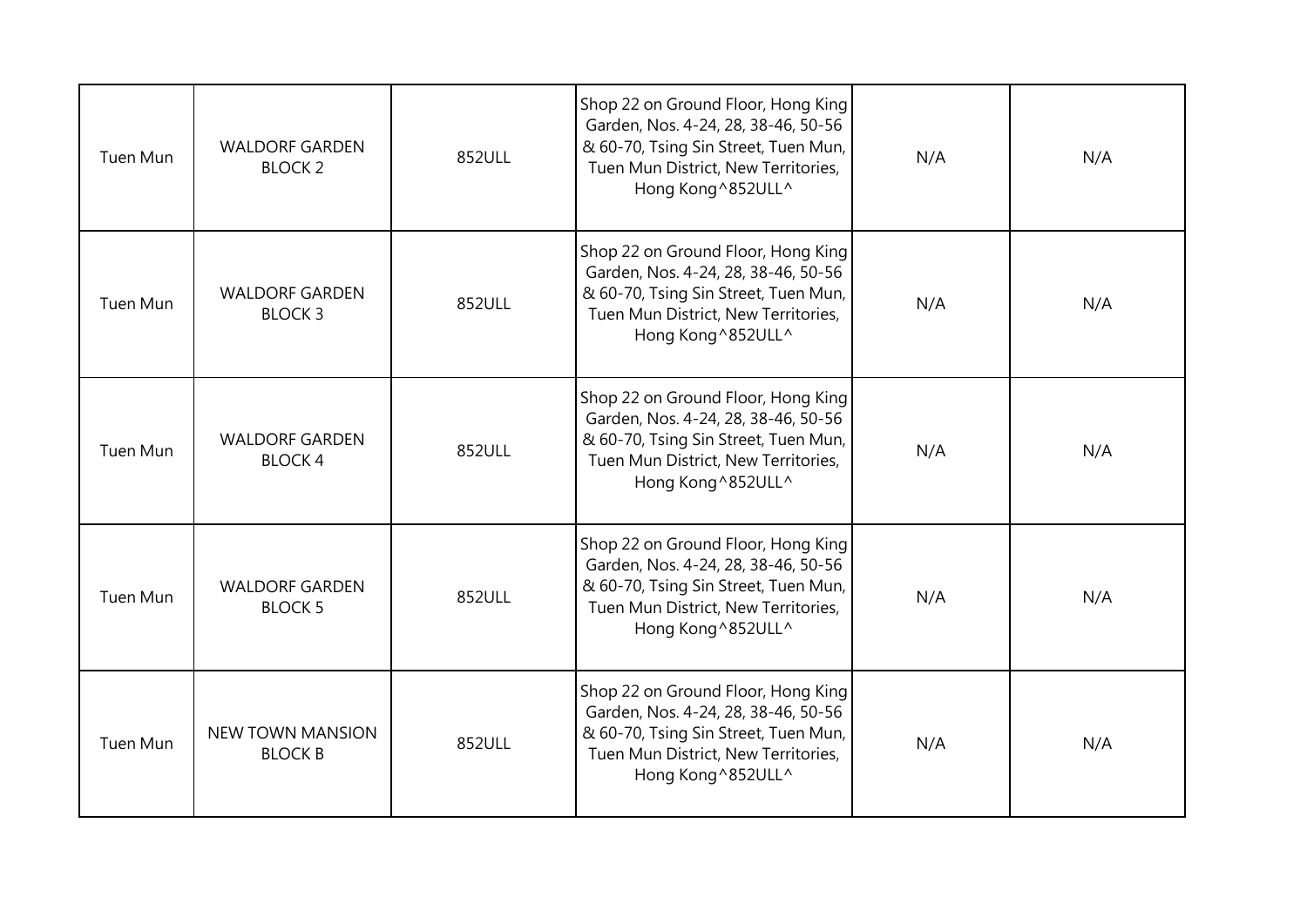| Tuen Mun        | <b>NEW TOWN MANSION</b><br><b>BLOCK A</b> | 852ULL | Shop 22 on Ground Floor, Hong King<br>Garden, Nos. 4-24, 28, 38-46, 50-56<br>& 60-70, Tsing Sin Street, Tuen Mun,<br>Tuen Mun District, New Territories,<br>Hong Kong ^852ULL^ | N/A | N/A |
|-----------------|-------------------------------------------|--------|--------------------------------------------------------------------------------------------------------------------------------------------------------------------------------|-----|-----|
| Tuen Mun        | Hong King Garden Block B                  | 852ULL | Shop 22 on Ground Floor, Hong King<br>Garden, Nos. 4-24, 28, 38-46, 50-56<br>& 60-70, Tsing Sin Street, Tuen Mun,<br>Tuen Mun District, New Territories,<br>Hong Kong ^852ULL^ | N/A | N/A |
| Tuen Mun        | Hong King Garden Block<br>A               | 852ULL | Shop 22 on Ground Floor, Hong King<br>Garden, Nos. 4-24, 28, 38-46, 50-56<br>& 60-70, Tsing Sin Street, Tuen Mun,<br>Tuen Mun District, New Territories,<br>Hong Kong ^852ULL^ | N/A | N/A |
| <b>Tuen Mun</b> | <b>RAINBOW GARDEN</b><br><b>BLOCK D</b>   | 852ULL | Shop 22 on Ground Floor, Hong King<br>Garden, Nos. 4-24, 28, 38-46, 50-56<br>& 60-70, Tsing Sin Street, Tuen Mun,<br>Tuen Mun District, New Territories,<br>Hong Kong ^852ULL^ | N/A | N/A |
| Tuen Mun        | <b>RAINBOW GARDEN</b><br><b>BLOCK C</b>   | 852ULL | Shop 22 on Ground Floor, Hong King<br>Garden, Nos. 4-24, 28, 38-46, 50-56<br>& 60-70, Tsing Sin Street, Tuen Mun,<br>Tuen Mun District, New Territories,<br>Hong Kong ^852ULL^ | N/A | N/A |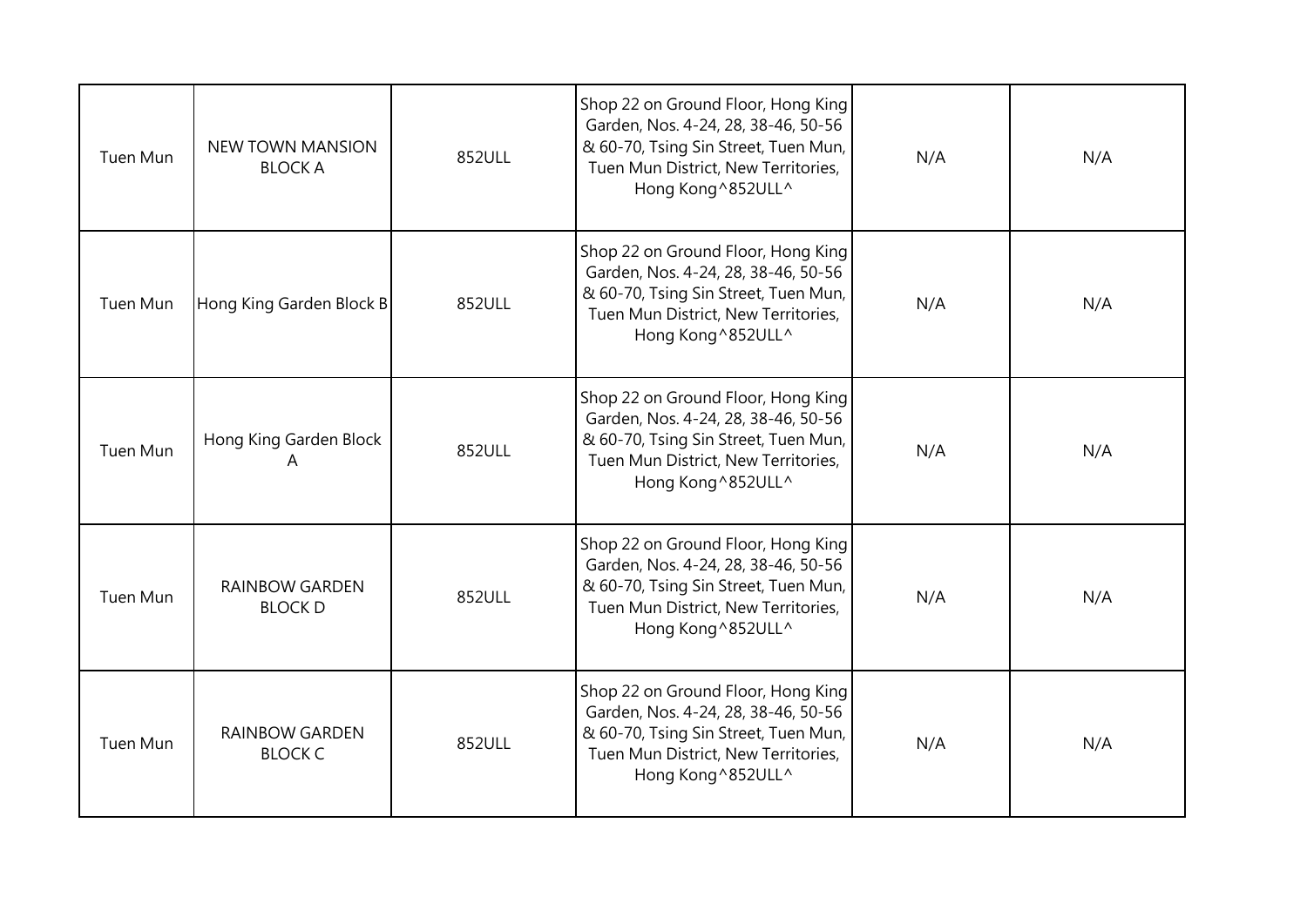| Tuen Mun | <b>RAINBOW GARDEN</b><br><b>BLOCK A</b>                            | 852ULL | Shop 22 on Ground Floor, Hong King<br>Garden, Nos. 4-24, 28, 38-46, 50-56<br>& 60-70, Tsing Sin Street, Tuen Mun,<br>Tuen Mun District, New Territories,<br>Hong Kong ^852ULL^ | N/A | N/A |
|----------|--------------------------------------------------------------------|--------|--------------------------------------------------------------------------------------------------------------------------------------------------------------------------------|-----|-----|
| Tuen Mun | <b>RAINBOW GARDEN</b><br><b>BLOCK B</b>                            | 852ULL | Shop 22 on Ground Floor, Hong King<br>Garden, Nos. 4-24, 28, 38-46, 50-56<br>& 60-70, Tsing Sin Street, Tuen Mun,<br>Tuen Mun District, New Territories,<br>Hong Kong ^852ULL^ | N/A | N/A |
| Tuen Mun | Hong Kong Taoist<br><b>Association Yuen Yuen</b><br>Primary School | 852ULL | Shop 22 on Ground Floor, Hong King<br>Garden, Nos. 4-24, 28, 38-46, 50-56<br>& 60-70, Tsing Sin Street, Tuen Mun,<br>Tuen Mun District, New Territories,<br>Hong Kong ^852ULL^ | N/A | N/A |
| Tuen Mun | Chi Lok Fa Yuen Block 8                                            | 852ULL | Shop 22 on Ground Floor, Hong King<br>Garden, Nos. 4-24, 28, 38-46, 50-56<br>& 60-70, Tsing Sin Street, Tuen Mun,<br>Tuen Mun District, New Territories,<br>Hong Kong ^852ULL^ | N/A | N/A |
| Tuen Mun | Chi Lok Fa Yuen Block 7                                            | 852ULL | Shop 22 on Ground Floor, Hong King<br>Garden, Nos. 4-24, 28, 38-46, 50-56<br>& 60-70, Tsing Sin Street, Tuen Mun,<br>Tuen Mun District, New Territories,<br>Hong Kong ^852ULL^ | N/A | N/A |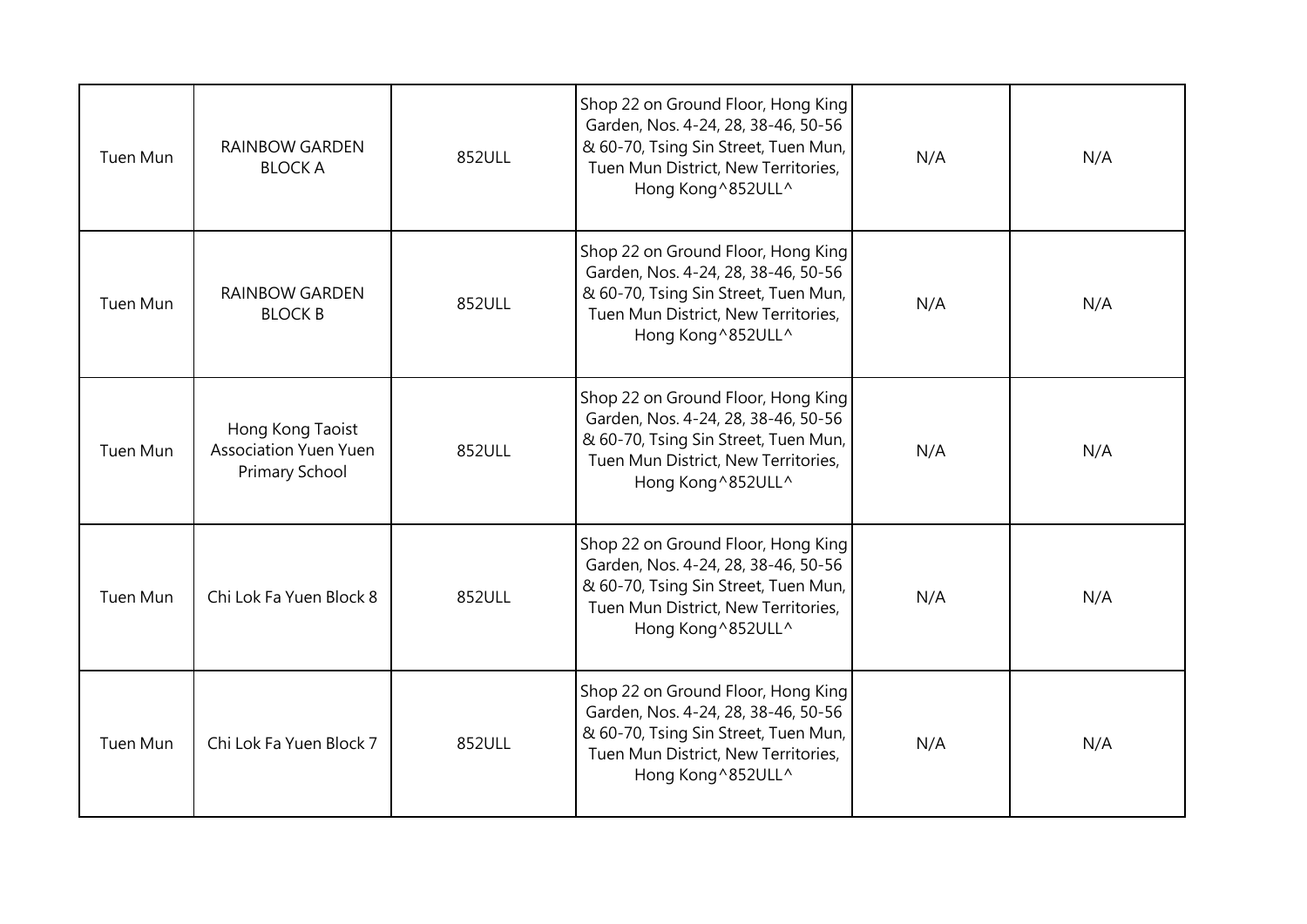| Tuen Mun        | Chi Lok Fa Yuen Block 6 | 852ULL | Shop 22 on Ground Floor, Hong King<br>Garden, Nos. 4-24, 28, 38-46, 50-56<br>& 60-70, Tsing Sin Street, Tuen Mun,<br>Tuen Mun District, New Territories,<br>Hong Kong ^852ULL^ | N/A | N/A |
|-----------------|-------------------------|--------|--------------------------------------------------------------------------------------------------------------------------------------------------------------------------------|-----|-----|
| <b>Tuen Mun</b> | Chi Lok Fa Yuen Block 5 | 852ULL | Shop 22 on Ground Floor, Hong King<br>Garden, Nos. 4-24, 28, 38-46, 50-56<br>& 60-70, Tsing Sin Street, Tuen Mun,<br>Tuen Mun District, New Territories,<br>Hong Kong ^852ULL^ | N/A | N/A |
| <b>Tuen Mun</b> | Chi Lok Fa Yuen Block 4 | 852ULL | Shop 22 on Ground Floor, Hong King<br>Garden, Nos. 4-24, 28, 38-46, 50-56<br>& 60-70, Tsing Sin Street, Tuen Mun,<br>Tuen Mun District, New Territories,<br>Hong Kong ^852ULL^ | N/A | N/A |
| Tuen Mun        | Chi Lok Fa Yuen Block 1 | 852ULL | Shop 22 on Ground Floor, Hong King<br>Garden, Nos. 4-24, 28, 38-46, 50-56<br>& 60-70, Tsing Sin Street, Tuen Mun,<br>Tuen Mun District, New Territories,<br>Hong Kong ^852ULL^ | N/A | N/A |
| Tuen Mun        | Chi Lok Fa Yuen Block 2 | 852ULL | Shop 22 on Ground Floor, Hong King<br>Garden, Nos. 4-24, 28, 38-46, 50-56<br>& 60-70, Tsing Sin Street, Tuen Mun,<br>Tuen Mun District, New Territories,<br>Hong Kong ^852ULL^ | N/A | N/A |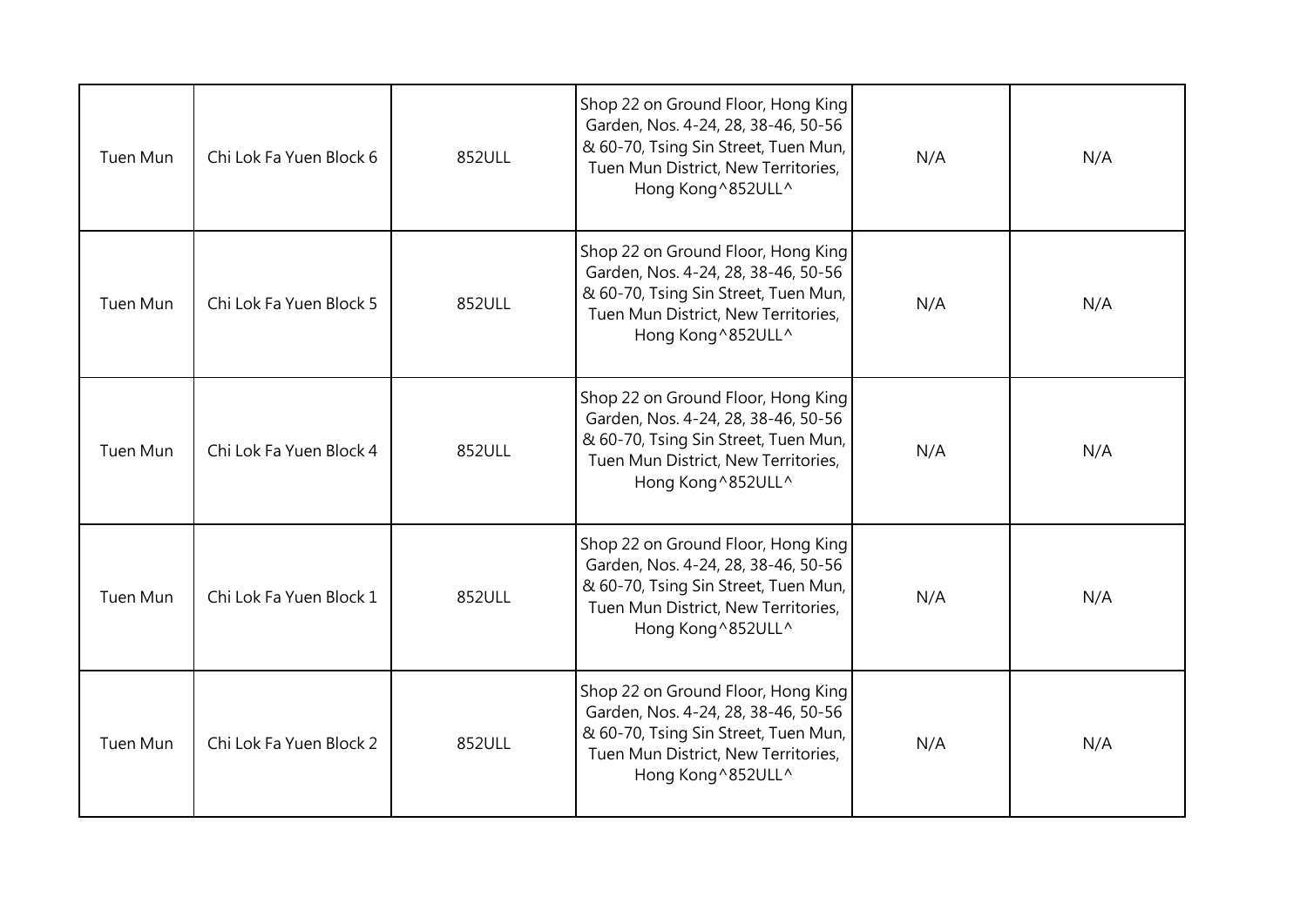| Tuen Mun        | Chi Lok Fa Yuen Block 3                                                | 852ULL | Shop 22 on Ground Floor, Hong King<br>Garden, Nos. 4-24, 28, 38-46, 50-56<br>& 60-70, Tsing Sin Street, Tuen Mun,<br>Tuen Mun District, New Territories,<br>Hong Kong ^852ULL^ | N/A | N/A |
|-----------------|------------------------------------------------------------------------|--------|--------------------------------------------------------------------------------------------------------------------------------------------------------------------------------|-----|-----|
| <b>Tuen Mun</b> | Tung Wah Group Of<br>Hospitals Tai Tung Pui<br>Social Service Building | 852ULL | Shop 22 on Ground Floor, Hong King<br>Garden, Nos. 4-24, 28, 38-46, 50-56<br>& 60-70, Tsing Sin Street, Tuen Mun,<br>Tuen Mun District, New Territories,<br>Hong Kong ^852ULL^ | N/A | N/A |
| Tuen Mun        | Ad&fd Of Pok Oi Hospital<br>Mrs. Cheng Yam On<br>School                | 852ULL | Shop 22 on Ground Floor, Hong King<br>Garden, Nos. 4-24, 28, 38-46, 50-56<br>& 60-70, Tsing Sin Street, Tuen Mun,<br>Tuen Mun District, New Territories,<br>Hong Kong ^852ULL^ | N/A | N/A |
| <b>Tuen Mun</b> | YAN OI POLYCLINIC                                                      | 852ULL | Shop 22 on Ground Floor, Hong King<br>Garden, Nos. 4-24, 28, 38-46, 50-56<br>& 60-70, Tsing Sin Street, Tuen Mun,<br>Tuen Mun District, New Territories,<br>Hong Kong ^852ULL^ | N/A | N/A |
| Tuen Mun        | Yan Oi Polyclinic Tuen<br>Mun Woman Health<br>Centre                   | 852ULL | Shop 22 on Ground Floor, Hong King<br>Garden, Nos. 4-24, 28, 38-46, 50-56<br>& 60-70, Tsing Sin Street, Tuen Mun,<br>Tuen Mun District, New Territories,<br>Hong Kong ^852ULL^ | N/A | N/A |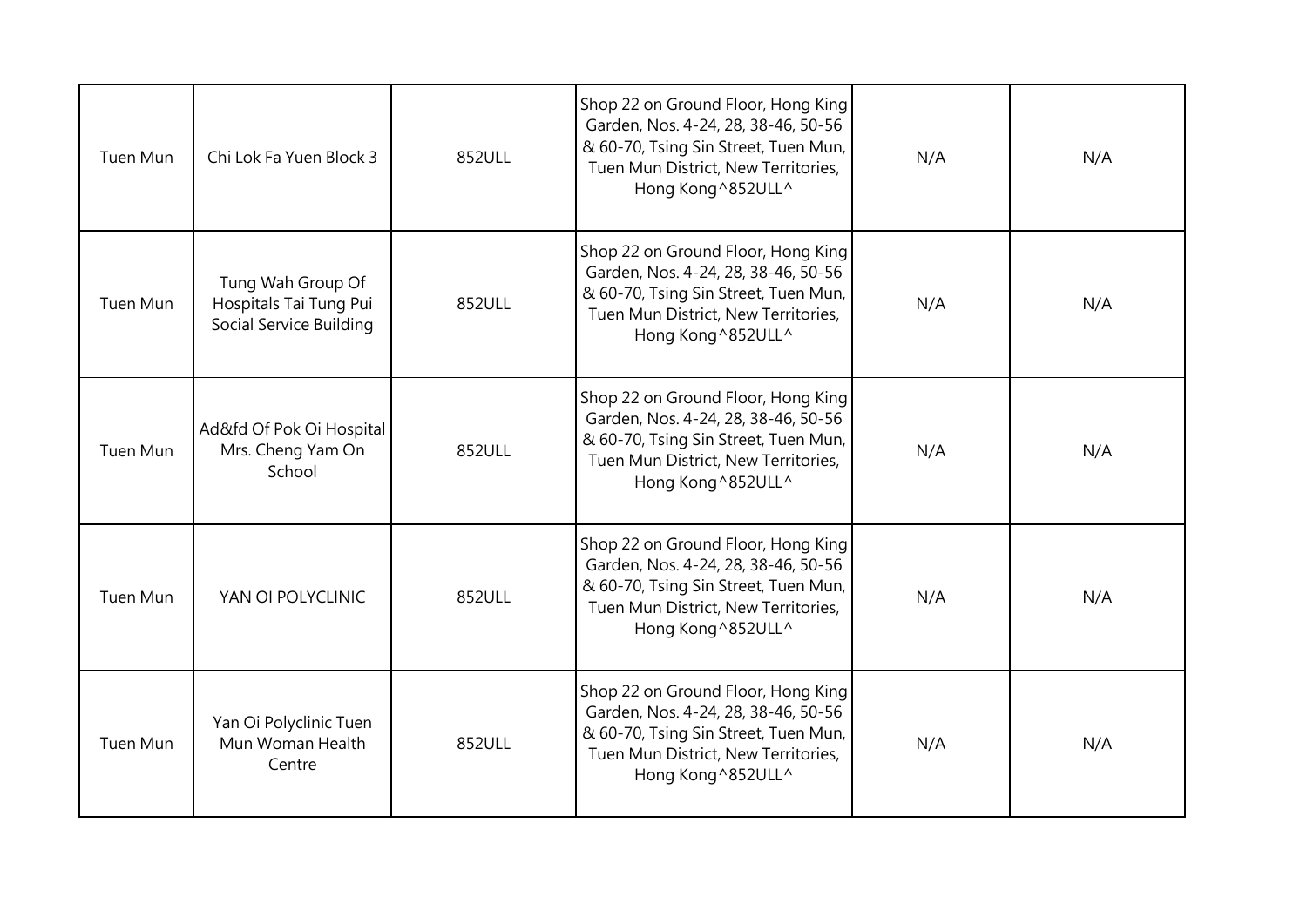| Tuen Mun | Yan Oi Polyclinic Tuen<br>Mun Eye Centre | 852ULL | Shop 22 on Ground Floor, Hong King<br>Garden, Nos. 4-24, 28, 38-46, 50-56<br>& 60-70, Tsing Sin Street, Tuen Mun,<br>Tuen Mun District, New Territories,<br>Hong Kong ^852ULL^ | N/A | N/A |
|----------|------------------------------------------|--------|--------------------------------------------------------------------------------------------------------------------------------------------------------------------------------|-----|-----|
| Tuen Mun | FU TEI HA TSUEN                          | 852FNL | Shop No. 102B, First Floor, Fu Tai<br>Shopping Centre, Fu Tai Estate, Tuen<br>Mun, Tuen Mun District, New<br>Territories, Hong Kong ^852FNL^                                   | N/A | N/A |
| Tuen Mun | <b>GIG LOK MONASTERY</b>                 | 852FNL | Shop No. 102B, First Floor, Fu Tai<br>Shopping Centre, Fu Tai Estate, Tuen<br>Mun, Tuen Mun District, New<br>Territories, Hong Kong ^852FNL^                                   | N/A | N/A |
| Tuen Mun | 18 Rosewood                              | 852FNL | Shop No. 102B, First Floor, Fu Tai<br>Shopping Centre, Fu Tai Estate, Tuen<br>Mun, Tuen Mun District, New<br>Territories, Hong Kong ^852FNL^                                   | N/A | N/A |
| Tuen Mun | <b>ECCLESIA BIBLE COLLEGE</b>            | 852FNL | Shop No. 102B, First Floor, Fu Tai<br>Shopping Centre, Fu Tai Estate, Tuen<br>Mun, Tuen Mun District, New<br>Territories, Hong Kong ^852FNL^                                   | N/A | N/A |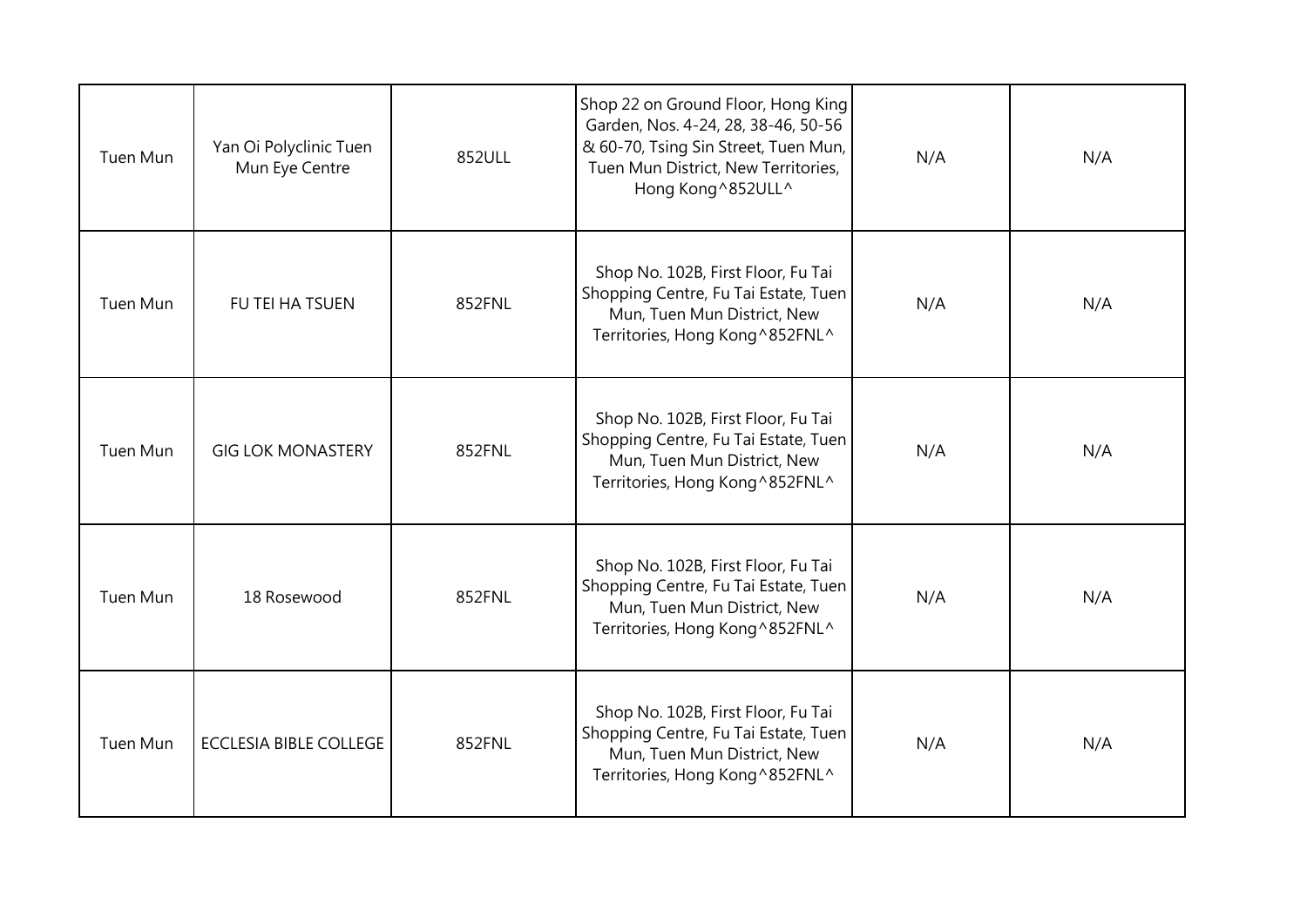| Tuen Mun        | <b>NAPA VALLEY</b>                            | 852FNL | Shop No. 102B, First Floor, Fu Tai<br>Shopping Centre, Fu Tai Estate, Tuen<br>Mun, Tuen Mun District, New<br>Territories, Hong Kong ^852FNL^ | N/A | N/A |
|-----------------|-----------------------------------------------|--------|----------------------------------------------------------------------------------------------------------------------------------------------|-----|-----|
| <b>Tuen Mun</b> | <b>LINGNAN UNIVERSITY</b>                     | 852FNL | Shop No. 102B, First Floor, Fu Tai<br>Shopping Centre, Fu Tai Estate, Tuen<br>Mun, Tuen Mun District, New<br>Territories, Hong Kong ^852FNL^ | N/A | N/A |
| Tuen Mun        | Tuen Fu Road Disciplined<br>Services Quarters | 852FNL | Shop No. 102B, First Floor, Fu Tai<br>Shopping Centre, Fu Tai Estate, Tuen<br>Mun, Tuen Mun District, New<br>Territories, Hong Kong ^852FNL^ | N/A | N/A |
| <b>Tuen Mun</b> | FU TEI SHEUNG TSUEN                           | 852FNL | Shop No. 102B, First Floor, Fu Tai<br>Shopping Centre, Fu Tai Estate, Tuen<br>Mun, Tuen Mun District, New<br>Territories, Hong Kong ^852FNL^ | N/A | N/A |
| Tuen Mun        | <b>HING TAK SCHOOL</b>                        | 852FNL | Shop No. 102B, First Floor, Fu Tai<br>Shopping Centre, Fu Tai Estate, Tuen<br>Mun, Tuen Mun District, New<br>Territories, Hong Kong ^852FNL^ | N/A | N/A |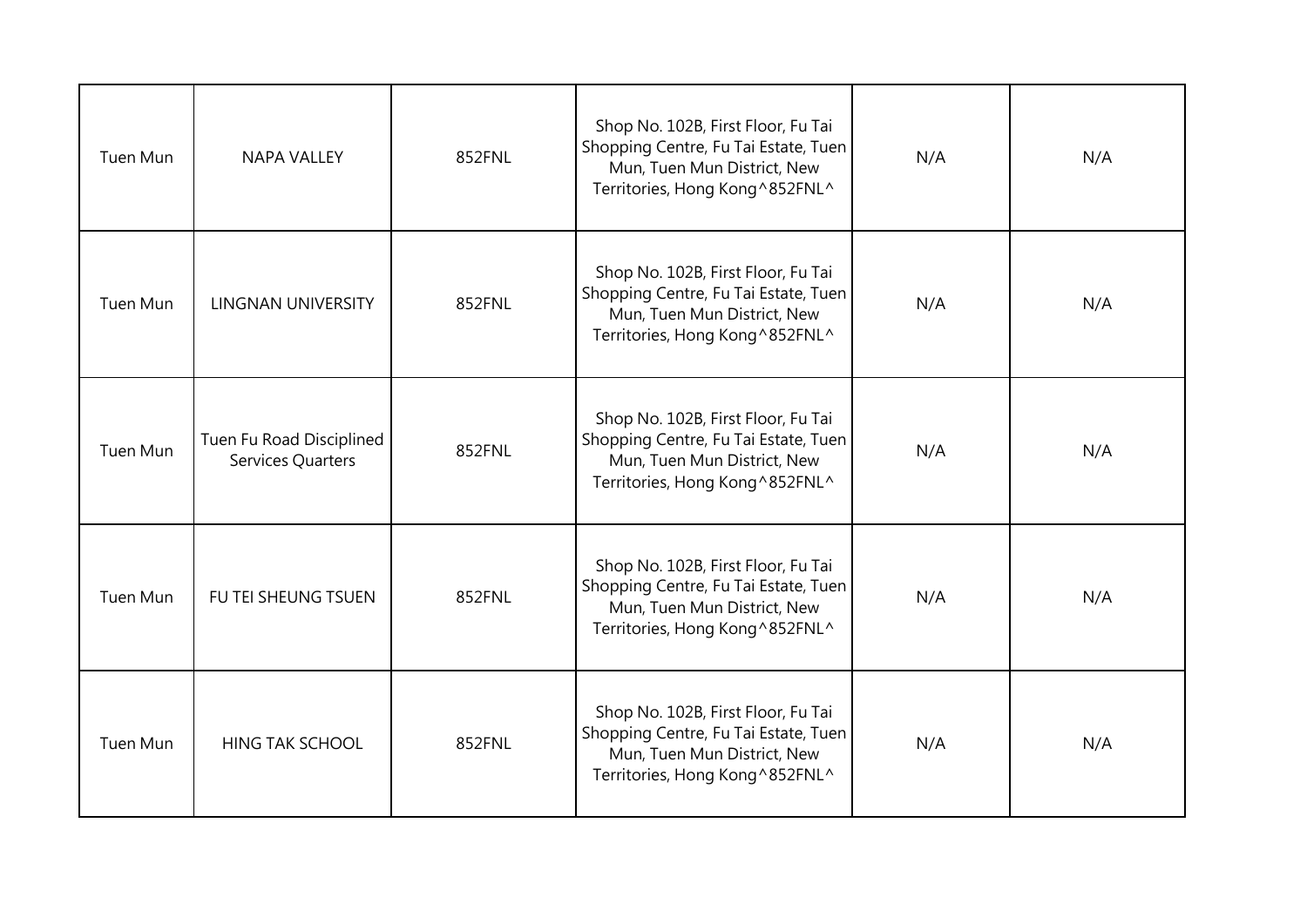| Tuen Mun        | PUI CHAK VILLA                                     | 852FNL | Shop No. 102B, First Floor, Fu Tai<br>Shopping Centre, Fu Tai Estate, Tuen<br>Mun, Tuen Mun District, New<br>Territories, Hong Kong ^852FNL^ | N/A | N/A |
|-----------------|----------------------------------------------------|--------|----------------------------------------------------------------------------------------------------------------------------------------------|-----|-----|
| <b>Tuen Mun</b> | <b>BRILLIANT GARDEN</b>                            | 852FNL | Shop No. 102B, First Floor, Fu Tai<br>Shopping Centre, Fu Tai Estate, Tuen<br>Mun, Tuen Mun District, New<br>Territories, Hong Kong ^852FNL^ | N/A | N/A |
| Tuen Mun        | <b>KWAN TAI HOUSE</b>                              | 852FNL | Shop No. 102B, First Floor, Fu Tai<br>Shopping Centre, Fu Tai Estate, Tuen<br>Mun, Tuen Mun District, New<br>Territories, Hong Kong ^852FNL^ | N/A | N/A |
| Tuen Mun        | Fu Tai Estate Ancillary<br><b>Facilities Block</b> | 852FNL | Shop No. 102B, First Floor, Fu Tai<br>Shopping Centre, Fu Tai Estate, Tuen<br>Mun, Tuen Mun District, New<br>Territories, Hong Kong ^852FNL^ | N/A | N/A |
| Tuen Mun        | SAU TAI HOUSE                                      | 852FNL | Shop No. 102B, First Floor, Fu Tai<br>Shopping Centre, Fu Tai Estate, Tuen<br>Mun, Tuen Mun District, New<br>Territories, Hong Kong ^852FNL^ | N/A | N/A |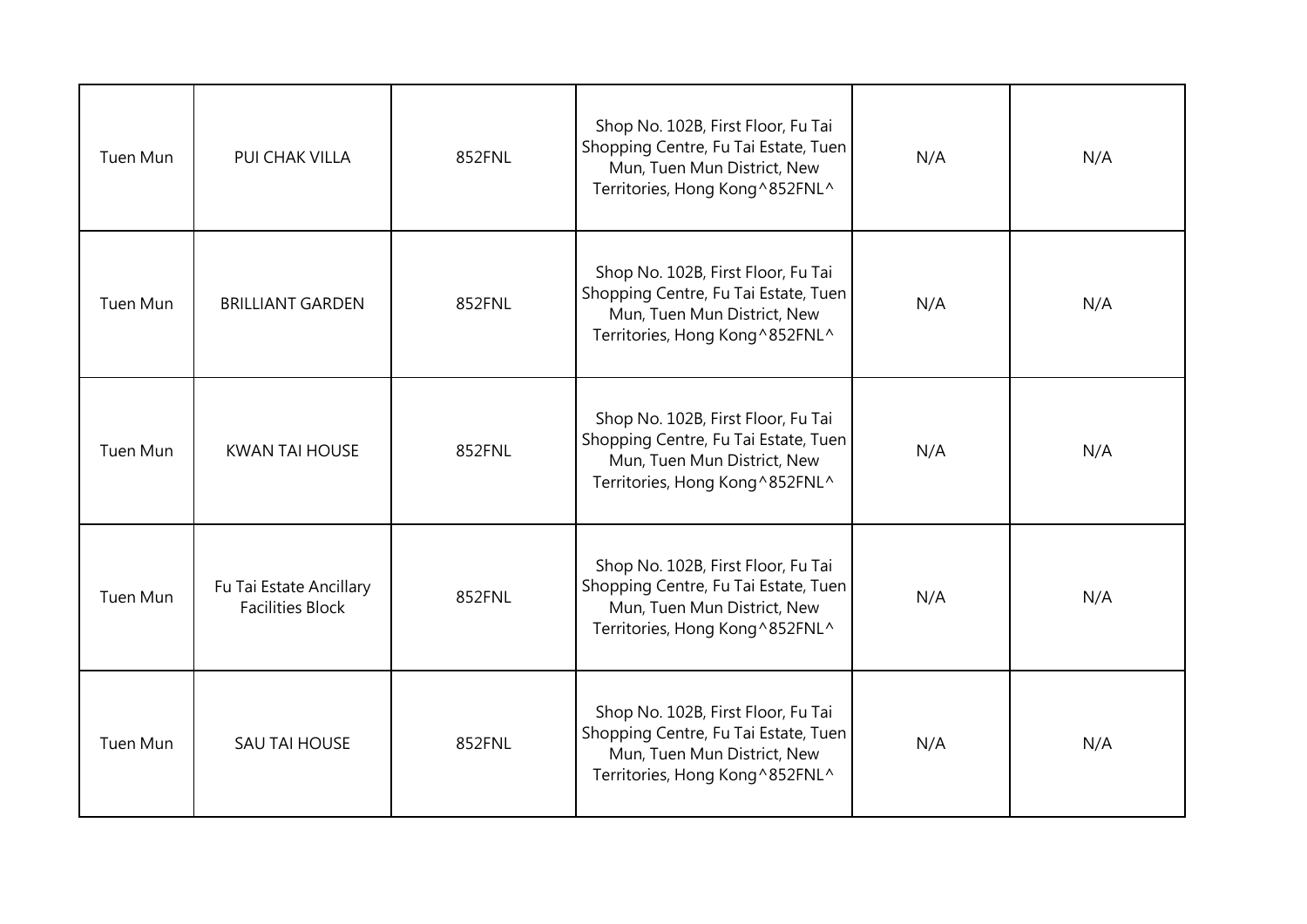| Tuen Mun        | OI TAI HOUSE                            | 852FNL | Shop No. 102B, First Floor, Fu Tai<br>Shopping Centre, Fu Tai Estate, Tuen<br>Mun, Tuen Mun District, New<br>Territories, Hong Kong ^852FNL^ | N/A | N/A |
|-----------------|-----------------------------------------|--------|----------------------------------------------------------------------------------------------------------------------------------------------|-----|-----|
| Tuen Mun        | YIN TAI HOUSE                           | 852FNL | Shop No. 102B, First Floor, Fu Tai<br>Shopping Centre, Fu Tai Estate, Tuen<br>Mun, Tuen Mun District, New<br>Territories, Hong Kong ^852FNL^ | N/A | N/A |
| Tuen Mun        | <b>FU TAI SHOPPING</b><br><b>CENTRE</b> | 852FNL | Shop No. 102B, First Floor, Fu Tai<br>Shopping Centre, Fu Tai Estate, Tuen<br>Mun, Tuen Mun District, New<br>Territories, Hong Kong ^852FNL^ | N/A | N/A |
| <b>Tuen Mun</b> | <b>KIN TAI HOUSE</b>                    | 852FNL | Shop No. 102B, First Floor, Fu Tai<br>Shopping Centre, Fu Tai Estate, Tuen<br>Mun, Tuen Mun District, New<br>Territories, Hong Kong ^852FNL^ | N/A | N/A |
| Tuen Mun        | YING TAI HOUSE                          | 852FNL | Shop No. 102B, First Floor, Fu Tai<br>Shopping Centre, Fu Tai Estate, Tuen<br>Mun, Tuen Mun District, New<br>Territories, Hong Kong ^852FNL^ | N/A | N/A |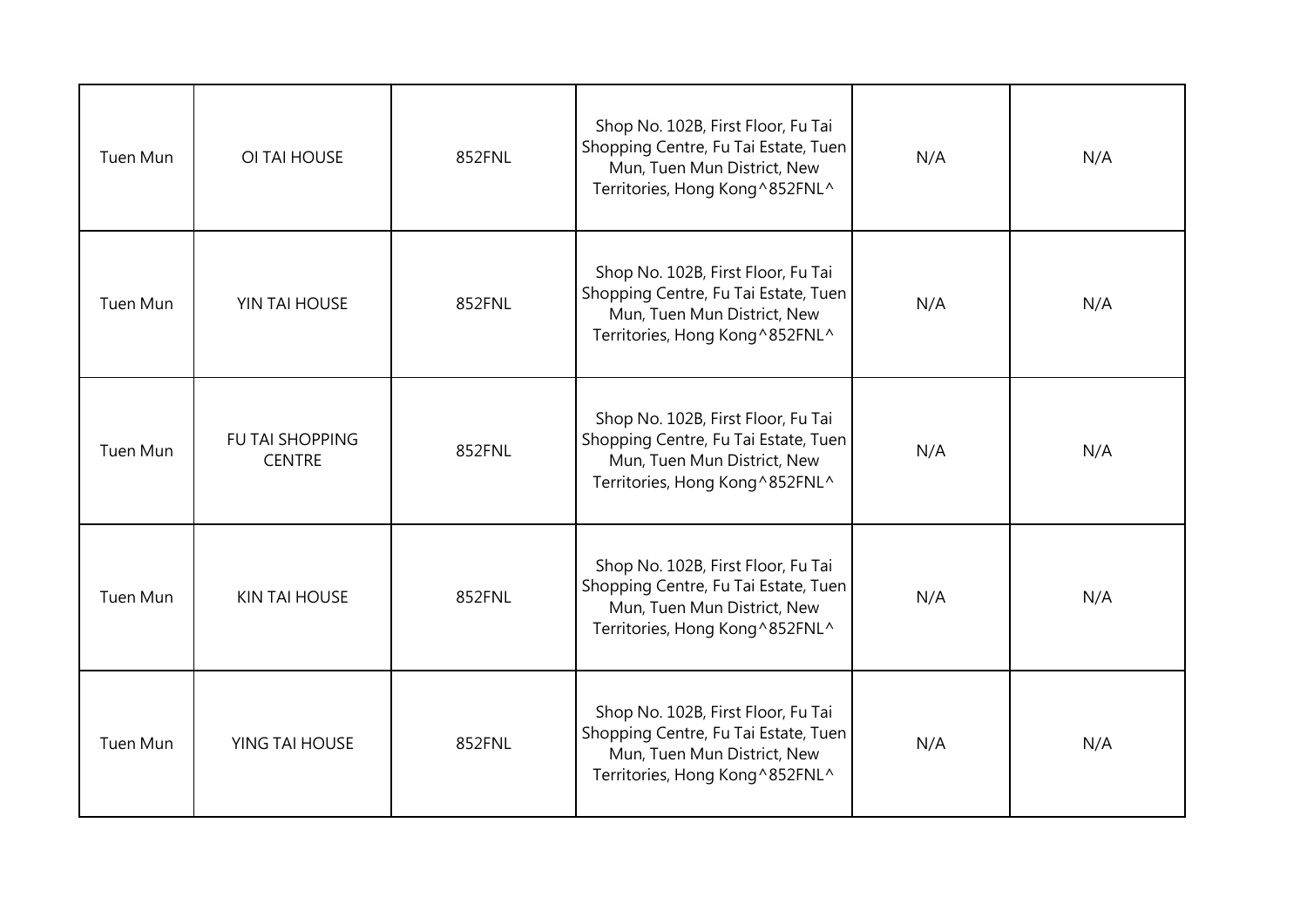| Tuen Mun        | YAN TAI HOUSE          | 852FNL | Shop No. 102B, First Floor, Fu Tai<br>Shopping Centre, Fu Tai Estate, Tuen<br>Mun, Tuen Mun District, New<br>Territories, Hong Kong ^852FNL^ | N/A | N/A |
|-----------------|------------------------|--------|----------------------------------------------------------------------------------------------------------------------------------------------|-----|-----|
| Tuen Mun        | YAT TAI HOUSE          | 852FNL | Shop No. 102B, First Floor, Fu Tai<br>Shopping Centre, Fu Tai Estate, Tuen<br>Mun, Tuen Mun District, New<br>Territories, Hong Kong ^852FNL^ | N/A | N/A |
| Tuen Mun        | <b>CHUNG TAI HOUSE</b> | 852FNL | Shop No. 102B, First Floor, Fu Tai<br>Shopping Centre, Fu Tai Estate, Tuen<br>Mun, Tuen Mun District, New<br>Territories, Hong Kong ^852FNL^ | N/A | N/A |
| <b>Tuen Mun</b> | <b>MEI TAI HOUSE</b>   | 852FNL | Shop No. 102B, First Floor, Fu Tai<br>Shopping Centre, Fu Tai Estate, Tuen<br>Mun, Tuen Mun District, New<br>Territories, Hong Kong ^852FNL^ | N/A | N/A |
| Tuen Mun        | <b>NING TAI HOUSE</b>  | 852FNL | Shop No. 102B, First Floor, Fu Tai<br>Shopping Centre, Fu Tai Estate, Tuen<br>Mun, Tuen Mun District, New<br>Territories, Hong Kong ^852FNL^ | N/A | N/A |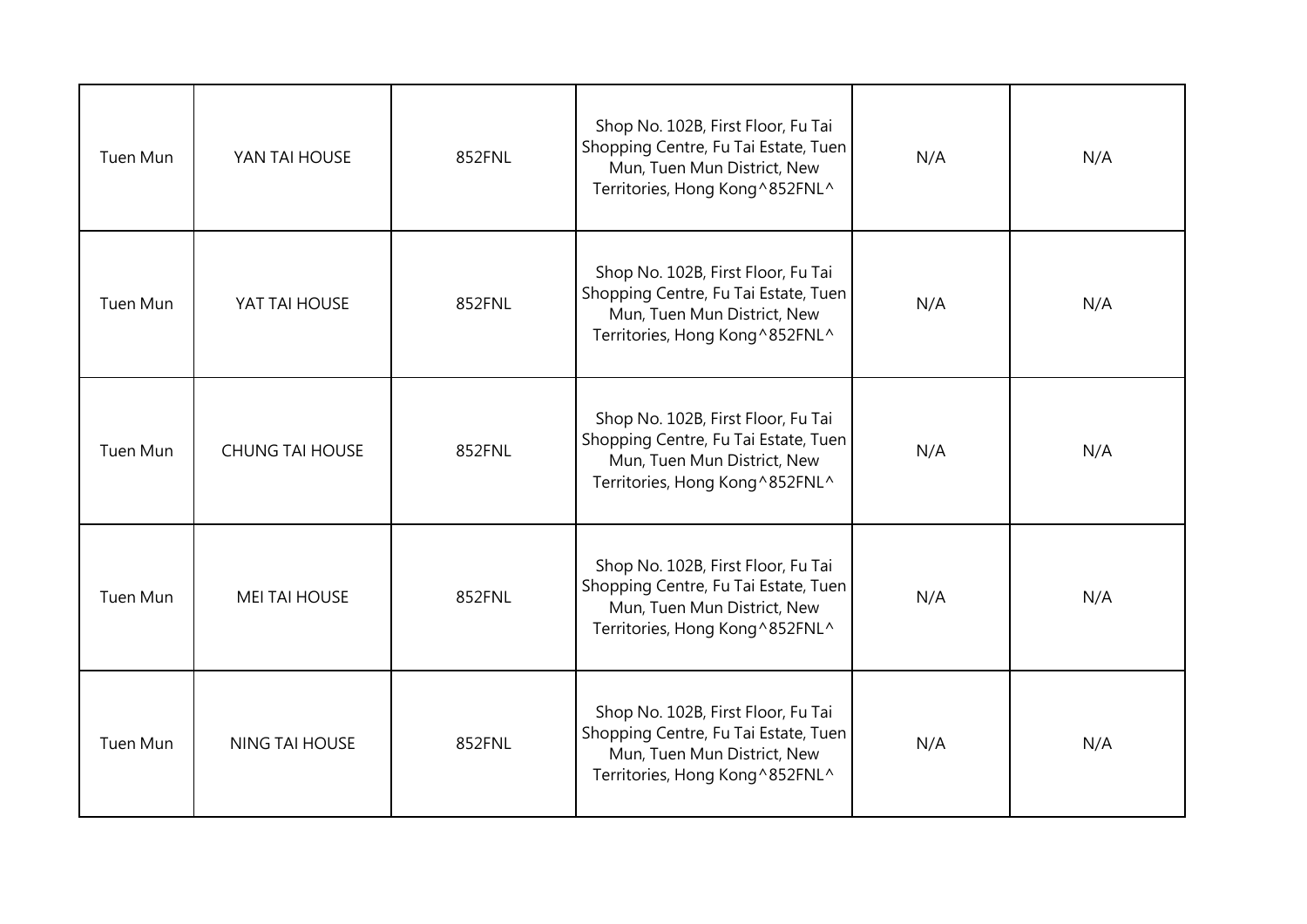| Tuen Mun        | Parkland Villas Block 4 | 852FNL | Shop No. 102B, First Floor, Fu Tai<br>Shopping Centre, Fu Tai Estate, Tuen<br>Mun, Tuen Mun District, New<br>Territories, Hong Kong ^852FNL^ | N/A | N/A |
|-----------------|-------------------------|--------|----------------------------------------------------------------------------------------------------------------------------------------------|-----|-----|
| <b>Tuen Mun</b> | Parkland Villas Block 6 | 852FNL | Shop No. 102B, First Floor, Fu Tai<br>Shopping Centre, Fu Tai Estate, Tuen<br>Mun, Tuen Mun District, New<br>Territories, Hong Kong^852FNL^  | N/A | N/A |
| Tuen Mun        | SOUTH HILLCREST         | 852FNL | Shop No. 102B, First Floor, Fu Tai<br>Shopping Centre, Fu Tai Estate, Tuen<br>Mun, Tuen Mun District, New<br>Territories, Hong Kong ^852FNL^ | N/A | N/A |
| <b>Tuen Mun</b> | Parkland Villas Block 2 | 852FNL | Shop No. 102B, First Floor, Fu Tai<br>Shopping Centre, Fu Tai Estate, Tuen<br>Mun, Tuen Mun District, New<br>Territories, Hong Kong ^852FNL^ | N/A | N/A |
| Tuen Mun        | Parkland Villas Block 1 | 852FNL | Shop No. 102B, First Floor, Fu Tai<br>Shopping Centre, Fu Tai Estate, Tuen<br>Mun, Tuen Mun District, New<br>Territories, Hong Kong ^852FNL^ | N/A | N/A |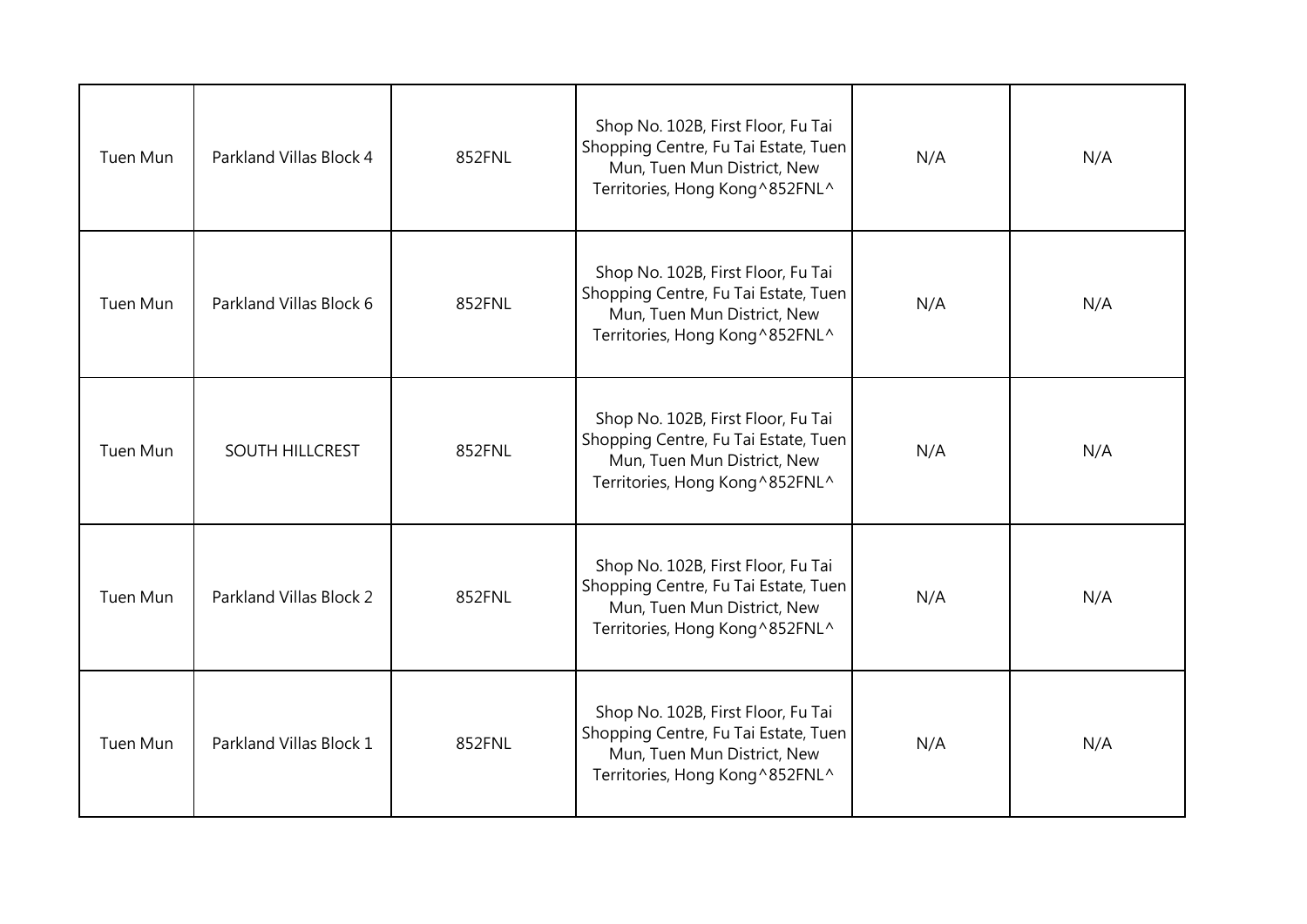| Tuen Mun        | <b>BENEVILLE BLOCK 5</b> | 852FNL | Shop No. 102B, First Floor, Fu Tai<br>Shopping Centre, Fu Tai Estate, Tuen<br>Mun, Tuen Mun District, New<br>Territories, Hong Kong ^852FNL^ | N/A | N/A |
|-----------------|--------------------------|--------|----------------------------------------------------------------------------------------------------------------------------------------------|-----|-----|
| Tuen Mun        | <b>BENEVILLE BLOCK 3</b> | 852FNL | Shop No. 102B, First Floor, Fu Tai<br>Shopping Centre, Fu Tai Estate, Tuen<br>Mun, Tuen Mun District, New<br>Territories, Hong Kong ^852FNL^ | N/A | N/A |
| Tuen Mun        | Parkland Villas Block 3  | 852FNL | Shop No. 102B, First Floor, Fu Tai<br>Shopping Centre, Fu Tai Estate, Tuen<br>Mun, Tuen Mun District, New<br>Territories, Hong Kong ^852FNL^ | N/A | N/A |
| <b>Tuen Mun</b> | Parkland Villas Block 7  | 852FNL | Shop No. 102B, First Floor, Fu Tai<br>Shopping Centre, Fu Tai Estate, Tuen<br>Mun, Tuen Mun District, New<br>Territories, Hong Kong ^852FNL^ | N/A | N/A |
| Tuen Mun        | Parkland Villas Block 8  | 852FNL | Shop No. 102B, First Floor, Fu Tai<br>Shopping Centre, Fu Tai Estate, Tuen<br>Mun, Tuen Mun District, New<br>Territories, Hong Kong ^852FNL^ | N/A | N/A |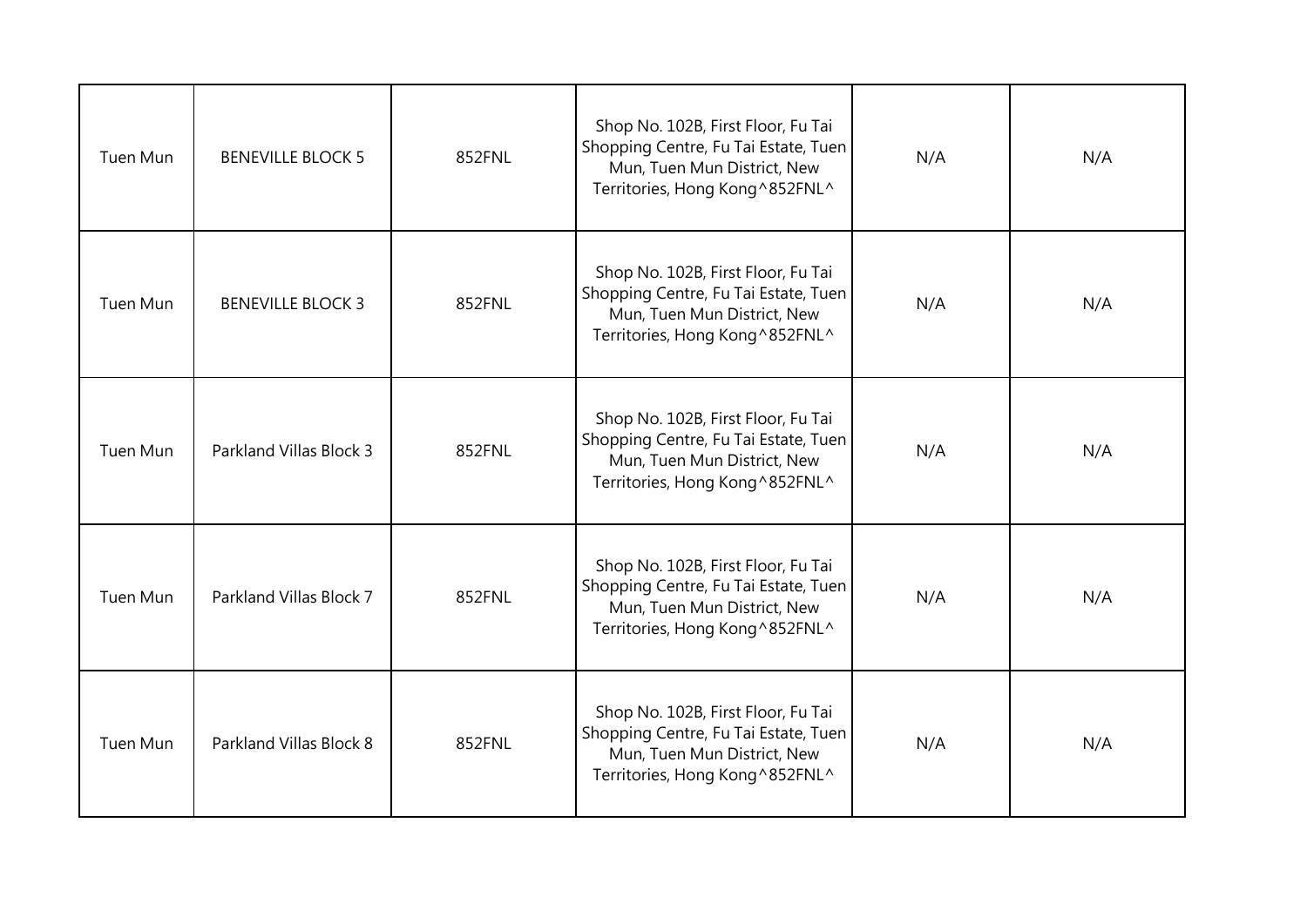| Tuen Mun | <b>BENEVILLE BLOCK 1</b>   | 852FNL  | Shop No. 102B, First Floor, Fu Tai<br>Shopping Centre, Fu Tai Estate, Tuen<br>Mun, Tuen Mun District, New<br>Territories, Hong Kong ^852FNL^ | N/A | N/A |
|----------|----------------------------|---------|----------------------------------------------------------------------------------------------------------------------------------------------|-----|-----|
| Tuen Mun | <b>BENEVILLE BLOCK 2</b>   | 852FNL  | Shop No. 102B, First Floor, Fu Tai<br>Shopping Centre, Fu Tai Estate, Tuen<br>Mun, Tuen Mun District, New<br>Territories, Hong Kong ^852FNL^ | N/A | N/A |
| Tuen Mun | Parkland Villas Block 9    | 852FNL  | Shop No. 102B, First Floor, Fu Tai<br>Shopping Centre, Fu Tai Estate, Tuen<br>Mun, Tuen Mun District, New<br>Territories, Hong Kong ^852FNL^ | N/A | N/A |
| Tuen Mun | Parkland Villas Block 5    | 852FNL  | Shop No. 102B, First Floor, Fu Tai<br>Shopping Centre, Fu Tai Estate, Tuen<br>Mun, Tuen Mun District, New<br>Territories, Hong Kong ^852FNL^ | N/A | N/A |
| Tuen Mun | <b>NOBLE PLACE BLOCK 2</b> | 852TCSM | Shop No. 9, G/F, Yan Oi Building, No.<br>11 Tseng Choi Street, Tuen Mun,<br>Tuen Mun District, New Territories,<br>Hong Kong ^852TCSM^       | N/A | N/A |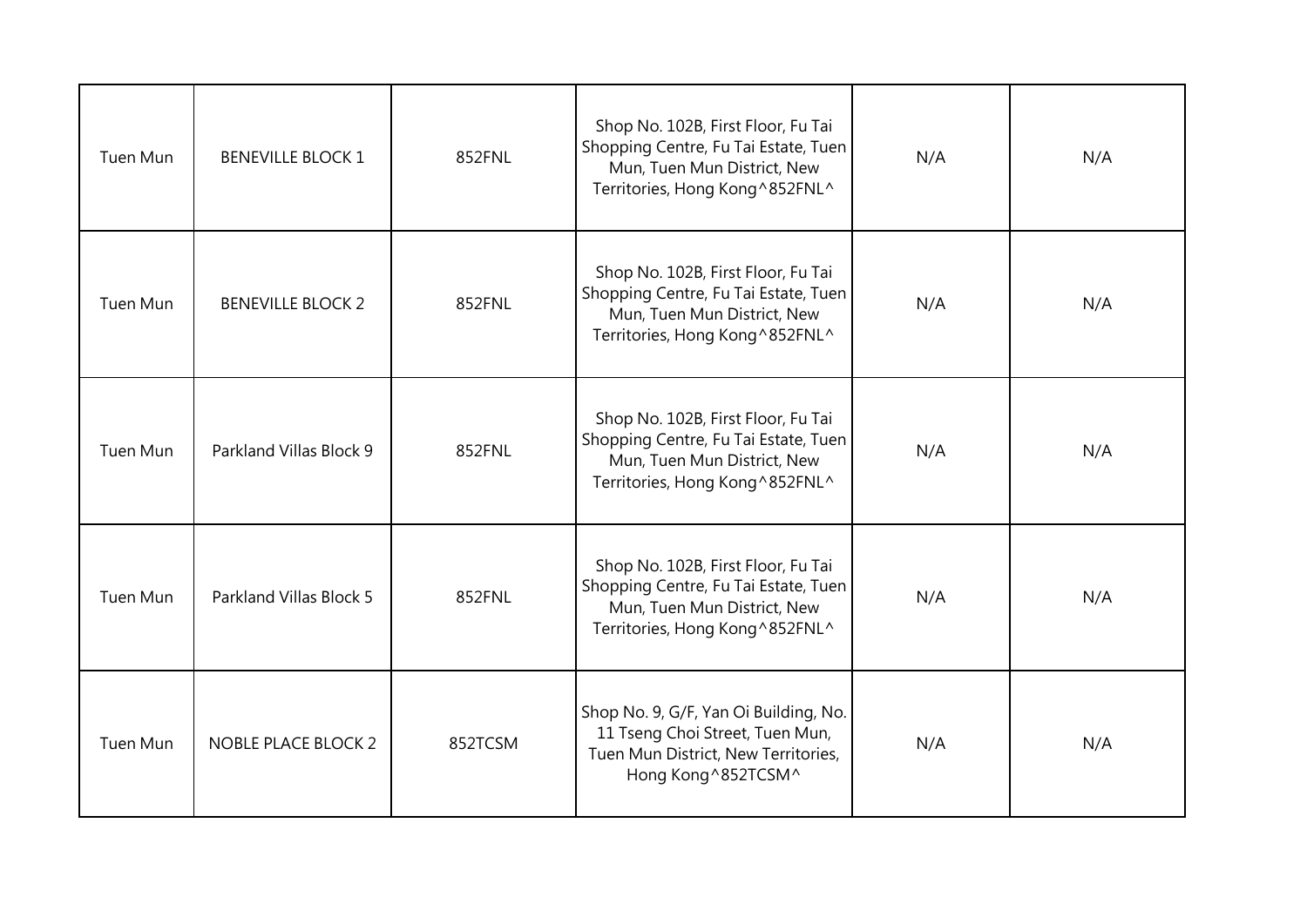| Tuen Mun        | NOBLE PLACE BLOCK 1                       | 852TCSM | Shop No. 9, G/F, Yan Oi Building, No.<br>11 Tseng Choi Street, Tuen Mun,<br>Tuen Mun District, New Territories,<br>Hong Kong ^852TCSM^ | N/A | N/A |
|-----------------|-------------------------------------------|---------|----------------------------------------------------------------------------------------------------------------------------------------|-----|-----|
| Tuen Mun        | <b>GRANDEUR GARDENS</b><br><b>BLOCK C</b> | 852TCSM | Shop No. 9, G/F, Yan Oi Building, No.<br>11 Tseng Choi Street, Tuen Mun,<br>Tuen Mun District, New Territories,<br>Hong Kong ^852TCSM^ | N/A | N/A |
| Tuen Mun        | <b>GRANDEUR GARDENS</b><br><b>BLOCK B</b> | 852TCSM | Shop No. 9, G/F, Yan Oi Building, No.<br>11 Tseng Choi Street, Tuen Mun,<br>Tuen Mun District, New Territories,<br>Hong Kong ^852TCSM^ | N/A | N/A |
| <b>Tuen Mun</b> | <b>GRANDEUR GARDENS</b><br><b>BLOCK A</b> | 852TCSM | Shop No. 9, G/F, Yan Oi Building, No.<br>11 Tseng Choi Street, Tuen Mun,<br>Tuen Mun District, New Territories,<br>Hong Kong ^852TCSM^ | N/A | N/A |
| Tuen Mun        | <b>ELEGANCE GARDENS</b><br><b>BLOCK3</b>  | 852TCSM | Shop No. 9, G/F, Yan Oi Building, No.<br>11 Tseng Choi Street, Tuen Mun,<br>Tuen Mun District, New Territories,<br>Hong Kong ^852TCSM^ | N/A | N/A |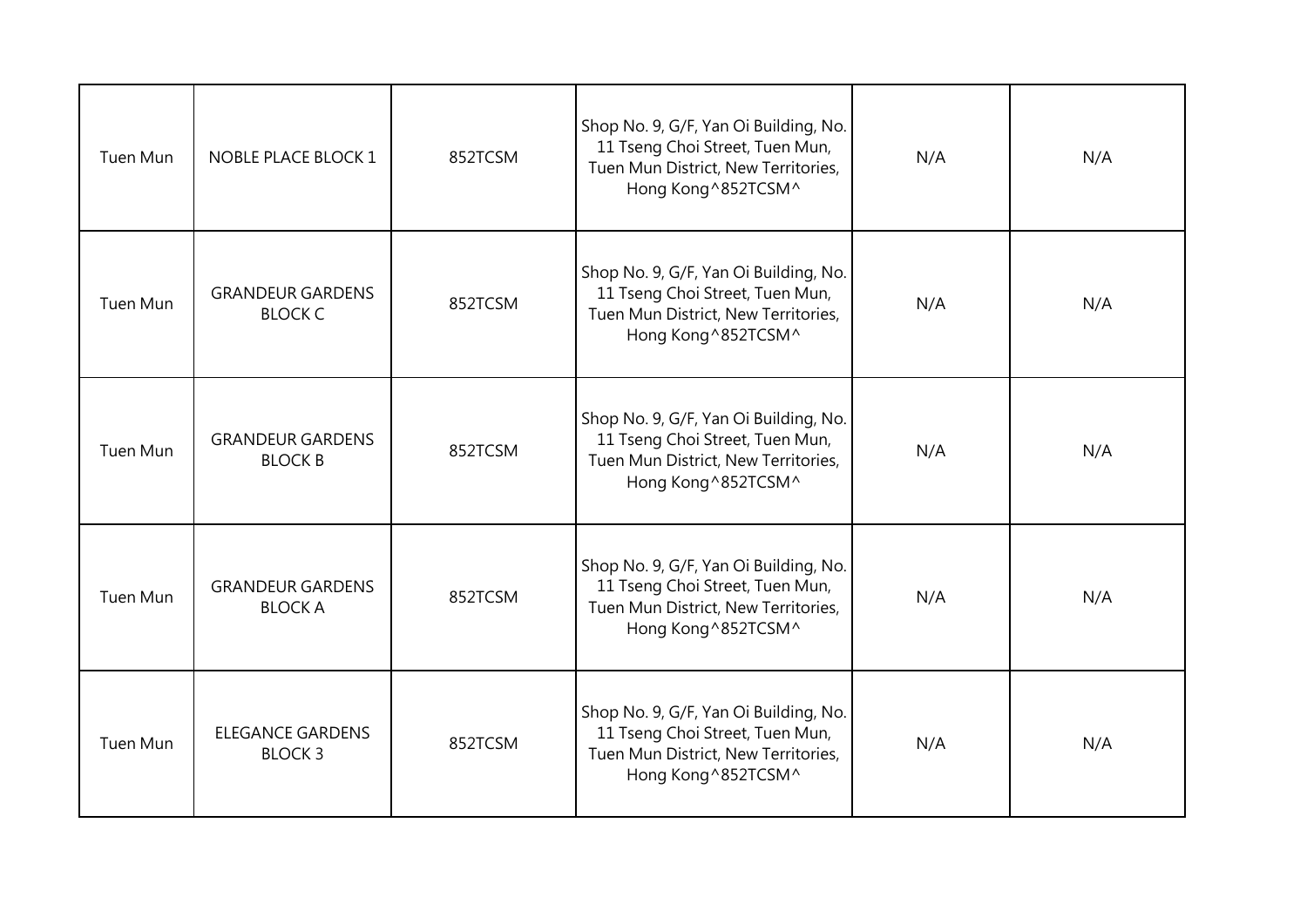| Tuen Mun        | <b>ELEGANCE GARDENS</b><br><b>BLOCK 2</b> | 852TCSM | Shop No. 9, G/F, Yan Oi Building, No.<br>11 Tseng Choi Street, Tuen Mun,<br>Tuen Mun District, New Territories,<br>Hong Kong ^852TCSM^ | N/A | N/A |
|-----------------|-------------------------------------------|---------|----------------------------------------------------------------------------------------------------------------------------------------|-----|-----|
| Tuen Mun        | <b>ELEGANCE GARDENS</b><br><b>BLOCK1</b>  | 852TCSM | Shop No. 9, G/F, Yan Oi Building, No.<br>11 Tseng Choi Street, Tuen Mun,<br>Tuen Mun District, New Territories,<br>Hong Kong ^852TCSM^ | N/A | N/A |
| <b>Tuen Mun</b> | S.K.H. Mung Yan Primary<br>School         | 852TCSM | Shop No. 9, G/F, Yan Oi Building, No.<br>11 Tseng Choi Street, Tuen Mun,<br>Tuen Mun District, New Territories,<br>Hong Kong ^852TCSM^ | N/A | N/A |
| Tuen Mun        | Kingston Terrace Block 1                  | 852TCSM | Shop No. 9, G/F, Yan Oi Building, No.<br>11 Tseng Choi Street, Tuen Mun,<br>Tuen Mun District, New Territories,<br>Hong Kong ^852TCSM^ | N/A | N/A |
| Tuen Mun        | Kingston Terrace Block 2                  | 852TCSM | Shop No. 9, G/F, Yan Oi Building, No.<br>11 Tseng Choi Street, Tuen Mun,<br>Tuen Mun District, New Territories,<br>Hong Kong ^852TCSM^ | N/A | N/A |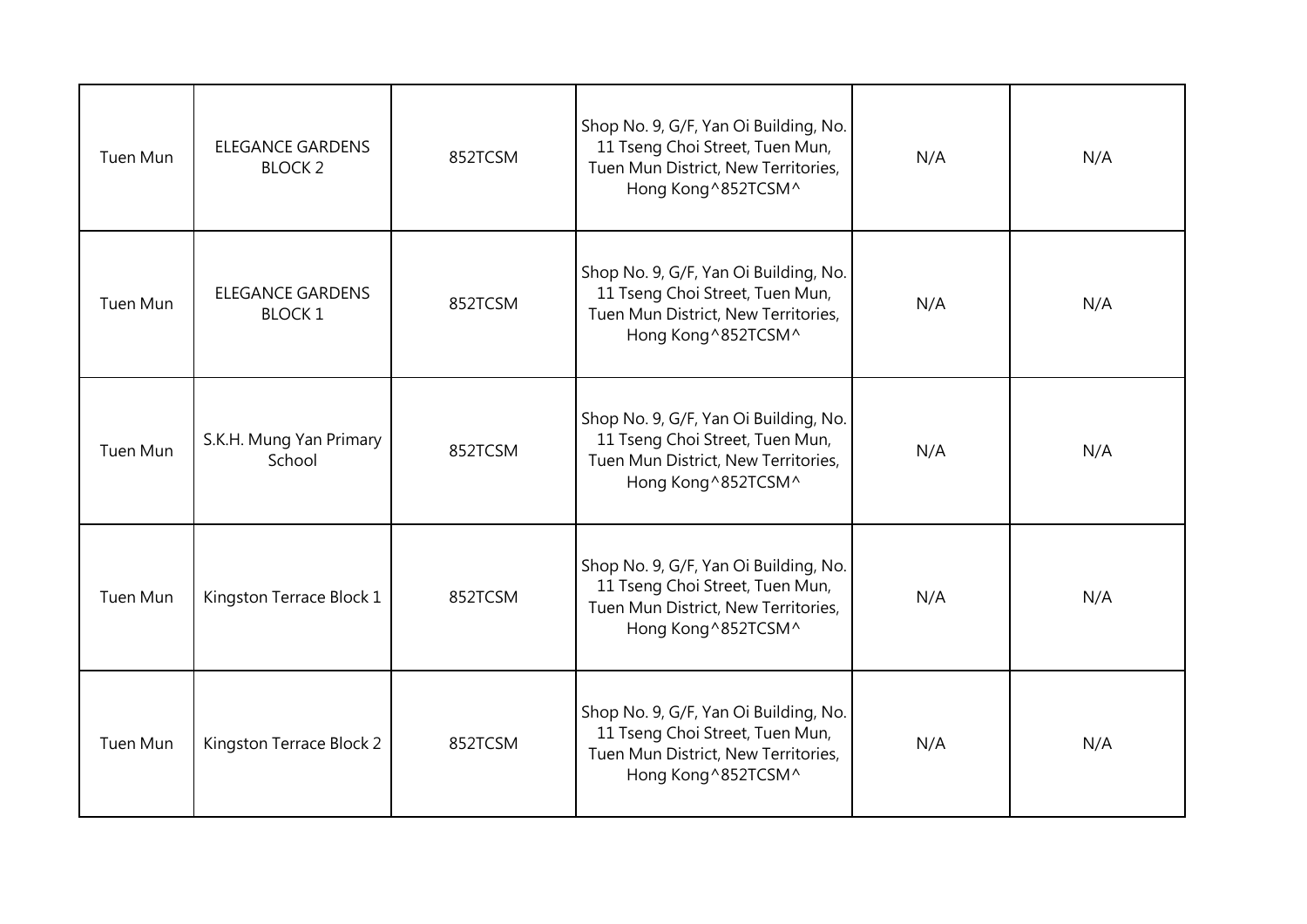| Tuen Mun        | Kingston Terrace Block 3            | 852TCSM | Shop No. 9, G/F, Yan Oi Building, No.<br>11 Tseng Choi Street, Tuen Mun,<br>Tuen Mun District, New Territories,<br>Hong Kong ^852TCSM^ | N/A | N/A |
|-----------------|-------------------------------------|---------|----------------------------------------------------------------------------------------------------------------------------------------|-----|-----|
| Tuen Mun        | Kingston Terrace Block 4            | 852TCSM | Shop No. 9, G/F, Yan Oi Building, No.<br>11 Tseng Choi Street, Tuen Mun,<br>Tuen Mun District, New Territories,<br>Hong Kong ^852TCSM^ | N/A | N/A |
| Tuen Mun        | PRIME VIEW GARDEN<br><b>BLOCK 2</b> | 852TCSM | Shop No. 9, G/F, Yan Oi Building, No.<br>11 Tseng Choi Street, Tuen Mun,<br>Tuen Mun District, New Territories,<br>Hong Kong ^852TCSM^ | N/A | N/A |
| <b>Tuen Mun</b> | PRIME VIEW GARDEN<br><b>BLOCK1</b>  | 852TCSM | Shop No. 9, G/F, Yan Oi Building, No.<br>11 Tseng Choi Street, Tuen Mun,<br>Tuen Mun District, New Territories,<br>Hong Kong ^852TCSM^ | N/A | N/A |
| <b>Tuen Mun</b> | PRIME VIEW GARDEN<br><b>BLOCK3</b>  | 852TCSM | Shop No. 9, G/F, Yan Oi Building, No.<br>11 Tseng Choi Street, Tuen Mun,<br>Tuen Mun District, New Territories,<br>Hong Kong ^852TCSM^ | N/A | N/A |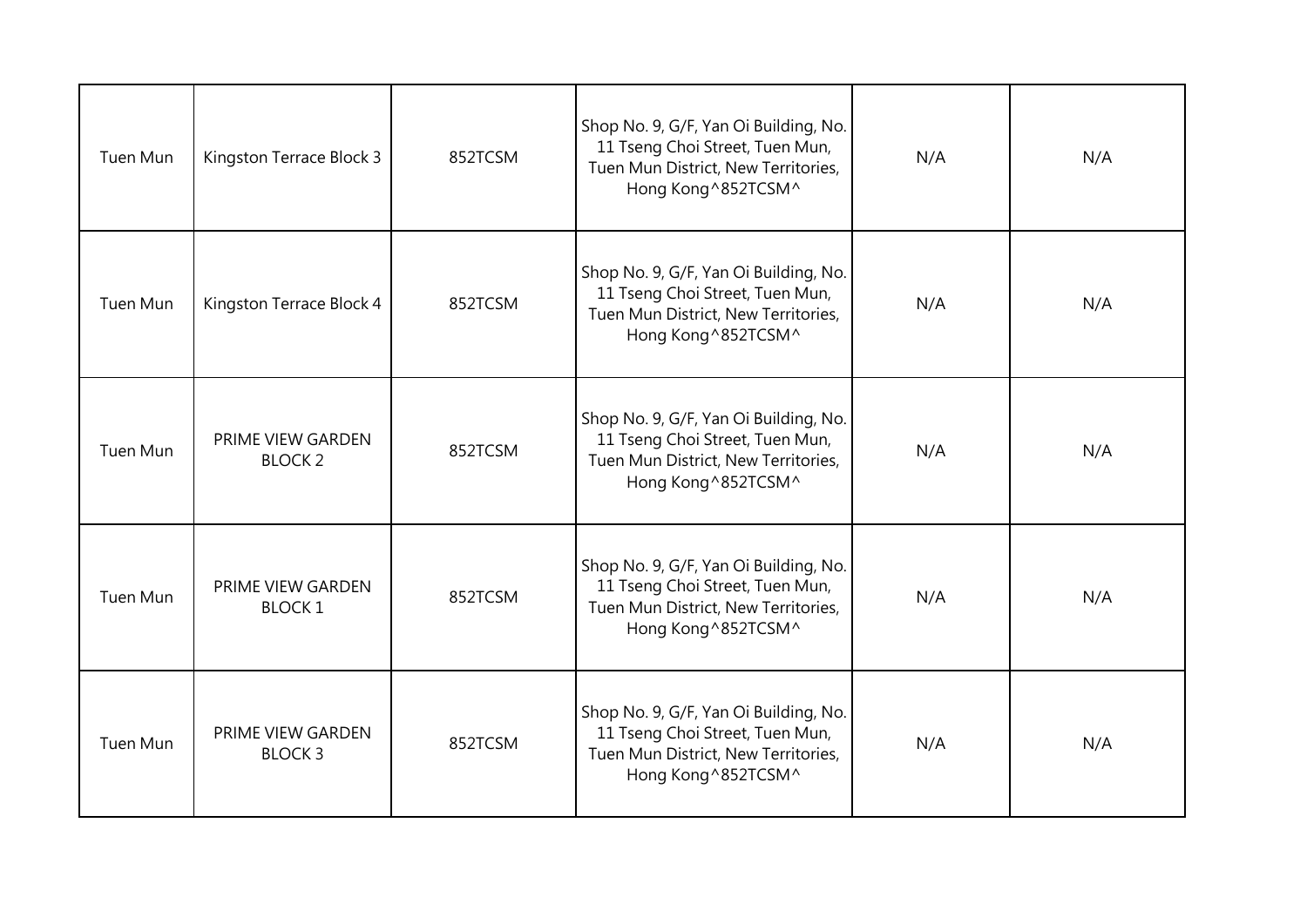| Tuen Mun        | <b>PRIME VIEW GARDEN</b><br><b>BLOCK4</b>                  | 852TCSM | Shop No. 9, G/F, Yan Oi Building, No.<br>11 Tseng Choi Street, Tuen Mun,<br>Tuen Mun District, New Territories,<br>Hong Kong ^852TCSM^ | N/A | N/A |
|-----------------|------------------------------------------------------------|---------|----------------------------------------------------------------------------------------------------------------------------------------|-----|-----|
| Tuen Mun        | PRIME VIEW GARDEN<br><b>BLOCK 5</b>                        | 852TCSM | Shop No. 9, G/F, Yan Oi Building, No.<br>11 Tseng Choi Street, Tuen Mun,<br>Tuen Mun District, New Territories,<br>Hong Kong ^852TCSM^ | N/A | N/A |
| Tuen Mun        | THE CHURCH OF CHRIST<br>IN CHINA BUT SAN<br>PRIMARY SCHOOL | 852TCSM | Shop No. 9, G/F, Yan Oi Building, No.<br>11 Tseng Choi Street, Tuen Mun,<br>Tuen Mun District, New Territories,<br>Hong Kong ^852TCSM^ | N/A | N/A |
| <b>Tuen Mun</b> | CCC Hoh Fuk Tong<br>College                                | 852TCSM | Shop No. 9, G/F, Yan Oi Building, No.<br>11 Tseng Choi Street, Tuen Mun,<br>Tuen Mun District, New Territories,<br>Hong Kong ^852TCSM^ | N/A | N/A |
| Tuen Mun        | <b>TSENG TAU CHUNG</b><br><b>TSUEN</b>                     | 852TCSM | Shop No. 9, G/F, Yan Oi Building, No.<br>11 Tseng Choi Street, Tuen Mun,<br>Tuen Mun District, New Territories,<br>Hong Kong ^852TCSM^ | N/A | N/A |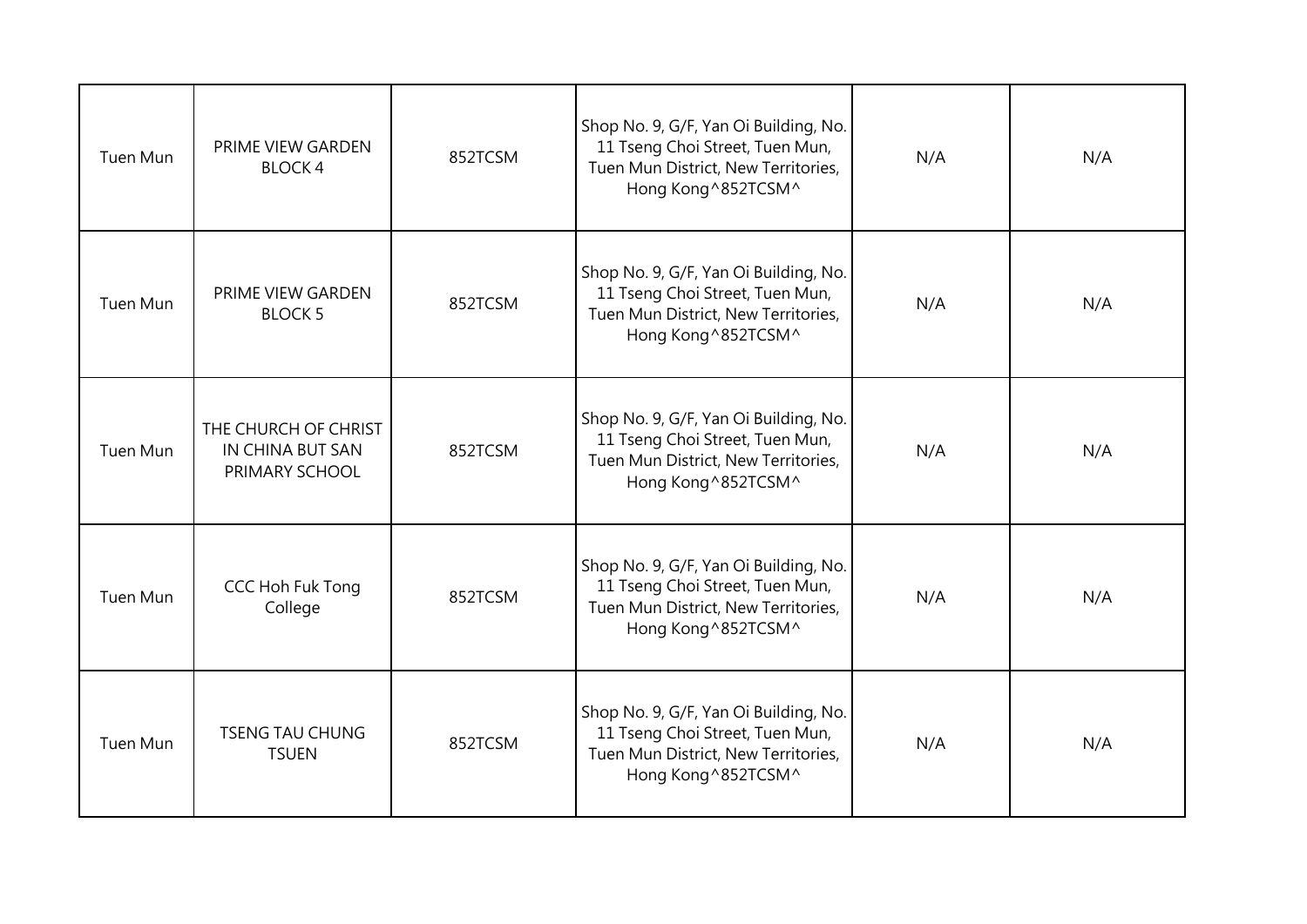| Tuen Mun        | LEUNG TIN VILLAGE                              | 852TCSM | Shop No. 9, G/F, Yan Oi Building, No.<br>11 Tseng Choi Street, Tuen Mun,<br>Tuen Mun District, New Territories,<br>Hong Kong ^852TCSM^ | N/A | N/A |
|-----------------|------------------------------------------------|---------|----------------------------------------------------------------------------------------------------------------------------------------|-----|-----|
| <b>Tuen Mun</b> | <b>KAU HUI TSUEN</b>                           | 852TCSM | Shop No. 9, G/F, Yan Oi Building, No.<br>11 Tseng Choi Street, Tuen Mun,<br>Tuen Mun District, New Territories,<br>Hong Kong ^852TCSM^ | N/A | N/A |
| <b>Tuen Mun</b> | San Hui                                        | 852TCSM | Shop No. 9, G/F, Yan Oi Building, No.<br>11 Tseng Choi Street, Tuen Mun,<br>Tuen Mun District, New Territories,<br>Hong Kong ^852TCSM^ | N/A | N/A |
| Tuen Mun        | PRIME VIEW GARDEN<br><b>COMMERCIAL COMPLEX</b> | 852TCSM | Shop No. 9, G/F, Yan Oi Building, No.<br>11 Tseng Choi Street, Tuen Mun,<br>Tuen Mun District, New Territories,<br>Hong Kong ^852TCSM^ | N/A | N/A |
| Tuen Mun        | Mount Regency Tower 2                          | 852TCSM | Shop No. 9, G/F, Yan Oi Building, No.<br>11 Tseng Choi Street, Tuen Mun,<br>Tuen Mun District, New Territories,<br>Hong Kong ^852TCSM^ | N/A | N/A |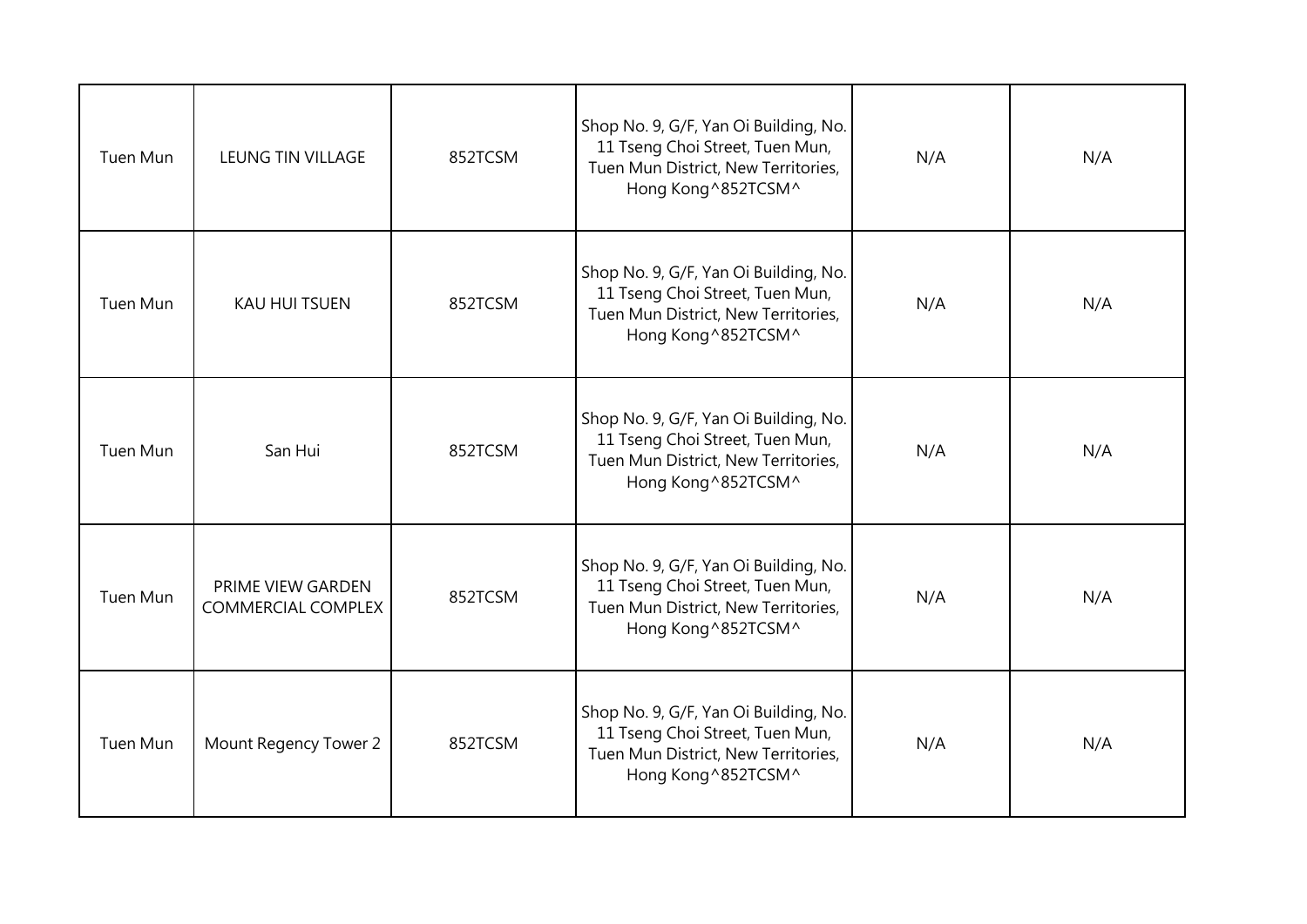| Tuen Mun        | Mount Regency Tower 1    | 852TCSM | Shop No. 9, G/F, Yan Oi Building, No.<br>11 Tseng Choi Street, Tuen Mun,<br>Tuen Mun District, New Territories,<br>Hong Kong ^852TCSM^ | N/A | N/A |
|-----------------|--------------------------|---------|----------------------------------------------------------------------------------------------------------------------------------------|-----|-----|
| <b>Tuen Mun</b> | <b>CAROL MANSION</b>     | 852TCSM | Shop No. 9, G/F, Yan Oi Building, No.<br>11 Tseng Choi Street, Tuen Mun,<br>Tuen Mun District, New Territories,<br>Hong Kong ^852TCSM^ | N/A | N/A |
| Tuen Mun        | <b>SUN COURT</b>         | 852TCSM | Shop No. 9, G/F, Yan Oi Building, No.<br>11 Tseng Choi Street, Tuen Mun,<br>Tuen Mun District, New Territories,<br>Hong Kong ^852TCSM^ | N/A | N/A |
| Tuen Mun        | <b>HING TAI BUILDING</b> | 852TCSM | Shop No. 9, G/F, Yan Oi Building, No.<br>11 Tseng Choi Street, Tuen Mun,<br>Tuen Mun District, New Territories,<br>Hong Kong ^852TCSM^ | N/A | N/A |
| Tuen Mun        | ORCHID COURT             | 852TCSM | Shop No. 9, G/F, Yan Oi Building, No.<br>11 Tseng Choi Street, Tuen Mun,<br>Tuen Mun District, New Territories,<br>Hong Kong ^852TCSM^ | N/A | N/A |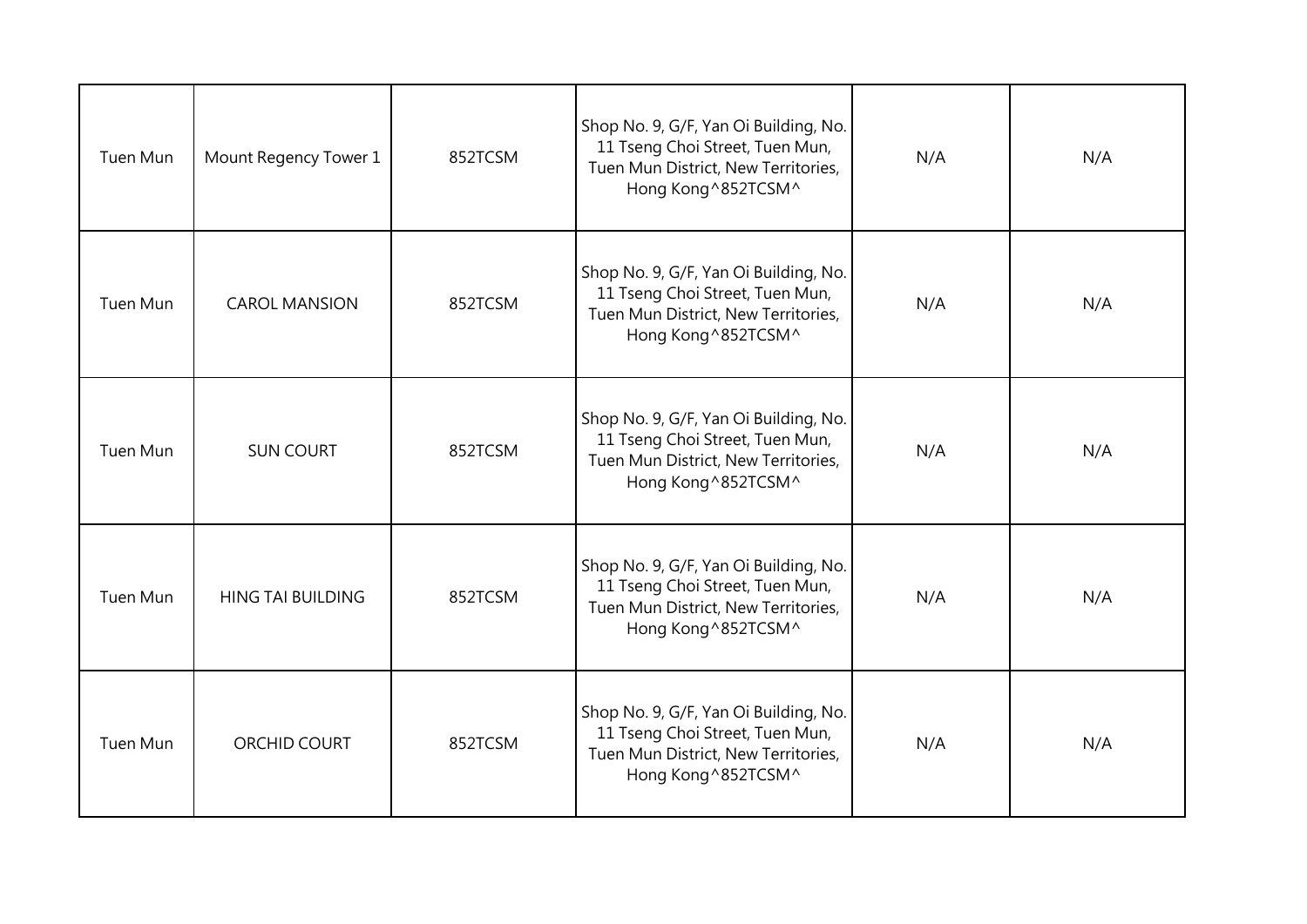| Tuen Mun        | <b>GOLDEN COURT</b>                                               | 852TCSM | Shop No. 9, G/F, Yan Oi Building, No.<br>11 Tseng Choi Street, Tuen Mun,<br>Tuen Mun District, New Territories,<br>Hong Kong ^852TCSM^ | N/A | N/A |
|-----------------|-------------------------------------------------------------------|---------|----------------------------------------------------------------------------------------------------------------------------------------|-----|-----|
| <b>Tuen Mun</b> | <b>FAR EAST CONSORTIUM</b><br>TUEN MUN BUILDING                   | 852TCSM | Shop No. 9, G/F, Yan Oi Building, No.<br>11 Tseng Choi Street, Tuen Mun,<br>Tuen Mun District, New Territories,<br>Hong Kong ^852TCSM^ | N/A | N/A |
| Tuen Mun        | <b>HING FOOK BUILDING</b>                                         | 852TCSM | Shop No. 9, G/F, Yan Oi Building, No.<br>11 Tseng Choi Street, Tuen Mun,<br>Tuen Mun District, New Territories,<br>Hong Kong ^852TCSM^ | N/A | N/A |
| <b>Tuen Mun</b> | <b>LUCKY BUILDING</b>                                             | 852TCSM | Shop No. 9, G/F, Yan Oi Building, No.<br>11 Tseng Choi Street, Tuen Mun,<br>Tuen Mun District, New Territories,<br>Hong Kong ^852TCSM^ | N/A | N/A |
| Tuen Mun        | FAR EAST CONSORTIUM<br><b>TUEN MUN CENTRAL</b><br><b>BUILDING</b> | 852TCSM | Shop No. 9, G/F, Yan Oi Building, No.<br>11 Tseng Choi Street, Tuen Mun,<br>Tuen Mun District, New Territories,<br>Hong Kong ^852TCSM^ | N/A | N/A |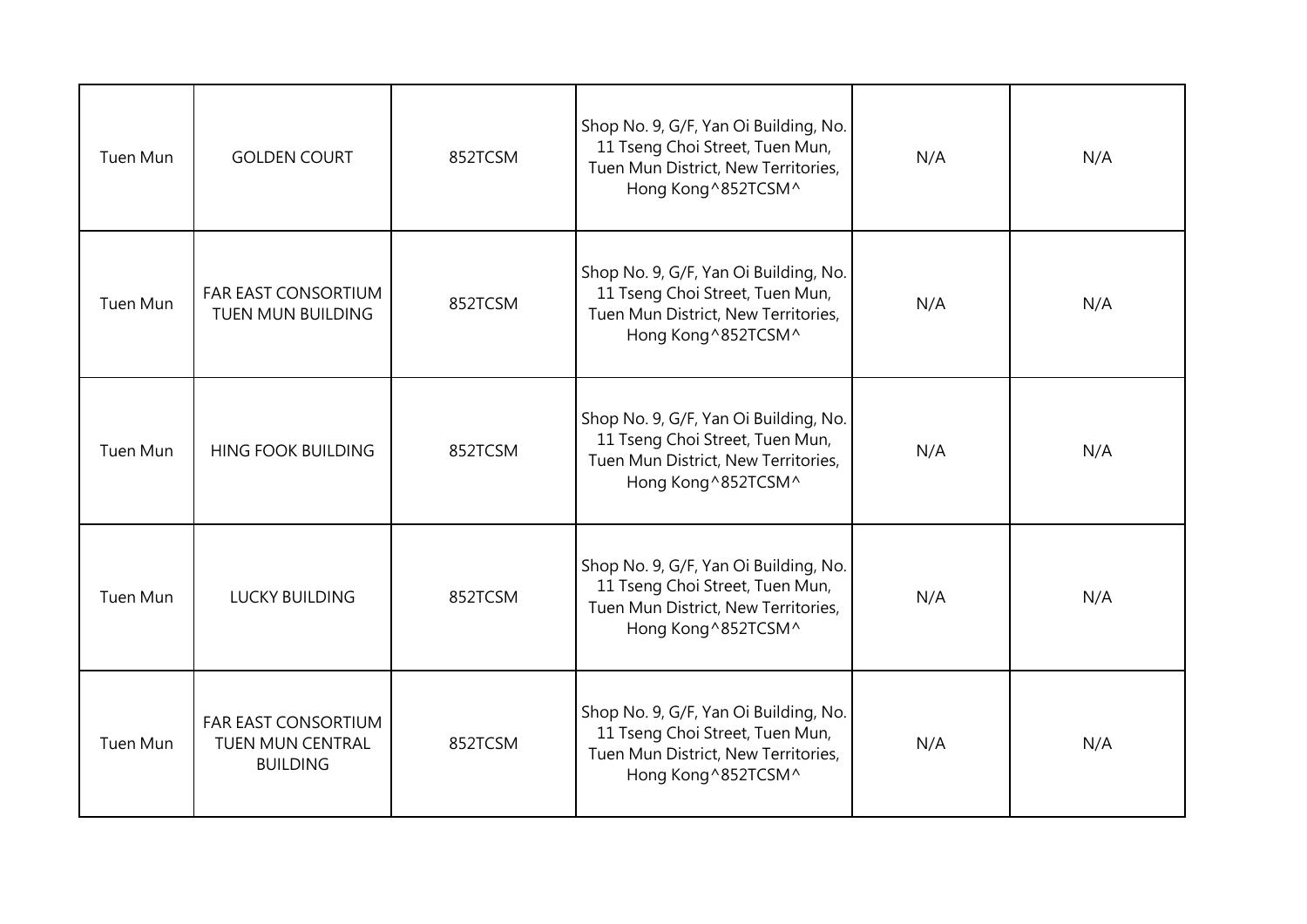| Tuen Mun | ROSEDALE GARDEN             | 852TCSM | Shop No. 9, G/F, Yan Oi Building, No.<br>11 Tseng Choi Street, Tuen Mun,<br>Tuen Mun District, New Territories,<br>Hong Kong ^852TCSM^ | N/A | N/A |
|----------|-----------------------------|---------|----------------------------------------------------------------------------------------------------------------------------------------|-----|-----|
| Tuen Mun | <b>CHEUNG LUNG BUILDING</b> | 852TCSM | Shop No. 9, G/F, Yan Oi Building, No.<br>11 Tseng Choi Street, Tuen Mun,<br>Tuen Mun District, New Territories,<br>Hong Kong ^852TCSM^ | N/A | N/A |
| Tuen Mun | ON LAI BUILDING             | 852TCSM | Shop No. 9, G/F, Yan Oi Building, No.<br>11 Tseng Choi Street, Tuen Mun,<br>Tuen Mun District, New Territories,<br>Hong Kong ^852TCSM^ | N/A | N/A |
| Tuen Mun | <b>HIP PONT BUILDING</b>    | 852TCSM | Shop No. 9, G/F, Yan Oi Building, No.<br>11 Tseng Choi Street, Tuen Mun,<br>Tuen Mun District, New Territories,<br>Hong Kong ^852TCSM^ | N/A | N/A |
| Tuen Mun | <b>LOOK YUEN</b>            | 852TCSM | Shop No. 9, G/F, Yan Oi Building, No.<br>11 Tseng Choi Street, Tuen Mun,<br>Tuen Mun District, New Territories,<br>Hong Kong ^852TCSM^ | N/A | N/A |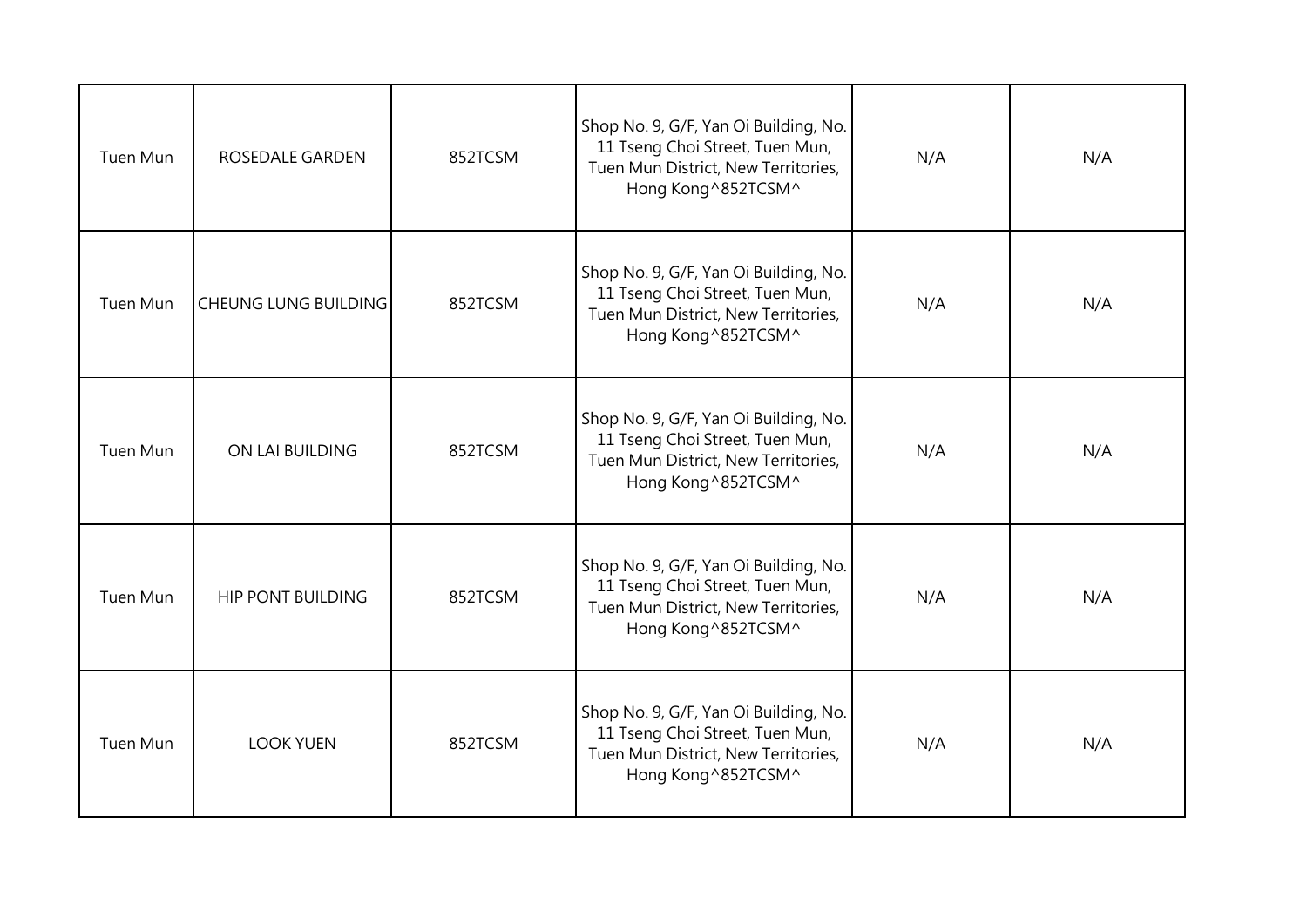| Tuen Mun        | SAI PO BUILDING        | 852TCSM | Shop No. 9, G/F, Yan Oi Building, No.<br>11 Tseng Choi Street, Tuen Mun,<br>Tuen Mun District, New Territories,<br>Hong Kong ^852TCSM^ | N/A | N/A |
|-----------------|------------------------|---------|----------------------------------------------------------------------------------------------------------------------------------------|-----|-----|
| Tuen Mun        | WAH LEE BUILDING       | 852TCSM | Shop No. 9, G/F, Yan Oi Building, No.<br>11 Tseng Choi Street, Tuen Mun,<br>Tuen Mun District, New Territories,<br>Hong Kong ^852TCSM^ | N/A | N/A |
| Tuen Mun        | WAH HING MANSION       | 852TCSM | Shop No. 9, G/F, Yan Oi Building, No.<br>11 Tseng Choi Street, Tuen Mun,<br>Tuen Mun District, New Territories,<br>Hong Kong ^852TCSM^ | N/A | N/A |
| <b>Tuen Mun</b> | <b>TUNG WAI COURT</b>  | 852TCSM | Shop No. 9, G/F, Yan Oi Building, No.<br>11 Tseng Choi Street, Tuen Mun,<br>Tuen Mun District, New Territories,<br>Hong Kong ^852TCSM^ | N/A | N/A |
| Tuen Mun        | <b>KA HAY BUILDING</b> | 852TCSM | Shop No. 9, G/F, Yan Oi Building, No.<br>11 Tseng Choi Street, Tuen Mun,<br>Tuen Mun District, New Territories,<br>Hong Kong ^852TCSM^ | N/A | N/A |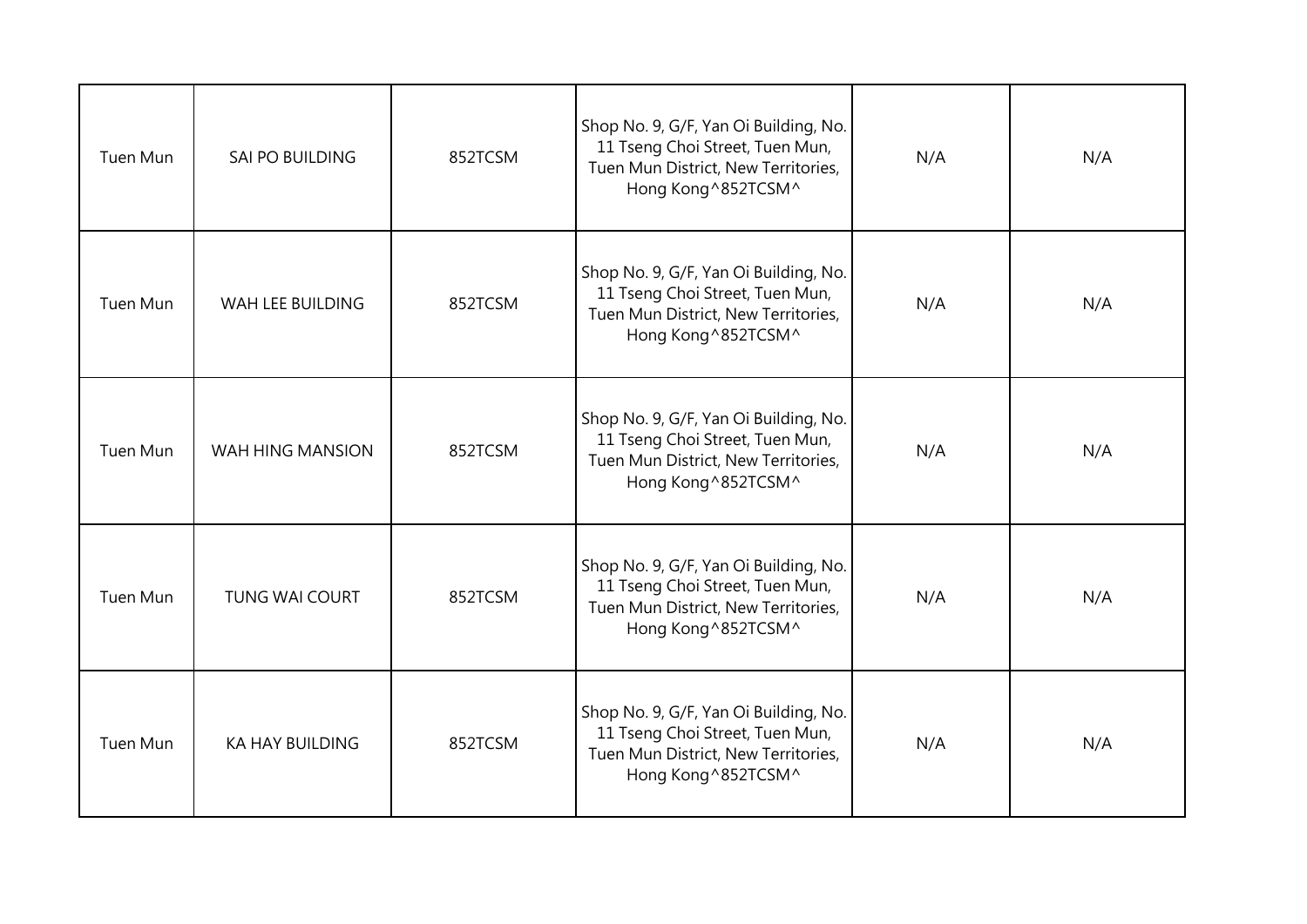| Tuen Mun        | <b>Florence Mansion</b>   | 852TCSM | Shop No. 9, G/F, Yan Oi Building, No.<br>11 Tseng Choi Street, Tuen Mun,<br>Tuen Mun District, New Territories,<br>Hong Kong ^852TCSM^ | N/A | N/A |
|-----------------|---------------------------|---------|----------------------------------------------------------------------------------------------------------------------------------------|-----|-----|
| <b>Tuen Mun</b> | <b>KAM MAN MANSION</b>    | 852TCSM | Shop No. 9, G/F, Yan Oi Building, No.<br>11 Tseng Choi Street, Tuen Mun,<br>Tuen Mun District, New Territories,<br>Hong Kong ^852TCSM^ | N/A | N/A |
| Tuen Mun        | <b>ELITE GARDEN</b>       | 852TCSM | Shop No. 9, G/F, Yan Oi Building, No.<br>11 Tseng Choi Street, Tuen Mun,<br>Tuen Mun District, New Territories,<br>Hong Kong ^852TCSM^ | N/A | N/A |
| Tuen Mun        | <b>NAM KWONG BUILDING</b> | 852TCSM | Shop No. 9, G/F, Yan Oi Building, No.<br>11 Tseng Choi Street, Tuen Mun,<br>Tuen Mun District, New Territories,<br>Hong Kong ^852TCSM^ | N/A | N/A |
| Tuen Mun        | YAN OI BUILDING           | 852TCSM | Shop No. 9, G/F, Yan Oi Building, No.<br>11 Tseng Choi Street, Tuen Mun,<br>Tuen Mun District, New Territories,<br>Hong Kong ^852TCSM^ | N/A | N/A |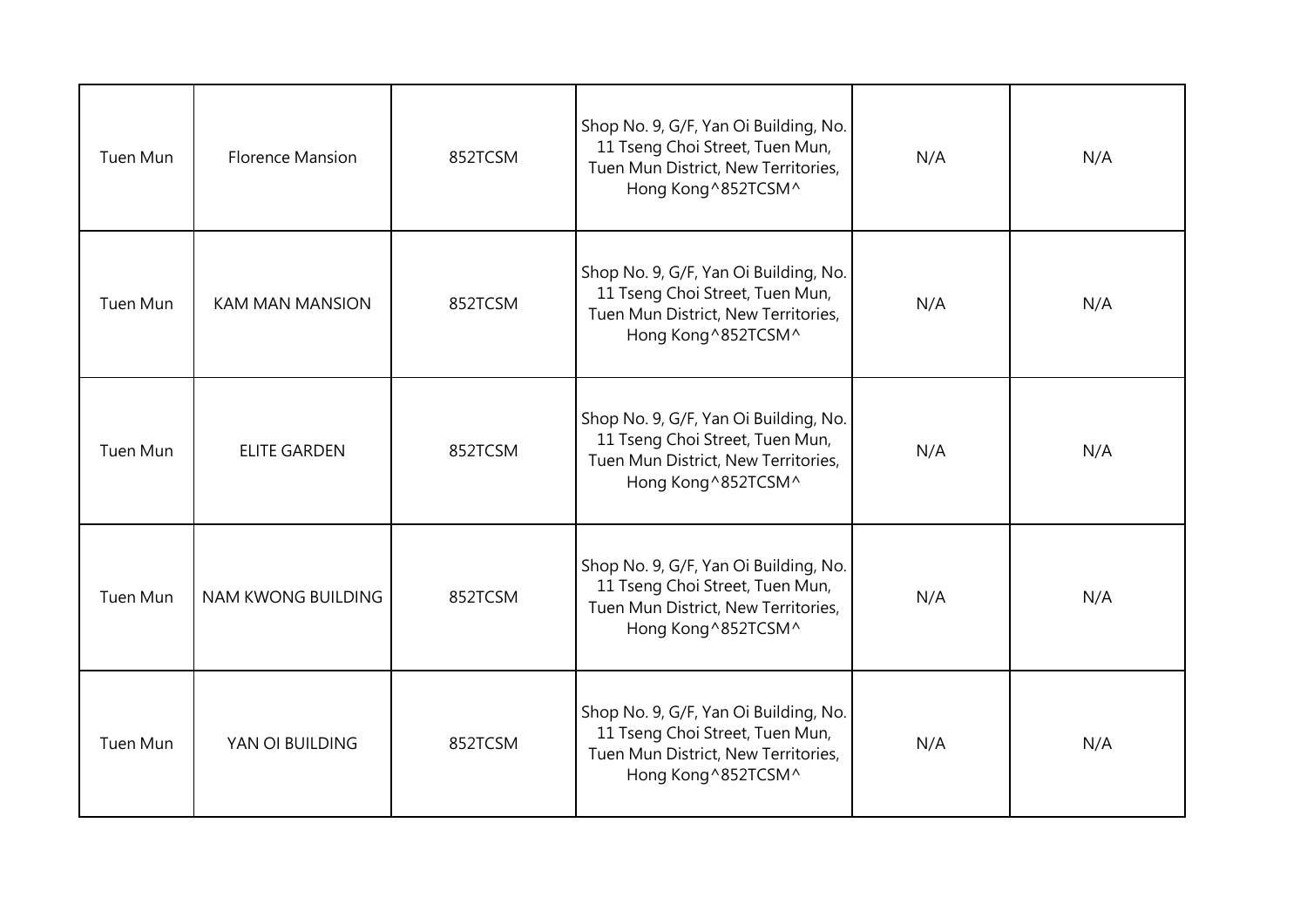| Tuen Mun        | <b>KAM FAT BUILDING</b>                                              | 852TCSM | Shop No. 9, G/F, Yan Oi Building, No.<br>11 Tseng Choi Street, Tuen Mun,<br>Tuen Mun District, New Territories,<br>Hong Kong ^852TCSM^ | N/A | N/A |
|-----------------|----------------------------------------------------------------------|---------|----------------------------------------------------------------------------------------------------------------------------------------|-----|-----|
| Tuen Mun        | Dorboa Building                                                      | 852TCSM | Shop No. 9, G/F, Yan Oi Building, No.<br>11 Tseng Choi Street, Tuen Mun,<br>Tuen Mun District, New Territories,<br>Hong Kong ^852TCSM^ | N/A | N/A |
| Tuen Mun        | <b>RICH BUILDING</b>                                                 | 852TCSM | Shop No. 9, G/F, Yan Oi Building, No.<br>11 Tseng Choi Street, Tuen Mun,<br>Tuen Mun District, New Territories,<br>Hong Kong ^852TCSM^ | N/A | N/A |
| <b>Tuen Mun</b> | <b>LAKESHORE BUILDING</b>                                            | 852TCSM | Shop No. 9, G/F, Yan Oi Building, No.<br>11 Tseng Choi Street, Tuen Mun,<br>Tuen Mun District, New Territories,<br>Hong Kong ^852TCSM^ | N/A | N/A |
| Tuen Mun        | CCC Tam Lee Lai Fun<br>Memorial Secondary<br>School Ming To Building | 852TCSM | Shop No. 9, G/F, Yan Oi Building, No.<br>11 Tseng Choi Street, Tuen Mun,<br>Tuen Mun District, New Territories,<br>Hong Kong ^852TCSM^ | N/A | N/A |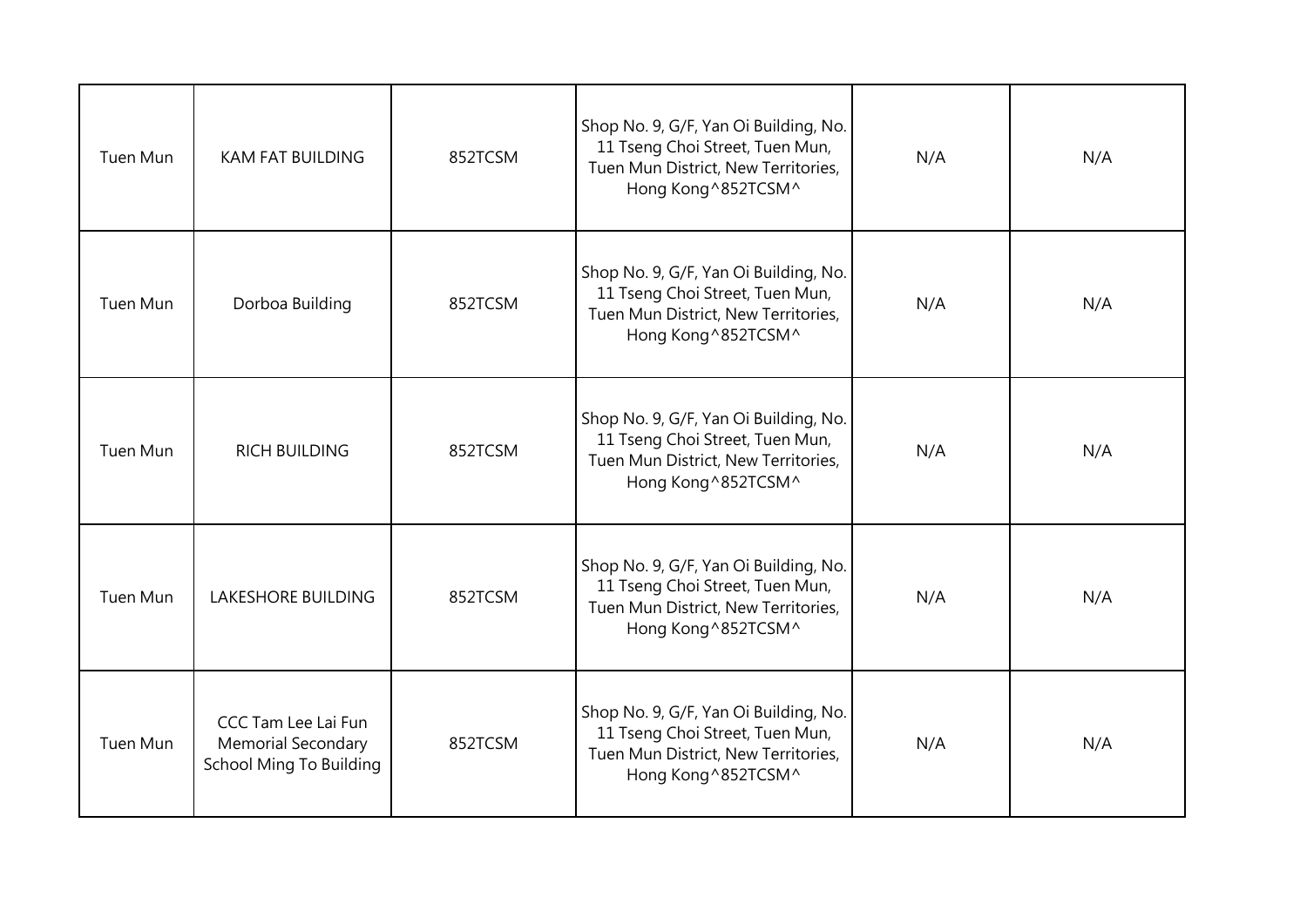| Tuen Mun | PACIFIC HOUSE           | 852TCSM | Shop No. 9, G/F, Yan Oi Building, No.<br>11 Tseng Choi Street, Tuen Mun,<br>Tuen Mun District, New Territories,<br>Hong Kong ^852TCSM^ | N/A | N/A |
|----------|-------------------------|---------|----------------------------------------------------------------------------------------------------------------------------------------|-----|-----|
| Tuen Mun | OPULENT HOUSE           | 852TCSM | Shop No. 9, G/F, Yan Oi Building, No.<br>11 Tseng Choi Street, Tuen Mun,<br>Tuen Mun District, New Territories,<br>Hong Kong ^852TCSM^ | N/A | N/A |
| Tuen Mun | <b>CIVIC HOUSE</b>      | 852TCSM | Shop No. 9, G/F, Yan Oi Building, No.<br>11 Tseng Choi Street, Tuen Mun,<br>Tuen Mun District, New Territories,<br>Hong Kong ^852TCSM^ | N/A | N/A |
| Tuen Mun | <b>FELICITOUS HOUSE</b> | 852TCSM | Shop No. 9, G/F, Yan Oi Building, No.<br>11 Tseng Choi Street, Tuen Mun,<br>Tuen Mun District, New Territories,<br>Hong Kong ^852TCSM^ | N/A | N/A |
| Tuen Mun | PROSPERLAND HOUSE       | 852TCSM | Shop No. 9, G/F, Yan Oi Building, No.<br>11 Tseng Choi Street, Tuen Mun,<br>Tuen Mun District, New Territories,<br>Hong Kong ^852TCSM^ | N/A | N/A |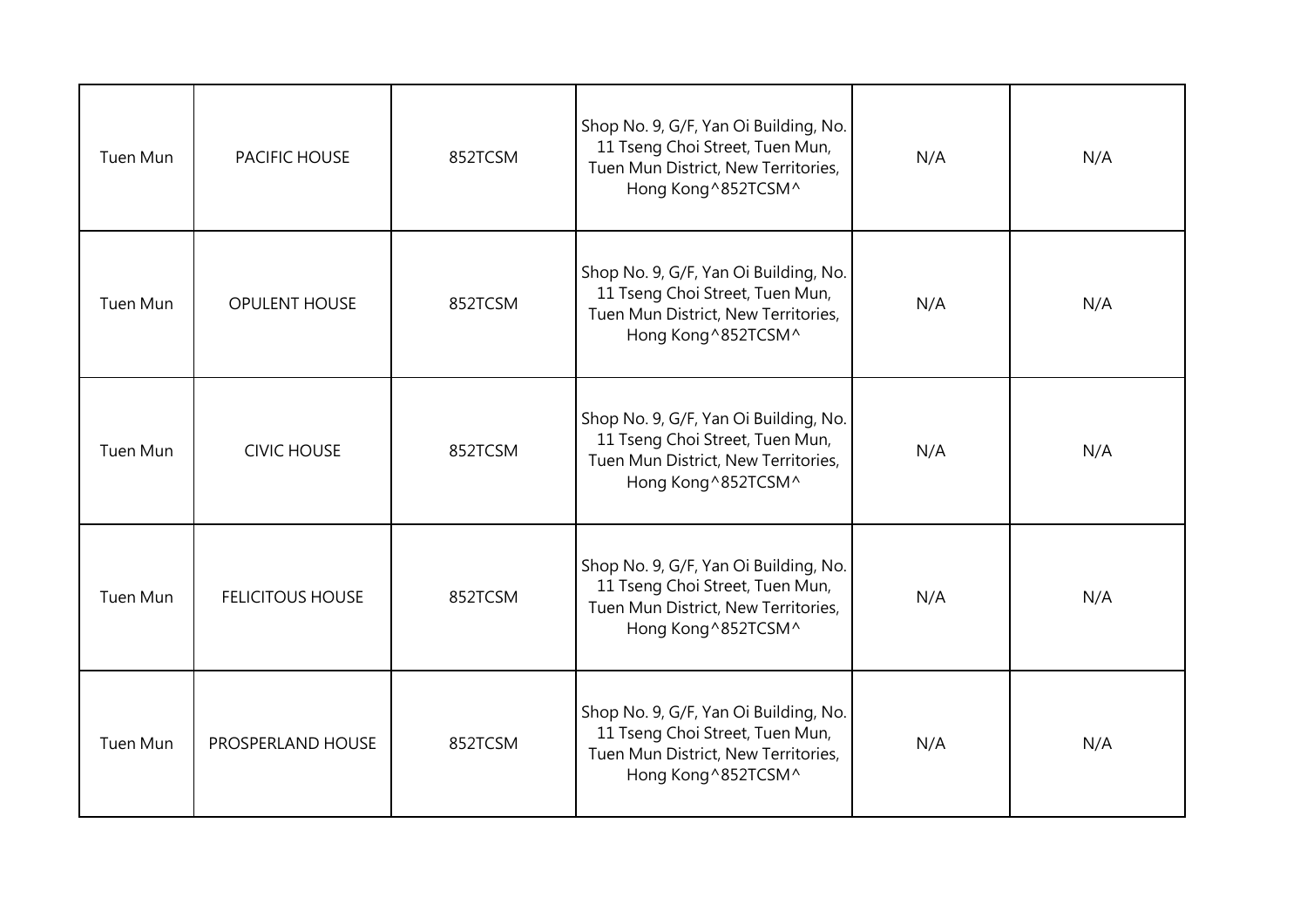| Tuen Mun        | <b>COMMON BOND</b><br><b>BUILDING</b>                     | 852TCSM | Shop No. 9, G/F, Yan Oi Building, No.<br>11 Tseng Choi Street, Tuen Mun,<br>Tuen Mun District, New Territories,<br>Hong Kong ^852TCSM^ | N/A | N/A |
|-----------------|-----------------------------------------------------------|---------|----------------------------------------------------------------------------------------------------------------------------------------|-----|-----|
| Tuen Mun        | <b>KAM PO BUILDING</b>                                    | 852TCSM | Shop No. 9, G/F, Yan Oi Building, No.<br>11 Tseng Choi Street, Tuen Mun,<br>Tuen Mun District, New Territories,<br>Hong Kong ^852TCSM^ | N/A | N/A |
| Tuen Mun        | <b>VICTORY BUILDING</b>                                   | 852TCSM | Shop No. 9, G/F, Yan Oi Building, No.<br>11 Tseng Choi Street, Tuen Mun,<br>Tuen Mun District, New Territories,<br>Hong Kong ^852TCSM^ | N/A | N/A |
| <b>Tuen Mun</b> | <b>KAM HING BUILDING</b>                                  | 852TCSM | Shop No. 9, G/F, Yan Oi Building, No.<br>11 Tseng Choi Street, Tuen Mun,<br>Tuen Mun District, New Territories,<br>Hong Kong ^852TCSM^ | N/A | N/A |
| Tuen Mun        | PEN Church Of Hong<br>Kong Sheltered Workshop<br>& Hostel | 852TCSM | Shop No. 9, G/F, Yan Oi Building, No.<br>11 Tseng Choi Street, Tuen Mun,<br>Tuen Mun District, New Territories,<br>Hong Kong ^852TCSM^ | N/A | N/A |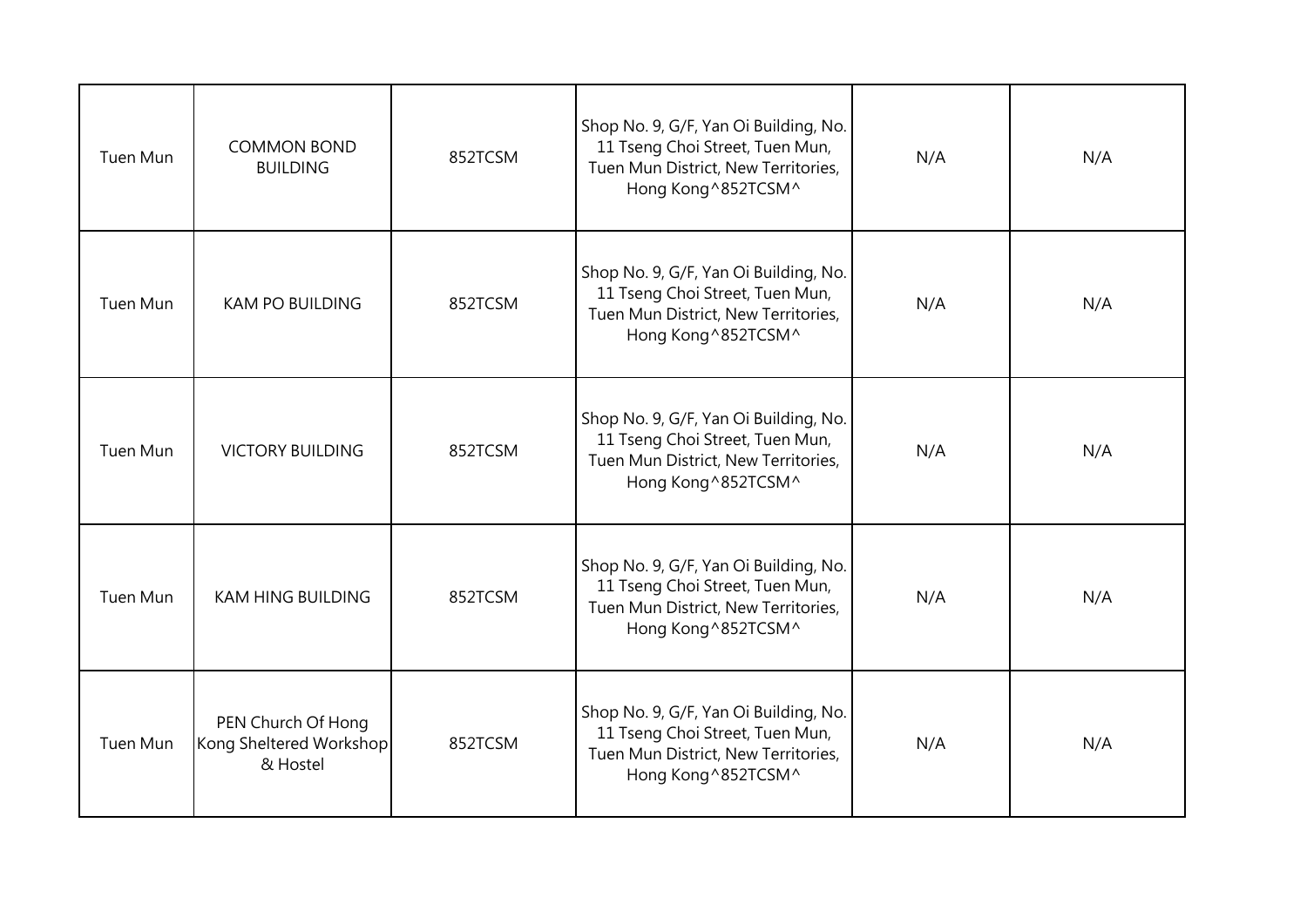| Tuen Mun        | <b>BAMBOO COURT</b>                                            | 852TCSM | Shop No. 9, G/F, Yan Oi Building, No.<br>11 Tseng Choi Street, Tuen Mun,<br>Tuen Mun District, New Territories,<br>Hong Kong ^852TCSM^ | N/A | N/A |
|-----------------|----------------------------------------------------------------|---------|----------------------------------------------------------------------------------------------------------------------------------------|-----|-----|
| <b>Tuen Mun</b> | <b>T PLUS</b>                                                  | 852TCSM | Shop No. 9, G/F, Yan Oi Building, No.<br>11 Tseng Choi Street, Tuen Mun,<br>Tuen Mun District, New Territories,<br>Hong Kong ^852TCSM^ | N/A | N/A |
| Tuen Mun        | THE CHURCH OF CHRIST<br>IN CHINA TUEN MUN<br><b>CHURCH</b>     | 852TCSM | Shop No. 9, G/F, Yan Oi Building, No.<br>11 Tseng Choi Street, Tuen Mun,<br>Tuen Mun District, New Territories,<br>Hong Kong ^852TCSM^ | N/A | N/A |
| <b>Tuen Mun</b> | Home Affairs Department<br>Tseng Choi Street<br>Community Hall | 852TCSM | Shop No. 9, G/F, Yan Oi Building, No.<br>11 Tseng Choi Street, Tuen Mun,<br>Tuen Mun District, New Territories,<br>Hong Kong ^852TCSM^ | N/A | N/A |
| Tuen Mun        | <b>MAN CHEONG BUILDING</b>                                     | 852TCSM | Shop No. 9, G/F, Yan Oi Building, No.<br>11 Tseng Choi Street, Tuen Mun,<br>Tuen Mun District, New Territories,<br>Hong Kong ^852TCSM^ | N/A | N/A |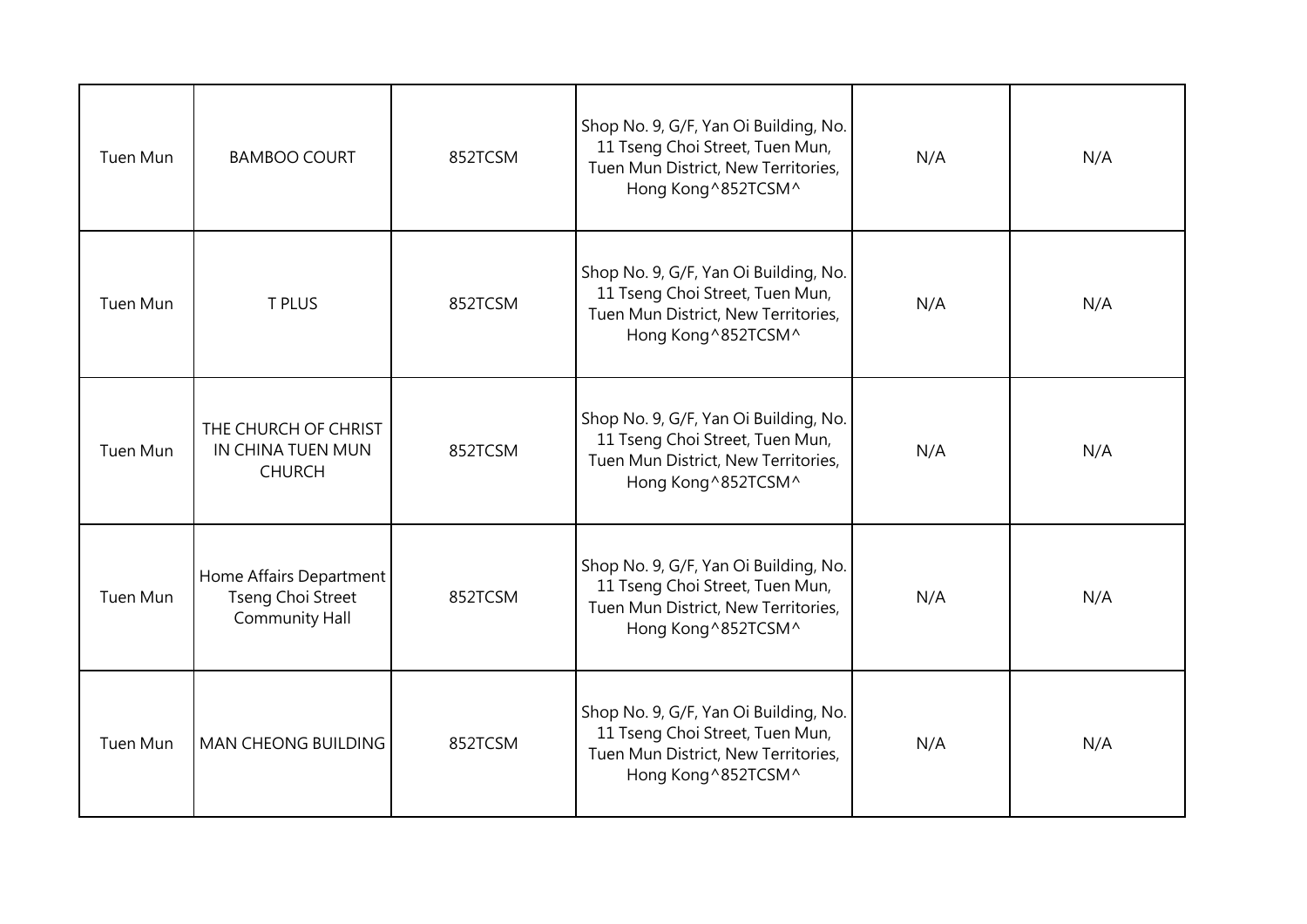| Tuen Mun | Affluence Garden<br>Affluence Garden<br><b>Commercial Complex</b> | 852TCSM | Shop No. 9, G/F, Yan Oi Building, No.<br>11 Tseng Choi Street, Tuen Mun,<br>Tuen Mun District, New Territories,<br>Hong Kong ^852TCSM^    | N/A | N/A |
|----------|-------------------------------------------------------------------|---------|-------------------------------------------------------------------------------------------------------------------------------------------|-----|-----|
| Tuen Mun | <b>TING KAY HOUSE</b>                                             | 852HDSM | Shop Nos. A135 - A138, G/F, Zone A,<br>H.A.N.D.S, On Ting Estate, Tuen Mun,<br>Tuen Mun District, New Territories,<br>Hong Kong ^852HDSM^ | N/A | N/A |
| Tuen Mun | TING ON HOUSE                                                     | 852HDSM | Shop Nos. A135 - A138, G/F, Zone A,<br>H.A.N.D.S, On Ting Estate, Tuen Mun,<br>Tuen Mun District, New Territories,<br>Hong Kong^852HDSM^  | N/A | N/A |
| Tuen Mun | <b>TING YIN HOUSE</b>                                             | 852HDSM | Shop Nos. A135 - A138, G/F, Zone A,<br>H.A.N.D.S, On Ting Estate, Tuen Mun,<br>Tuen Mun District, New Territories,<br>Hong Kong ^852HDSM^ | N/A | N/A |
| Tuen Mun | <b>TING CHI HOUSE</b>                                             | 852HDSM | Shop Nos. A135 - A138, G/F, Zone A,<br>H.A.N.D.S, On Ting Estate, Tuen Mun,<br>Tuen Mun District, New Territories,<br>Hong Kong ^852HDSM^ | N/A | N/A |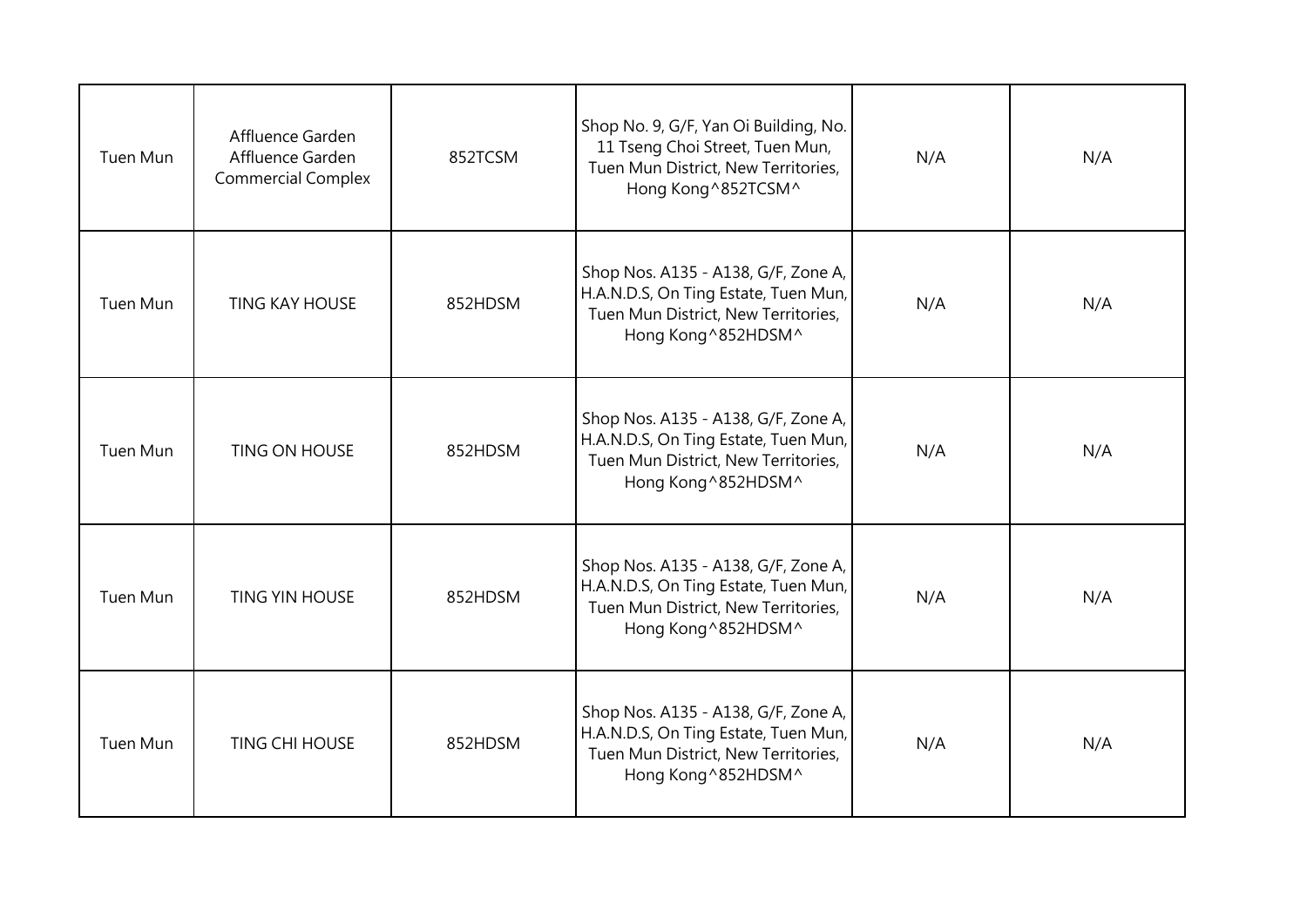| Tuen Mun | <b>TING MAN HOUSE</b>  | 852HDSM | Shop Nos. A135 - A138, G/F, Zone A,<br>H.A.N.D.S, On Ting Estate, Tuen Mun,<br>Tuen Mun District, New Territories,<br>Hong Kong ^852HDSM^ | N/A | N/A |
|----------|------------------------|---------|-------------------------------------------------------------------------------------------------------------------------------------------|-----|-----|
| Tuen Mun | <b>TING PONG HOUSE</b> | 852HDSM | Shop Nos. A135 - A138, G/F, Zone A,<br>H.A.N.D.S, On Ting Estate, Tuen Mun,<br>Tuen Mun District, New Territories,<br>Hong Kong ^852HDSM^ | N/A | N/A |
| Tuen Mun | <b>TING HEI HOUSE</b>  | 852HDSM | Shop Nos. A135 - A138, G/F, Zone A,<br>H.A.N.D.S, On Ting Estate, Tuen Mun,<br>Tuen Mun District, New Territories,<br>Hong Kong ^852HDSM^ | N/A | N/A |
| Tuen Mun | Ting Hei House         | 852HDSM | Shop Nos. A135 - A138, G/F, Zone A,<br>H.A.N.D.S, On Ting Estate, Tuen Mun,<br>Tuen Mun District, New Territories,<br>Hong Kong ^852HDSM^ | N/A | N/A |
| Tuen Mun | <b>TING LOK HOUSE</b>  | 852HDSM | Shop Nos. A135 - A138, G/F, Zone A,<br>H.A.N.D.S, On Ting Estate, Tuen Mun,<br>Tuen Mun District, New Territories,<br>Hong Kong ^852HDSM^ | N/A | N/A |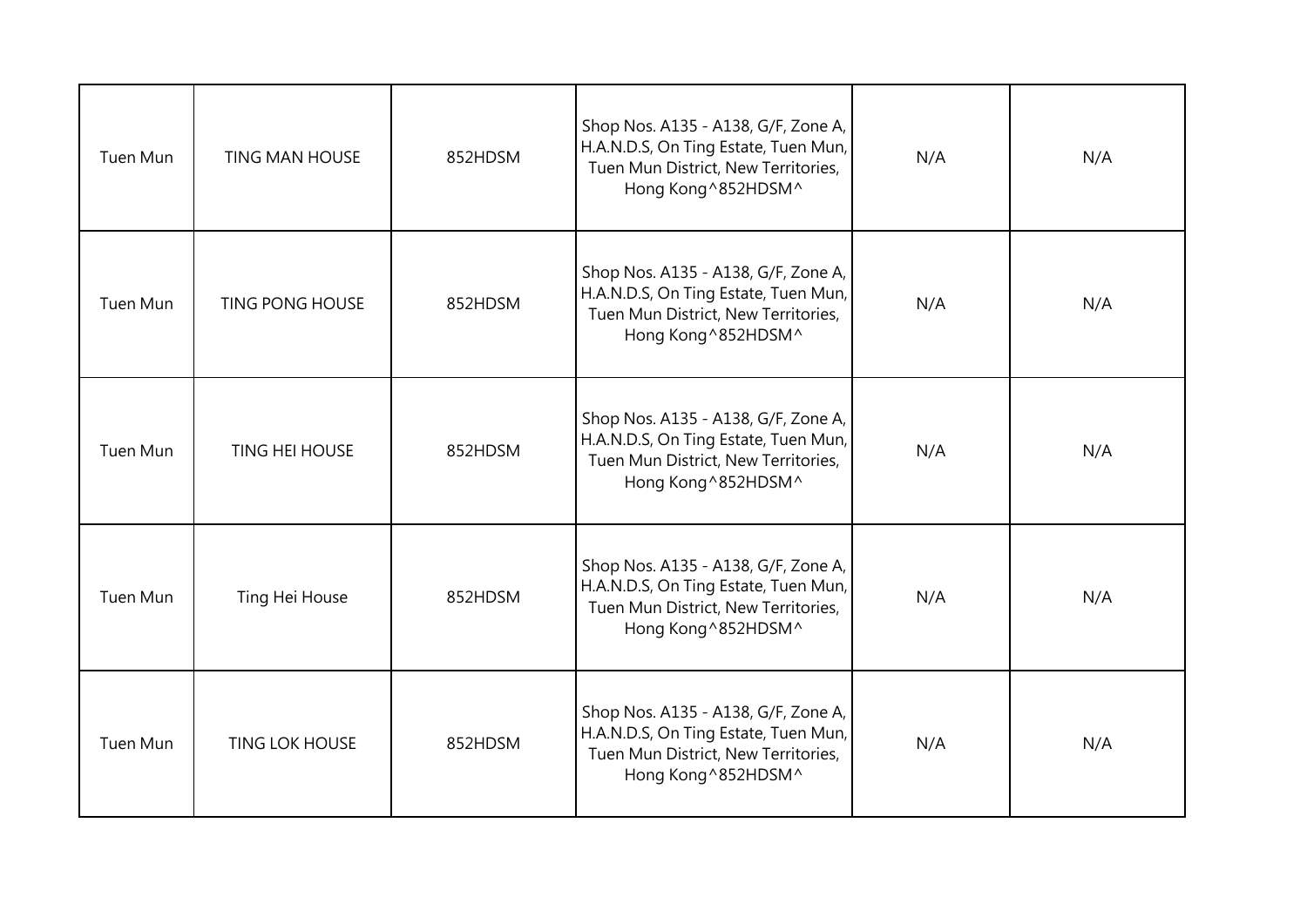| Tuen Mun | OI HEI HOUSE  | 852HDSM | Shop Nos. A135 - A138, G/F, Zone A,<br>H.A.N.D.S, On Ting Estate, Tuen Mun,<br>Tuen Mun District, New Territories,<br>Hong Kong ^852HDSM^ | N/A | N/A |
|----------|---------------|---------|-------------------------------------------------------------------------------------------------------------------------------------------|-----|-----|
| Tuen Mun | OI MING HOUSE | 852HDSM | Shop Nos. A135 - A138, G/F, Zone A,<br>H.A.N.D.S, On Ting Estate, Tuen Mun,<br>Tuen Mun District, New Territories,<br>Hong Kong ^852HDSM^ | N/A | N/A |
| Tuen Mun | OI FAI HOUSE  | 852HDSM | Shop Nos. A135 - A138, G/F, Zone A,<br>H.A.N.D.S, On Ting Estate, Tuen Mun,<br>Tuen Mun District, New Territories,<br>Hong Kong ^852HDSM^ | N/A | N/A |
| Tuen Mun | OI TAK HOUSE  | 852HDSM | Shop Nos. A135 - A138, G/F, Zone A,<br>H.A.N.D.S, On Ting Estate, Tuen Mun,<br>Tuen Mun District, New Territories,<br>Hong Kong ^852HDSM^ | N/A | N/A |
| Tuen Mun | OI LAI HOUSE  | 852HDSM | Shop Nos. A135 - A138, G/F, Zone A,<br>H.A.N.D.S, On Ting Estate, Tuen Mun,<br>Tuen Mun District, New Territories,<br>Hong Kong ^852HDSM^ | N/A | N/A |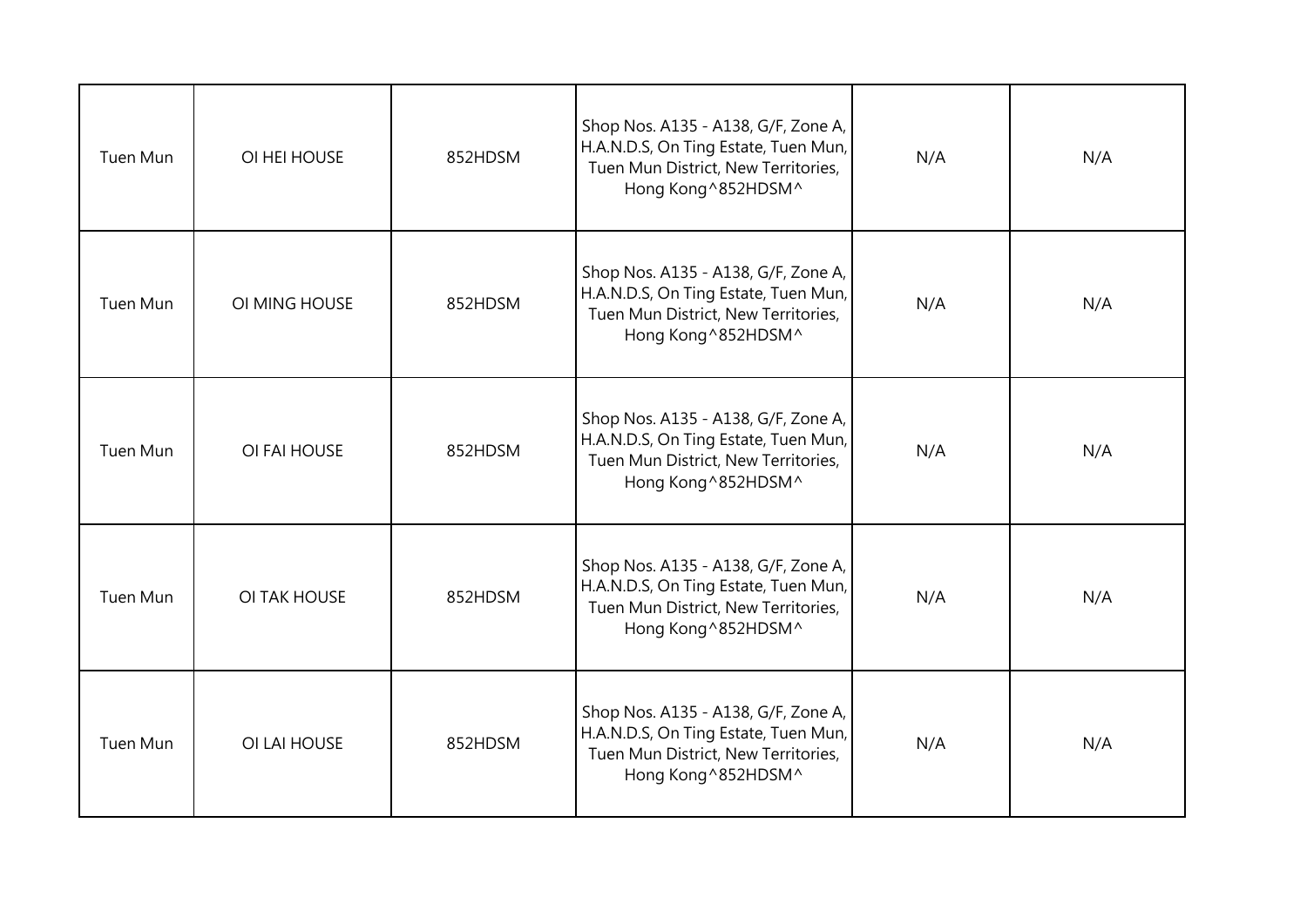| Tuen Mun | OI YUNG HOUSE | 852HDSM | Shop Nos. A135 - A138, G/F, Zone A,<br>H.A.N.D.S, On Ting Estate, Tuen Mun,<br>Tuen Mun District, New Territories,<br>Hong Kong ^852HDSM^ | N/A | N/A |
|----------|---------------|---------|-------------------------------------------------------------------------------------------------------------------------------------------|-----|-----|
| Tuen Mun | OI LOK HOUSE  | 852HDSM | Shop Nos. A135 - A138, G/F, Zone A,<br>H.A.N.D.S, On Ting Estate, Tuen Mun,<br>Tuen Mun District, New Territories,<br>Hong Kong ^852HDSM^ | N/A | N/A |
| Tuen Mun | OI CHI HOUSE  | 852HDSM | Shop Nos. A135 - A138, G/F, Zone A,<br>H.A.N.D.S, On Ting Estate, Tuen Mun,<br>Tuen Mun District, New Territories,<br>Hong Kong ^852HDSM^ | N/A | N/A |
| Tuen Mun | OI SHUN HOUSE | 852HDSM | Shop Nos. A135 - A138, G/F, Zone A,<br>H.A.N.D.S, On Ting Estate, Tuen Mun,<br>Tuen Mun District, New Territories,<br>Hong Kong ^852HDSM^ | N/A | N/A |
| Tuen Mun | OI YEE HOUSE  | 852HDSM | Shop Nos. A135 - A138, G/F, Zone A,<br>H.A.N.D.S, On Ting Estate, Tuen Mun,<br>Tuen Mun District, New Territories,<br>Hong Kong ^852HDSM^ | N/A | N/A |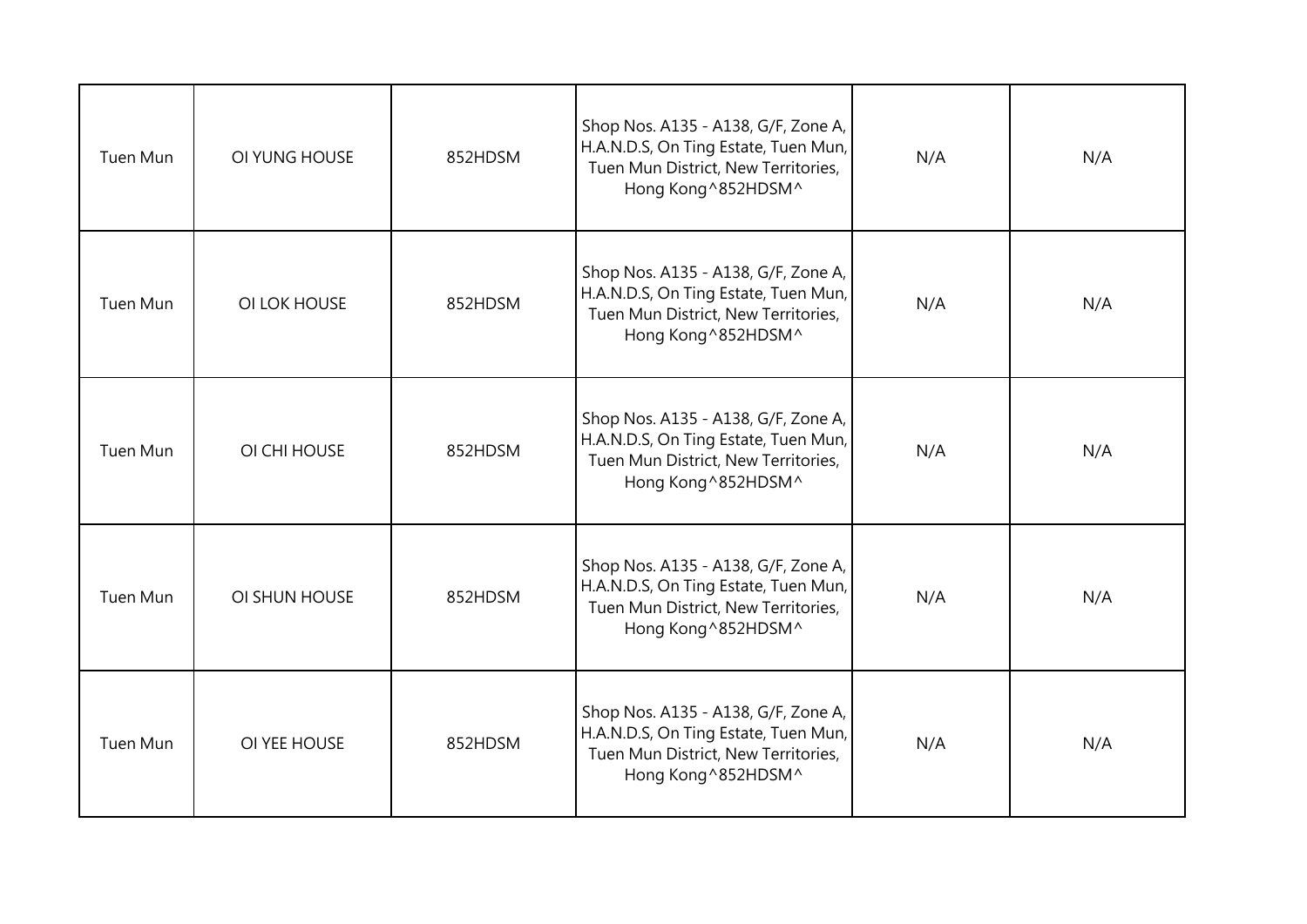| Tuen Mun | OI LIM HOUSE                                                      | 852HDSM | Shop Nos. A135 - A138, G/F, Zone A,<br>H.A.N.D.S, On Ting Estate, Tuen Mun,<br>Tuen Mun District, New Territories,<br>Hong Kong ^852HDSM^ | N/A | N/A |
|----------|-------------------------------------------------------------------|---------|-------------------------------------------------------------------------------------------------------------------------------------------|-----|-----|
| Tuen Mun | LUI CHEUNG KWONG<br><b>LUTHERAN COLLEGE</b>                       | 852HDSM | Shop Nos. A135 - A138, G/F, Zone A,<br>H.A.N.D.S, On Ting Estate, Tuen Mun,<br>Tuen Mun District, New Territories,<br>Hong Kong ^852HDSM^ | N/A | N/A |
| Tuen Mun | Lui Cheung Kwong<br>Lutheran College                              | 852HDSM | Shop Nos. A135 - A138, G/F, Zone A,<br>H.A.N.D.S, On Ting Estate, Tuen Mun,<br>Tuen Mun District, New Territories,<br>Hong Kong ^852HDSM^ | N/A | N/A |
| Tuen Mun | <b>Shun Tak Fraternal</b><br>Association Leung Kau Kui<br>College | 852HDSM | Shop Nos. A135 - A138, G/F, Zone A,<br>H.A.N.D.S, On Ting Estate, Tuen Mun,<br>Tuen Mun District, New Territories,<br>Hong Kong ^852HDSM^ | N/A | N/A |
| Tuen Mun | <b>TING CHEUNG HOUSE</b>                                          | 852HDSM | Shop Nos. A135 - A138, G/F, Zone A,<br>H.A.N.D.S, On Ting Estate, Tuen Mun,<br>Tuen Mun District, New Territories,<br>Hong Kong ^852HDSM^ | N/A | N/A |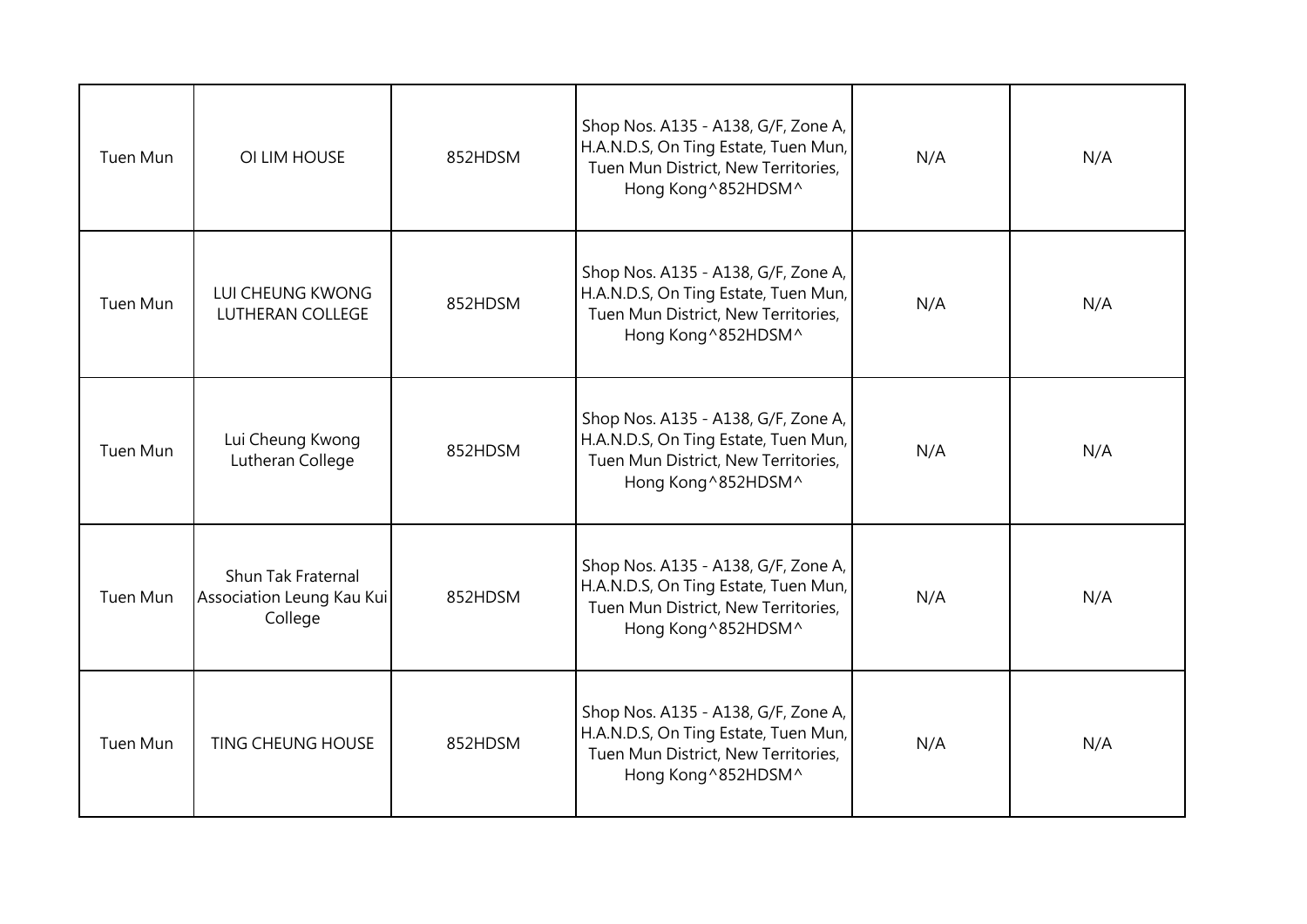| Tuen Mun | <b>TING LUNG HOUSE</b> | 852HDSM | Shop Nos. A135 - A138, G/F, Zone A,<br>H.A.N.D.S, On Ting Estate, Tuen Mun,<br>Tuen Mun District, New Territories,<br>Hong Kong^852HDSM^  | N/A | N/A |
|----------|------------------------|---------|-------------------------------------------------------------------------------------------------------------------------------------------|-----|-----|
| Tuen Mun | <b>TING HONG HOUSE</b> | 852HDSM | Shop Nos. A135 - A138, G/F, Zone A,<br>H.A.N.D.S, On Ting Estate, Tuen Mun,<br>Tuen Mun District, New Territories,<br>Hong Kong ^852HDSM^ | N/A | N/A |
| Tuen Mun | <b>TING TAI HOUSE</b>  | 852HDSM | Shop Nos. A135 - A138, G/F, Zone A,<br>H.A.N.D.S, On Ting Estate, Tuen Mun,<br>Tuen Mun District, New Territories,<br>Hong Kong ^852HDSM^ | N/A | N/A |
| Tuen Mun | Ting Tai House         | 852HDSM | Shop Nos. A135 - A138, G/F, Zone A,<br>H.A.N.D.S, On Ting Estate, Tuen Mun,<br>Tuen Mun District, New Territories,<br>Hong Kong ^852HDSM^ | N/A | N/A |
| Tuen Mun | <b>TING TAK HOUSE</b>  | 852HDSM | Shop Nos. A135 - A138, G/F, Zone A,<br>H.A.N.D.S, On Ting Estate, Tuen Mun,<br>Tuen Mun District, New Territories,<br>Hong Kong ^852HDSM^ | N/A | N/A |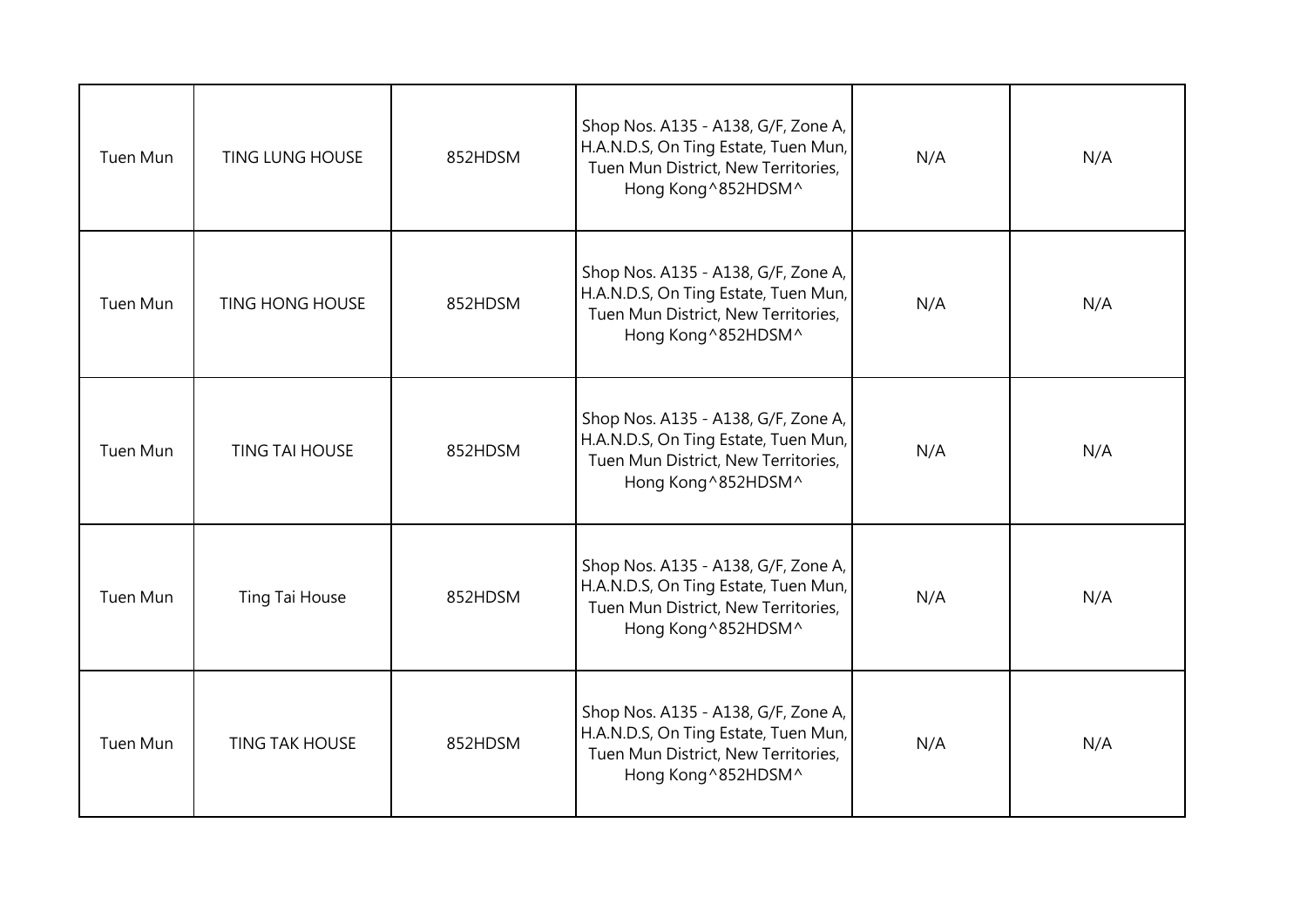| Tuen Mun | Ting Tak House                                    | 852HDSM | Shop Nos. A135 - A138, G/F, Zone A,<br>H.A.N.D.S, On Ting Estate, Tuen Mun,<br>Tuen Mun District, New Territories,<br>Hong Kong ^852HDSM^ | N/A | N/A |
|----------|---------------------------------------------------|---------|-------------------------------------------------------------------------------------------------------------------------------------------|-----|-----|
| Tuen Mun | STFA Wu Siu Kui<br><b>Memorial Primary School</b> | 852HDSM | Shop Nos. A135 - A138, G/F, Zone A,<br>H.A.N.D.S, On Ting Estate, Tuen Mun,<br>Tuen Mun District, New Territories,<br>Hong Kong ^852HDSM^ | N/A | N/A |
| Tuen Mun | <b>ISLAMIC PRIMARY</b><br><b>SCHOOL</b>           | 852HDSM | Shop Nos. A135 - A138, G/F, Zone A,<br>H.A.N.D.S, On Ting Estate, Tuen Mun,<br>Tuen Mun District, New Territories,<br>Hong Kong ^852HDSM^ | N/A | N/A |
| Tuen Mun | <b>HO NGAI COLLEGE</b><br>SPONSORED BY SSY        | 852HDSM | Shop Nos. A135 - A138, G/F, Zone A,<br>H.A.N.D.S, On Ting Estate, Tuen Mun,<br>Tuen Mun District, New Territories,<br>Hong Kong ^852HDSM^ | N/A | N/A |
| Tuen Mun | Ho Ngai College<br>(Sponsored By Sik Sik<br>Yuen) | 852HDSM | Shop Nos. A135 - A138, G/F, Zone A,<br>H.A.N.D.S, On Ting Estate, Tuen Mun,<br>Tuen Mun District, New Territories,<br>Hong Kong ^852HDSM^ | N/A | N/A |